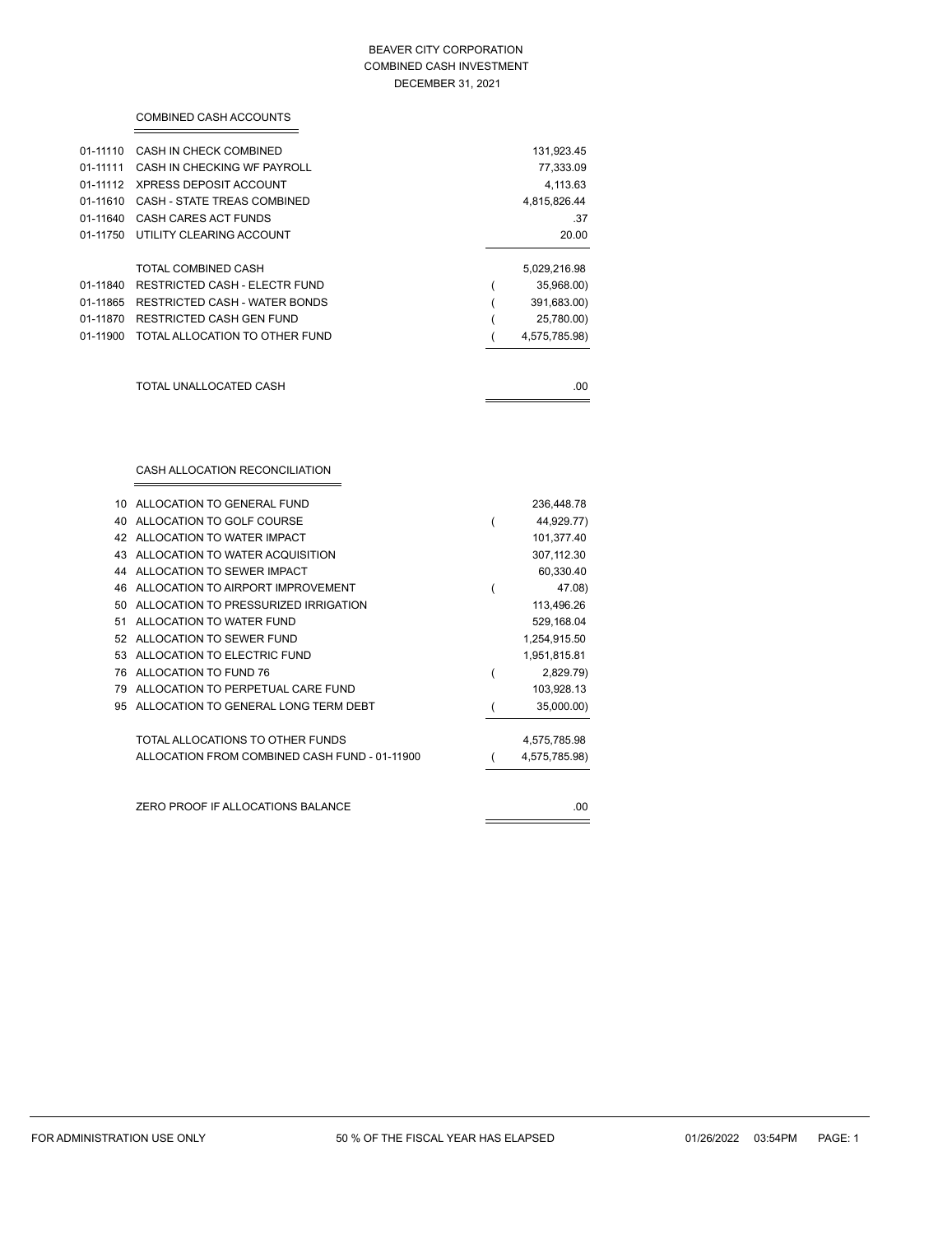GENERAL FUND

#### ASSETS

| 10-11900 CASH - COMBINED FUND<br>10-12100 RESTRICTED CASH - FR COMBINED<br>10-12310 CICALA ESCROW WF<br>10-12320 2016 EXCISE BOND ESCROW ACCT<br>10-13110 ACCOUNTS RECEIVABLE - UM<br>10-13130 ACCTS REC - AR<br>10-15800 SUSPENSE |             | 236,448.78<br>25,780.00<br>2,512.70<br>14.16<br>36,723.87<br>3,981.67<br>36,969.08) |            |
|------------------------------------------------------------------------------------------------------------------------------------------------------------------------------------------------------------------------------------|-------------|-------------------------------------------------------------------------------------|------------|
| <b>TOTAL ASSETS</b>                                                                                                                                                                                                                |             |                                                                                     | 268,492.10 |
| LIABILITIES AND EQUITY                                                                                                                                                                                                             |             |                                                                                     |            |
| <b>LIABILITIES</b>                                                                                                                                                                                                                 |             |                                                                                     |            |
| 10-21350 GARBAGE BILLING PAYABLE                                                                                                                                                                                                   |             | 18,231.90                                                                           |            |
| 10-23500 SALES TAX GENERAL FUND                                                                                                                                                                                                    |             | 5.73                                                                                |            |
| 10-24220 OTHER DEPOSITS                                                                                                                                                                                                            |             | 2,512.70                                                                            |            |
| <b>TOTAL LIABILITIES</b>                                                                                                                                                                                                           |             |                                                                                     | 20,750.33  |
| <b>FUND EQUITY</b>                                                                                                                                                                                                                 |             |                                                                                     |            |
| UNAPPROPRIATED FUND BALANCE:                                                                                                                                                                                                       |             |                                                                                     |            |
| 10-29610 RESERVED FUND BALANCE                                                                                                                                                                                                     | 206,796.08  |                                                                                     |            |
| 10-29800 BALANCE - BEGINNING OF YEAR                                                                                                                                                                                               | 326,781.71  |                                                                                     |            |
| REVENUE OVER EXPENDITURES - YTD                                                                                                                                                                                                    | 285,836.02) |                                                                                     |            |
| <b>BALANCE - CURRENT DATE</b>                                                                                                                                                                                                      |             | 247,741.77                                                                          |            |
| TOTAL FUND EQUITY                                                                                                                                                                                                                  |             |                                                                                     | 247,741.77 |
| TOTAL LIABILITIES AND EQUITY                                                                                                                                                                                                       |             |                                                                                     | 268,492.10 |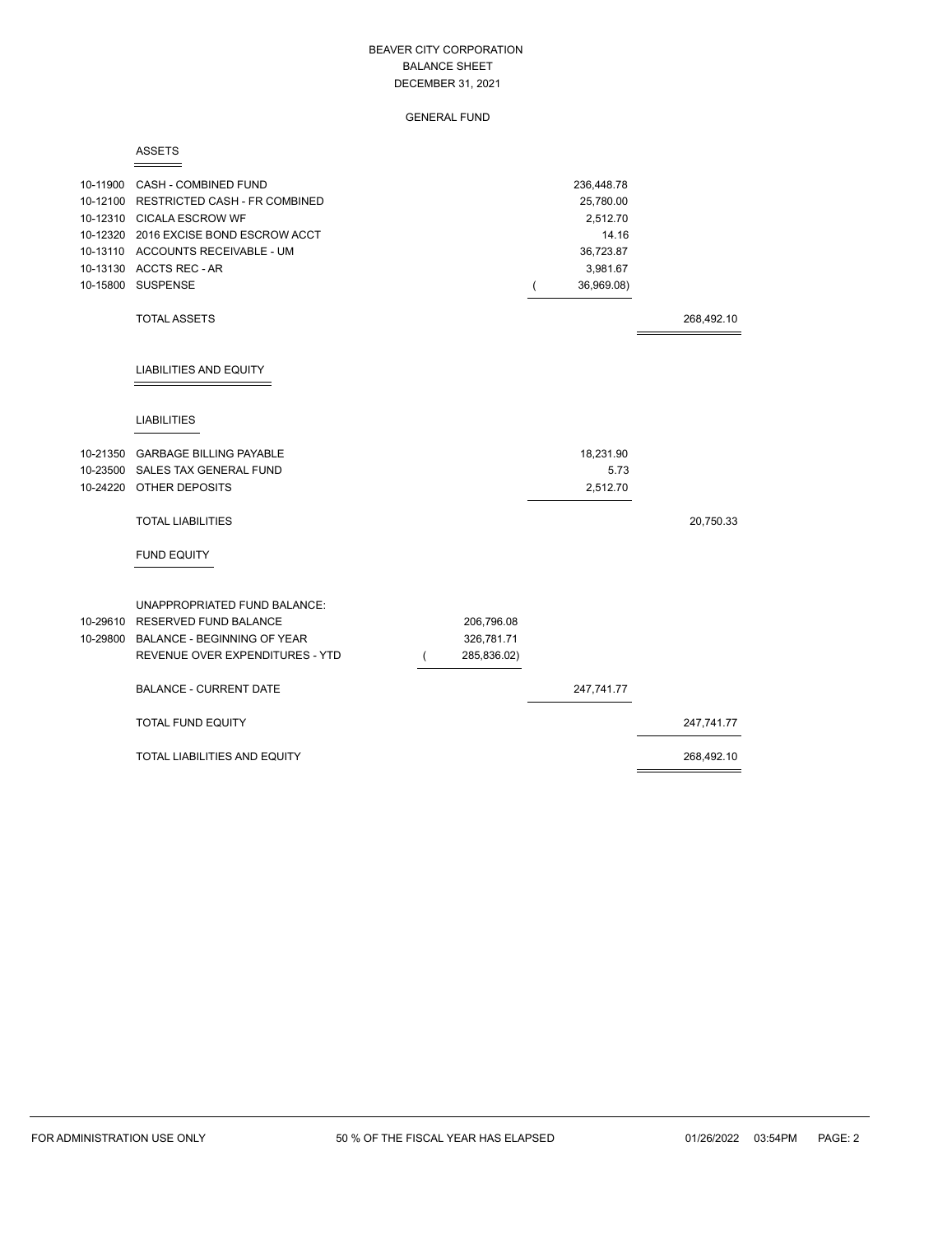# GENERAL FUND

|           |                                        | PERIOD ACTUAL | <b>YTD ACTUAL</b> | <b>BUDGET</b> | <b>UNEARNED</b>               | <b>PCNT</b> |
|-----------|----------------------------------------|---------------|-------------------|---------------|-------------------------------|-------------|
|           |                                        |               |                   |               |                               |             |
|           | <b>TAXES</b>                           |               |                   |               |                               |             |
| 10-31-100 | PROPERTY TAXES - CURRENT               | 27,749.39     | 41,052.96         | 45,000.00     | 3,947.04                      | 91.2        |
| 10-31-200 | PROPERTY TAXES REDEMPTIONS             | 42.51         | 1,595.70          | 3,000.00      | 1,404.30                      | 53.2        |
| 10-31-250 | UPP CAR AND BUS                        | 504.63        | 3,819.76          | 10,000.00     | 6,180.24                      | 38.2        |
| 10-31-300 | <b>SALES AND USE TAXES</b>             | 70,411.02     | 319,878.98        | 529,500.00    | 209,621.02                    | 60.4        |
| 10-31-350 | SALES TAX VENDOR DISCOUNT              | 1,759.36      | 10,383.68         | 24,000.00     | 13,616.32                     | 43.3        |
| 10-31-400 | TV MISC INCOME                         | 232.69        | 1,431.12          | 3,000.00      | 1,568.88                      | 47.7        |
| 10-31-420 | TELEPHONE UTILITY TAX                  | 1,677.85      | 6,693.36          | 24,000.00     | 17,306.64                     | 27.9        |
| 10-31-421 | <b>ENERGY SALES TAX</b>                | 23,651.32     | 113,365.12        | 230,000.00    | 116,634.88                    | 49.3        |
| 10-31-425 | <b>TRANSIENT ROOM TAX</b>              | 3,373.90      | 27,499.20         | 40,000.00     | 12,500.80                     | 68.8        |
|           | <b>TOTAL TAXES</b>                     | 129,402.67    | 525,719.88        | 908,500.00    | 382,780.12                    | 57.9        |
|           | <b>LICENSES AND PERMITS</b>            |               |                   |               |                               |             |
| 10-32-100 | <b>BUSINESS LICENSES &amp; PERMITS</b> | 50.00         | 200.00            | 13,000.00     | 12,800.00                     | 1.5         |
| 10-32-210 | <b>BUILDING PERMITS</b>                | 16,582.80     | 44,967.85         | 40,000.00     | 4,967.85)<br>$\overline{ }$   | 112.4       |
| 10-32-211 | <b>BUILDING PLAN REVIEW</b>            | 2,515.94      | 8,898.27          | 5,000.00      | 3,898.27)                     | 178.0       |
| 10-32-215 | 1 % BUILDING PERMIT                    | 165.83        | 269.88            | 150.00        | 119.88)<br>$\overline{ }$     | 179.9       |
| 10-32-220 | <b>TELEVISION</b>                      | 2,826.08      | 16,943.66         | 32,000.00     | 15,056.34                     | 53.0        |
| 10-32-240 | <b>CEMETERY BURIAL PERMITS</b>         | 1,300.00      | 12,200.00         | 16,000.00     | 3,800.00                      | 76.3        |
| 10-32-250 | <b>ENCROACHMENT PERMITS</b>            | 140.00        | 140.00            | 2,000.00      | 1,860.00                      | 7.0         |
|           | TOTAL LICENSES AND PERMITS             | 23,580.65     | 83,619.66         | 108,150.00    | 24,530.34                     | 77.3        |
|           | INTERGOVERNMENTAL REVENUE              |               |                   |               |                               |             |
| 10-33-301 | COUNTY OP & MAINT LIBRARY              | .00           | .00               | 30,000.00     | 30,000.00                     | .0          |
| 10-33-400 | <b>GRANTS</b>                          | .00           | 41,020.00         | 50,000.00     | 8,980.00                      | 82.0        |
| 10-33-420 | <b>CDBG GRANT</b>                      | .00           | .00               | 197,204.00    | 197,204.00                    | 0.0         |
| 10-33-425 | <b>CARES ACT FUNDING</b>               | .00           | .00               | 20,000.00     | 20,000.00                     | .0          |
| 10-33-426 | AMERICAN RECOVERY ACT (ARP)            | .00           | 188,473.50        | .00           | 188,473.50)<br>$\overline{ }$ | .0          |
| 10-33-550 | <b>TRANSPORTATION TAX</b>              | 5,831.72      | 26,841.50         | 45,000.00     | 18,158.50                     | 59.7        |
| 10-33-560 | CLASS "C" ROAD FUND TRANSACTIO         | .00           | 80,388.27         | 240,000.00    | 159,611.73                    | 33.5        |
| 10-33-567 | <b>MISC ROAD FUND</b>                  | .00           | 300.00            | .00           | 300.00)<br>$\overline{ }$     | .0          |
| 10-33-580 | STATE LIQUOR FUND ALLOTMENT            | 10,413.31     | 10,413.31         | 8,000.00      | 2,413.31)                     | 130.2       |
| 10-33-800 | BEAVER COUNTY OP & MNT SWIM            | .00           | .00               | 110,000.00    | 110,000.00                    | .0          |
| 10-33-801 | TRAVEL COUNCIL DONATIONS               | .00           | .00               | 15,000.00     | 15,000.00                     | .0          |
| 10-33-810 | <b>LIBRARY COURIER SERVICES</b>        | .00           | 207.06            | 150.00        | 57.06)                        | 138.0       |
|           | TOTAL INTERGOVERNMENTAL REVENUE        | 16,245.03     | 347,643.64        | 715,354.00    | 367,710.36                    | 48.6        |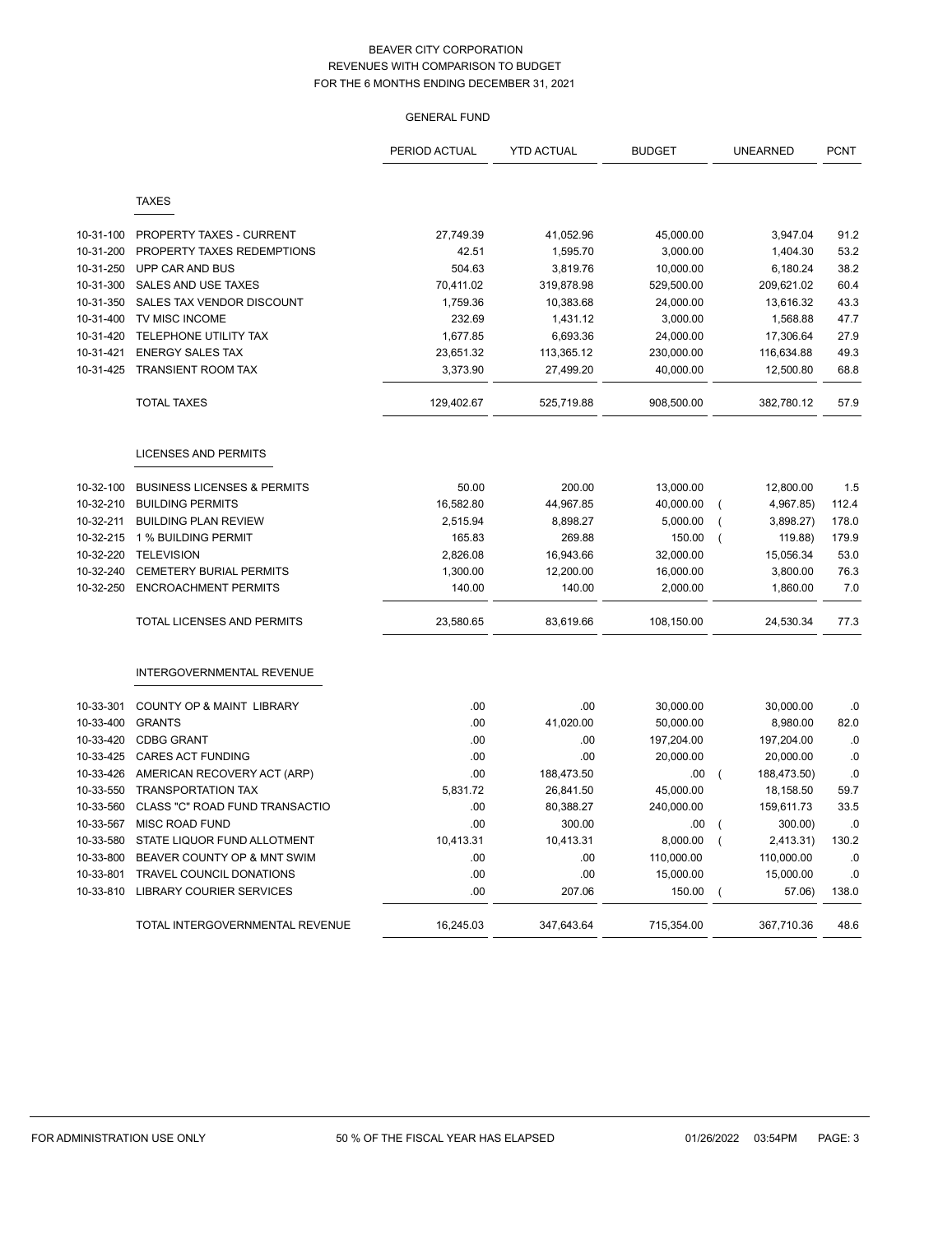|                        |                                                 | <b>GENERAL FUND</b> |                   |                     |                                       |               |
|------------------------|-------------------------------------------------|---------------------|-------------------|---------------------|---------------------------------------|---------------|
|                        |                                                 | PERIOD ACTUAL       | <b>YTD ACTUAL</b> | <b>BUDGET</b>       | <b>UNEARNED</b>                       | <b>PCNT</b>   |
|                        | <b>CHARGES FOR SERVICES</b>                     |                     |                   |                     |                                       |               |
|                        |                                                 | 125.00              | 700.00            |                     |                                       |               |
| 10-34-130<br>10-34-910 | <b>ZONING REVENUE</b><br>BUILDING AND PARK RENT | 1,980.00            | 9,362.00          | 500.00<br>12,000.00 | 200.00)<br>$\overline{ }$<br>2,638.00 | 140.0<br>78.0 |
| 10-34-920              | SOUND SYSTEM RENT                               | .00                 | 900.00            | 600.00              | 300.00)<br>$\overline{ }$             | 150.0         |
| 10-34-930              | <b>LAND RENT</b>                                | 1,448.60            | 8,691.60          | 29,000.00           | 20,308.40                             | 30.0          |
| 10-34-940              | ADMINISTRATIVE FOR EL & WA SEW                  | .00                 | .00               | 105,000.00          | 105,000.00                            | .0            |
|                        | TOTAL CHARGES FOR SERVICES                      | 3,553.60            | 19,653.60         | 147,100.00          | 127,446.40                            | 13.4          |
|                        |                                                 |                     |                   |                     |                                       |               |
|                        | MISCELLANEOUS REVENUE                           |                     |                   |                     |                                       |               |
| 10-36-200              | <b>RENTS AND CONCESSIONS</b>                    | .00                 | .00               | 250.00              | 250.00                                | .0            |
| 10-36-220              | LEASE AND REVENUE UPS                           | 600.00              | 3.600.00          | 7,200.00            | 3,600.00                              | 50.0          |
|                        | TOTAL MISCELLANEOUS REVENUE                     | 600.00              | 3,600.00          | 7,450.00            | 3,850.00                              | 48.3          |
|                        | <b>OTHER</b>                                    |                     |                   |                     |                                       |               |
| 10-38-100              | <b>INTEREST EARNINGS</b>                        | 1,633.83            | 2,605.86          | 3,000.00            | 394.14                                | 86.9          |
| 10-38-215              | POOL VENDING MACHINE REV.                       | .00                 | 153.00            | .00                 | 153.00)                               | .0            |
| 10-38-220              | STALL RENTAL RACE TRACK                         | 260.00              | 1,921.00          | 2,400.00            | 479.00                                | 80.0          |
| 10-38-300              | SWIM POOL FEES                                  | .00                 | 21,115.62         | 45,000.00           | 23,884.38                             | 46.9          |
| 10-38-340              | SWIM TEAM REG & POOL DONATIONS                  | .00                 | 170.00            | 250.00              | 80.00                                 | 68.0          |
| 10-38-350              | BEAVER BASH/SUMMER SMASH                        | .00                 | .00               | 23,000.00           | 23,000.00                             | .0            |
| 10-38-351              | <b>RECREATION/SPORTS FEES</b>                   | 1,912.00            | 11,750.82         | 35,000.00           | 23,249.18                             | 33.6          |
| 10-38-355              | TUSHAR COMPLEX CONCESSIONS                      | .00                 | 700.00            | .00                 | 700.00)                               | .0            |
| 10-38-360              | RECREATION/SPORTS DONATIONS                     | 2,837.50            | 16,587.50         | 10,000.00           | 6,587.50                              | 165.9         |
| 10-38-420              | <b>GARBAGE BILLING REVENUE</b>                  | 637.95              | 3,865.60          | 7,500.00            | 3,634.40                              | 51.5          |
| 10-38-735              | <b>LIBRARY SERVICE &amp; MATERIALS</b>          | 140.78              | 1,054.29          | 1,800.00            | 745.71                                | 58.6          |
| 10-38-737              | LIBRARY ENDOWMENT ACCOUNT                       | .00                 | 35.27             | 100.00              | 64.73                                 | 35.3          |
| 10-38-738              | <b>LIBRARY DONATIONS</b>                        | .00                 | 100.00            | 100.00              | .00                                   | 100.0         |
| 10-38-739              | <b>LIBRARY GRANTS</b>                           | 1,200.00            | 1,803.27          | 2,500.00            | 696.73                                | 72.1          |
| 10-38-800              | <b>VETERANS MEMORIAL DONATION</b>               | .00                 | 100.00            | .00                 | 100.00                                | .0            |
|                        | 10-38-900 GENERAL FUND SUNDRY                   | 339.39)             | 3,386.85          | 2,500.00            | 886.85)                               | 135.5         |
|                        | TOTAL OTHER                                     | 8,282.67            | 65,349.08         | 133,150.00          | 67,800.92                             | 49.1          |
|                        | CONTRIBUTIONS AND TRANSFERS                     |                     |                   |                     |                                       |               |
| 10-39-050              | TRANSFER FROM ELECTRIC FOR SER                  | .00                 | .00               | 75,000.00           | 75,000.00                             | .0            |
| 10-39-100              | TRANSFER FROM WATER FOR SERVIC                  | .00                 | .00               | 45,000.00           | 45,000.00                             | $.0\,$        |
| 10-39-150              | TRANSFER FROM SEWER FOR SERVIC                  | .00                 | .00               | 36,000.00           | 36,000.00                             | ${\bf .0}$    |
| 10-39-160              | TRANSFER FROM PERP CARE FOR SE                  | .00                 | .00               | 16,300.00           | 16,300.00                             | ${\bf .0}$    |
|                        | TOTAL CONTRIBUTIONS AND TRANSFERS               | .00                 | .00               | 172,300.00          | 172,300.00                            | .0            |
|                        |                                                 |                     |                   |                     |                                       |               |
|                        | TOTAL FUND REVENUE                              | 181,664.62          | 1,045,585.86      | 2,192,004.00        | 1,146,418.14                          | 47.7          |

 $\overline{a}$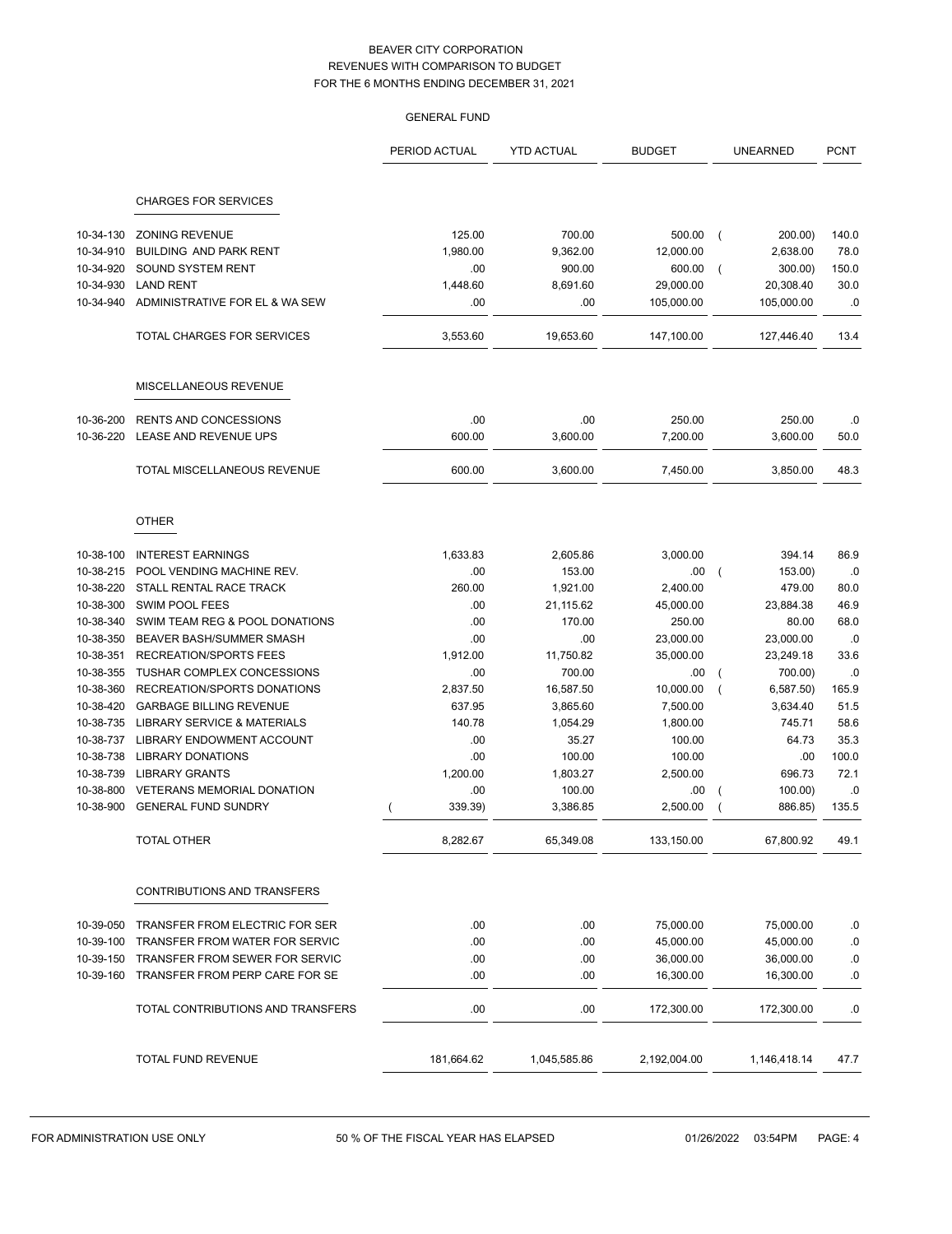|           |                                          | <b>GENERAL FUND</b> |                   |               |                           |             |
|-----------|------------------------------------------|---------------------|-------------------|---------------|---------------------------|-------------|
|           |                                          | PERIOD ACTUAL       | <b>YTD ACTUAL</b> | <b>BUDGET</b> | UNEXPENDED                | <b>PCNT</b> |
|           | LEGISLATIVE                              |                     |                   |               |                           |             |
| 10-41-110 | SALARIES - MAYOR AND COUNCIL             | 2,579.06            | 15,474.36         | 31,000.00     | 15,525.64                 | 49.9        |
| 10-41-130 | <b>EMPLOYEE BENEFITS</b>                 | 4,882.77            | 7,861.47          | 7,650.00      | 211.47)                   | 102.8       |
| 10-41-220 | LEGAL NOTICE / ADVERTISEMENT             | 24.00               | 313.76            | 1,000.00      | 686.24                    | 31.4        |
| 10-41-230 | <b>TRAVEL</b>                            | .00                 | .00               | 1,500.00      | 1,500.00                  | .0          |
| 10-41-360 | YOUTH CITY COUNCIL                       | 64.56               | 334.56            | 600.00        | 265.44                    | 55.8        |
| 10-41-610 | <b>MISCELLANEOUS</b>                     | 1,281.31            | 1,604.32          | 7,000.00      | 5,395.68                  | 22.9        |
|           | <b>TOTAL LEGISLATIVE</b>                 | 8,831.70            | 25,588.47         | 48,750.00     | 23,161.53                 | 52.5        |
|           | <b>ADMINISTRATIVE</b>                    |                     |                   |               |                           |             |
| 10-43-110 | SALARIES AND WAGES                       | 4,084.24            | 26,188.56         | 53,304.00     | 27, 115.44                | 49.1        |
| 10-43-130 | <b>EMPLOYEE BENEFITS</b>                 | 2,224.59            | 13,776.34         | 31,200.00     | 17,423.66                 | 44.2        |
| 10-43-210 | <b>DUES &amp; MEMBERSHIPS</b>            | .00                 | 914.00            | 2,400.00      | 1,486.00                  | 38.1        |
| 10-43-230 | ADMIN TRAVEL, MILEAGE, TNG               | 633.65              | 1,951.02          | 6,500.00      | 4,548.98                  | 30.0        |
| 10-43-240 | OFFICE SUPPLIES AND EXPENSE              | 313.99              | 5,642.03          | 10,000.00     | 4,357.97                  | 56.4        |
| 10-43-280 | <b>TELEPHONE</b>                         | 784.56              | 4,666.30          | 10,000.00     | 5,333.70                  | 46.7        |
| 10-43-310 | ATTORNEY, LEGAL, PROFESSIONAL            | 1,340.00            | 4,520.00          | 12,000.00     | 7,480.00                  | 37.7        |
| 10-43-340 | <b>AUDIT</b>                             | .00                 | 10,000.00         | 18,500.00     | 8,500.00                  | 54.1        |
| 10-43-425 | <b>CARES ACT EXPENSES</b>                | .00                 | 44,851.70         | 20,000.00     | 24,851.70)                | 224.3       |
| 10-43-510 | <b>BONDS - PROPERTY INSURANCE</b>        | .00                 | 19,708.20         | 19,000.00     | 708.20)                   | 103.7       |
| 10-43-610 | <b>MISCELLANEOUS</b>                     | 895.96              | 4,200.02          | 1,500.00      | 2,700.02)                 | 280.0       |
| 10-43-630 | ECONOMIC DEVELOPMENT                     | 3,291.50            | 5,437.95          | 15,000.00     | 9,562.05                  | 36.3        |
| 10-43-730 | CAPITAL OUTLAY - IMPROV TELEPH           | .00                 | .00               | 1,000.00      | 1,000.00                  | .0          |
| 10-43-740 | CAPITAL OUTLAY - EQUIPMENT               | 5,435.66            | 5,435.66          | 10,000.00     | 4,564.34                  | 54.4        |
|           | TOTAL ADMINISTRATIVE                     | 19,004.15           | 147,291.78        | 210,404.00    | 63,112.22                 | 70.0        |
|           | <b>GENERAL GOVERNMENT BUILDINGS</b>      |                     |                   |               |                           |             |
| 10-51-110 | SALARIES AND WAGES-MAINTAINCE            | 388.80              | 2,435.51          | 5,000.00      | 2,564.49                  | 48.7        |
|           | 10-51-130 EMPLOYEE BENEFITS              | 32.86               | 203.77            | 600.00        | 396.23                    | 34.0        |
| 10-51-270 | CITY BUILDINGS OP & MAINT                | 3,786.23            | 14,688.94         | 33,000.00     | 18,311.06                 | 44.5        |
|           | 10-51-730 CAPITAL OUTLAY - CITY BLDG IMP | .00                 | .00               | 30,000.00     | 30,000.00                 | .0          |
|           | 10-51-735 CAP. OUTLAY CITY BLDG UNDER 5K | .00                 | 2,025.00          | 5,000.00      | 2,975.00                  | 40.5        |
|           | TOTAL GENERAL GOVERNMENT BUILDINGS       | 4,207.89            | 19,353.22         | 73,600.00     | 54,246.78                 | 26.3        |
|           | PLANNING AND ZONING                      |                     |                   |               |                           |             |
| 10-53-110 | SALARIES - PLANNING AND ZONING           | 608.92              | 3,896.44          | 8,000.00      | 4,103.56                  | 48.7        |
|           | 10-53-130 EMPLOYEE BENEFITS              | 302.20              | 1,870.43          | 4,300.00      | 2,429.57                  | 43.5        |
|           | 10-53-220 LEGAL NOTICE / ADVERTISMENT    | 26.73               | 26.73             | 500.00        | 473.27                    | 5.4         |
|           | 10-53-310 GENERAL PLAN DEVELOPMENT       | 60.00               | 456.00            | .00.          | 456.00)                   | .0          |
|           | 10-53-610 MISCELLANEOUS                  | 792.96              | 809.04            | 500.00        | 309.04)<br>$\overline{ }$ | 161.8       |
|           | TOTAL PLANNING AND ZONING                | 1,790.81            | 7,058.64          | 13,300.00     | 6,241.36                  | 53.1        |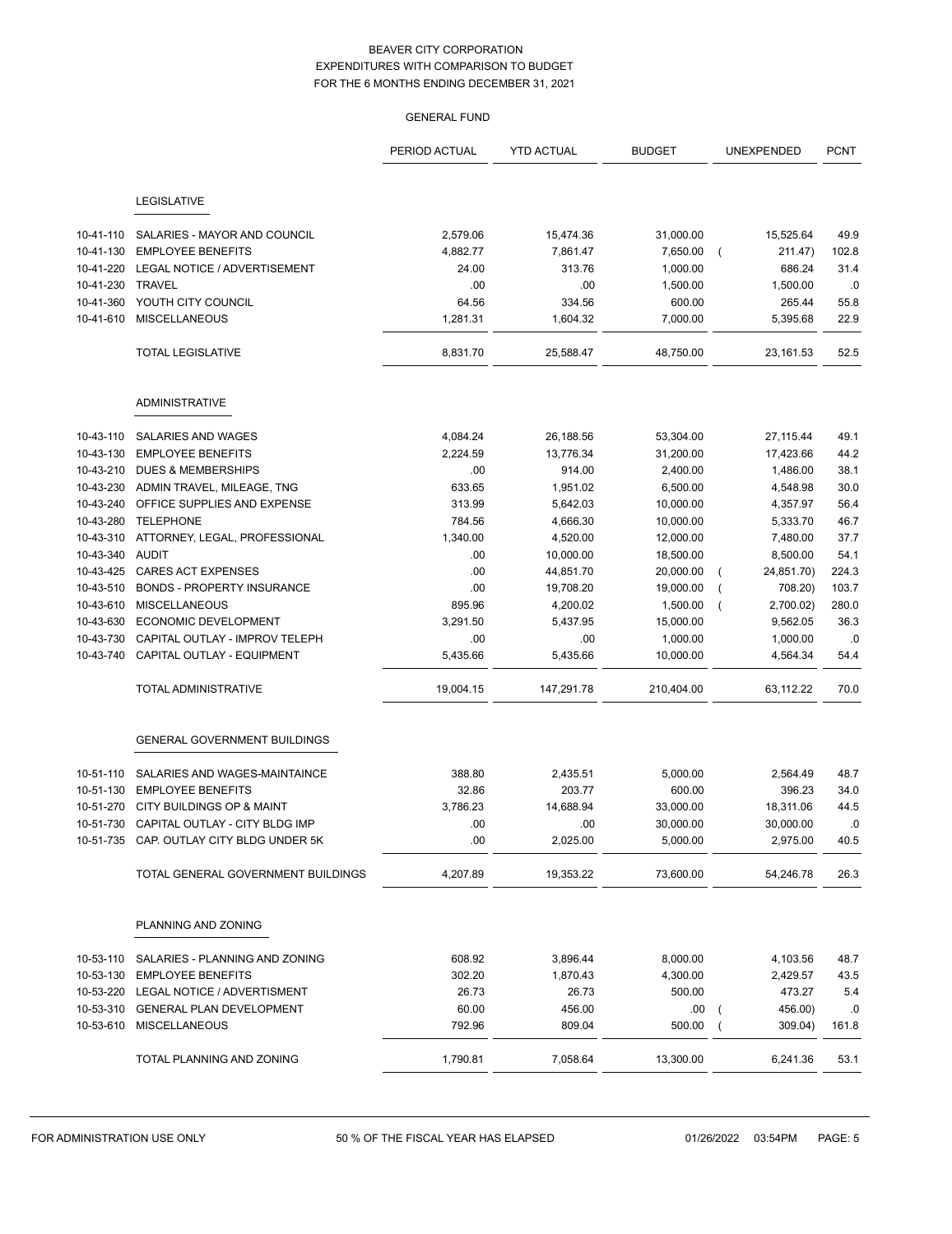|           |                                        | <b>GENERAL FUND</b> |                   |               |             |             |
|-----------|----------------------------------------|---------------------|-------------------|---------------|-------------|-------------|
|           |                                        | PERIOD ACTUAL       | <b>YTD ACTUAL</b> | <b>BUDGET</b> | UNEXPENDED  | <b>PCNT</b> |
|           | PUBLIC SAFETY                          |                     |                   |               |             |             |
| 10-54-110 | SALARY AND WAGES-C GUARD               | 1,132.49            | 6,395.98          | 15,000.00     | 8,604.02    | 42.6        |
| 10-54-130 | <b>EMPLOYEE BENEFITS-C GUARD</b>       | 356.78              | 2,039.76          | 5,200.00      | 3,160.24    | 39.2        |
| 10-54-350 | WILDLAND FIRE ASSESSMENT               | .00                 | .00               | 6,825.00      | 6,825.00    | .0          |
| 10-54-610 | MISCELLANEOUS-C GUARD                  | 125.35              | 180.05            | 500.00        | 319.95      | 36.0        |
|           | <b>TOTAL PUBLIC SAFETY</b>             | 1,614.62            | 8,615.79          | 27,525.00     | 18,909.21   | 31.3        |
|           | <b>BUILDING INSPECTION</b>             |                     |                   |               |             |             |
| 10-58-610 | BEAVER COUNTY BUILDING FEES            | .00                 | 20,829.40         | 30,000.00     | 9,170.60    | 69.4        |
|           | TOTAL BUILDING INSPECTION              | .00                 | 20,829.40         | 30,000.00     | 9,170.60    | 69.4        |
|           | <b>STREETS</b>                         |                     |                   |               |             |             |
| 10-60-110 | SALARIES AND WAGES                     | 1,783.11            | 10,565.60         | 19,000.00     | 8,434.40    | 55.6        |
| 10-60-130 | <b>EMPLOYEE BENEFITS</b>               | 1.096.25            | 6,172.39          | 12,500.00     | 6,327.61    | 49.4        |
| 10-60-250 | <b>EQUIPMENT SUPPLIES &amp; MAINT.</b> | .00                 | 1,509.95          | 5,000.00      | 3,490.05    | 30.2        |
| 10-60-270 | <b>STREET LIGHTING</b>                 | 501.57              | 3,100.22          | 5,000.00      | 1,899.78    | 62.0        |
| 10-60-410 | <b>STREET SIGNS &amp; SUPPLIES</b>     | 3,837.15            | 4,302.85          | 6,000.00      | 1,697.15    | 71.7        |
| 10-60-480 | <b>B &amp; C ROAD FUNDS</b>            | 15,903.03           | 138,155.46        | 230,000.00    | 91,844.54   | 60.1        |
| 10-60-485 | <b>CLASS C ROAD EQUIPMENT</b>          | 2,500.00            | 2,500.00          | 25,000.00     | 22,500.00   | 10.0        |
| 10-60-490 | SIDEWALK IMPROVEMENTS                  | 1,603.00            | 22,694.51         | 75,000.00     | 52,305.49   | 30.3        |
| 10-60-495 | <b>CITY BEAUTIFICATION</b>             | 40.00               | 101.96            | 14,800.00     | 14,698.04   | .7          |
| 10-60-610 | <b>MISCELLANEOUS</b>                   | 104.72              | 1,225.74          | 2,400.00      | 1,174.26    | 51.1        |
| 10-60-730 | CAPITAL OUTLAY STREETS                 | 22,765.93           | 364,122.56        | 221,200.00    | 142,922.56) | 164.6       |
|           | <b>TOTAL STREETS</b>                   | 50,134.76           | 554,451.24        | 615,900.00    | 61,448.76   | 90.0        |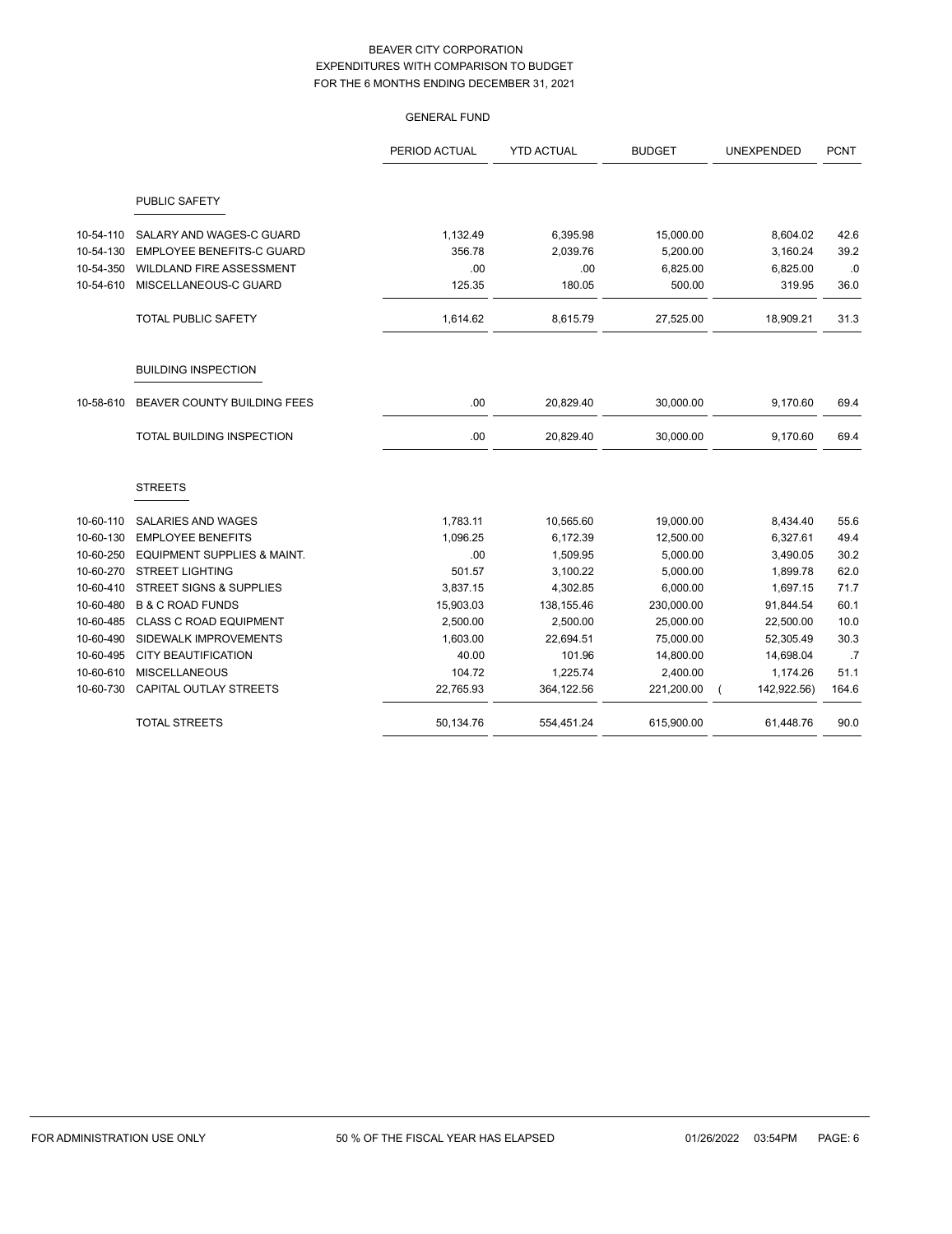# GENERAL FUND

|           |                                   | PERIOD ACTUAL | <b>YTD ACTUAL</b> | <b>BUDGET</b> | UNEXPENDED                 | <b>PCNT</b> |
|-----------|-----------------------------------|---------------|-------------------|---------------|----------------------------|-------------|
|           | <b>PARKS</b>                      |               |                   |               |                            |             |
|           |                                   |               |                   |               |                            |             |
| 10-70-110 | SALARIES AND WAGES                | 5,619.43      | 40,692.74         | 92,500.00     | 51,807.26                  | 44.0        |
| 10-70-130 | <b>EMPLOYEE BENEFITS</b>          | 3,049.63      | 18,747.50         | 47,000.00     | 28,252.50                  | 39.9        |
| 10-70-260 | <b>PARKS EXPENSE</b>              | 1,943.22      | 15,193.27         | 25,000.00     | 9,806.73                   | 60.8        |
| 10-70-265 | <b>FOUNTAIN PARK O &amp; M</b>    | 65.80         | 1,744.19          | 3,000.00      | 1,255.81                   | 58.1        |
| 10-70-270 | <b>PARK LIGHTING</b>              | .00           | .00               | 1,500.00      | 1,500.00                   | .0          |
| 10-70-275 | TUSHER MOUNTAIN QUAD PLEX         | 127.29        | 4,289.86          | 5,000.00      | 710.14                     | 85.8        |
| 10-70-620 | FT CAMERON RECREATION AREA        | 257.82        | 10,054.10         | 4,500.00      | 5,554.10<br>$\overline{ }$ | 223.4       |
| 10-70-621 | FT. CAMERON RODEO GROUNDS         | .00           | 2,797.17          | 4,500.00      | 1,702.83                   | 62.2        |
| 10-70-625 | <b>DEARMITT FIELDS</b>            | .00           | 94.10             | 2,500.00      | 2,405.90                   | 3.8         |
| 10-70-630 | <b>RACE TRACK</b>                 | 134.99        | 5,360.83          | 8,000.00      | 2,639.17                   | 67.0        |
| 10-70-730 | CAPITAL OUTLAY PARKS UNDER \$5K   | .00           | 5,000.00          | 12,000.00     | 7,000.00                   | 41.7        |
| 10-70-740 | CAPITAL OUTLAY - EQUIPMENT        | 2,500.00      | 2,500.00          | 35,000.00     | 32,500.00                  | 7.1         |
| 10-70-815 | <b>BOND PRINCIPAL PAYMENT</b>     | .00           | 35,000.00         | 35,000.00     | .00                        | 100.0       |
| 10-70-820 | DEBT SERVICE - INTEREST - 1ST     | .00           | 3,938.18          | 3,670.00      | 268.18)<br>$\overline{ }$  | 107.3       |
| 10-70-830 | <b>ADMINISTRATION FEE</b>         | 500.00        | 500.00            | 500.00        | .00.                       | 100.0       |
|           | <b>TOTAL PARKS</b>                | 14,198.18     | 145,911.94        | 279,670.00    | 133,758.06                 | 52.2        |
|           | <b>RECREATION</b>                 |               |                   |               |                            |             |
| 10-72-110 | <b>RECREATION SALARIES</b>        | 3,080.03      | 25,542.36         | 52,000.00     | 26,457.64                  | 49.1        |
| 10-72-130 | <b>EMPLOYEE BENEFITS</b>          | 2,258.63      | 13,965.34         | 21,500.00     | 7,534.66                   | 65.0        |
| 10-72-740 | <b>RECREATION PROGRAM</b>         | 3,305.52      | 28,856.23         | 35,000.00     | 6,143.77                   | 82.5        |
| 10-72-750 | <b>BEAVER BASH/SPRING FLING</b>   | .00           | .00               | 25,000.00     | 25,000.00                  | .0          |
|           | <b>TOTAL RECREATION</b>           | 8,644.18      | 68,363.93         | 133,500.00    | 65,136.07                  | 51.2        |
|           | <b>SWIMMING POOL</b>              |               |                   |               |                            |             |
| 10-73-110 | SALARIES AND WAGES                | 3,475.62      | 52,043.95         | 84,000.00     | 31,956.05                  | 62.0        |
| 10-73-130 | <b>EMPLOYEE BENEFITS</b>          | 1,564.61      | 12,383.13         | 26,000.00     | 13,616.87                  | 47.6        |
| 10-73-270 | <b>BLDG SUPPLIES &amp; MAINT.</b> | 3,268.12      | 14,318.51         | 30,000.00     | 15,681.49                  | 47.7        |
| 10-73-275 | POOL VENDING MACHINE EXP          | .00           | .00               | 500.00        | 500.00                     | .0          |
| 10-73-610 | MISC. SUPPLIES - SWIM TEAM        | .00           | 987.46            | 500.00        | 487.46)                    | 197.5       |
| 10-73-720 | CAPITAL OUTLAY - BUILDINGS        | .00           | 1,900.00          | 14,500.00     | 12,600.00                  | 13.1        |
| 10-73-740 | CAPITAL OUTLAY - EQUIP            | .00           | .00               | 5.000.00      | 5.000.00                   | .0          |
|           | TOTAL SWIMMING POOL               | 8,308.35      | 81,633.05         | 160,500.00    | 78,866.95                  | 50.9        |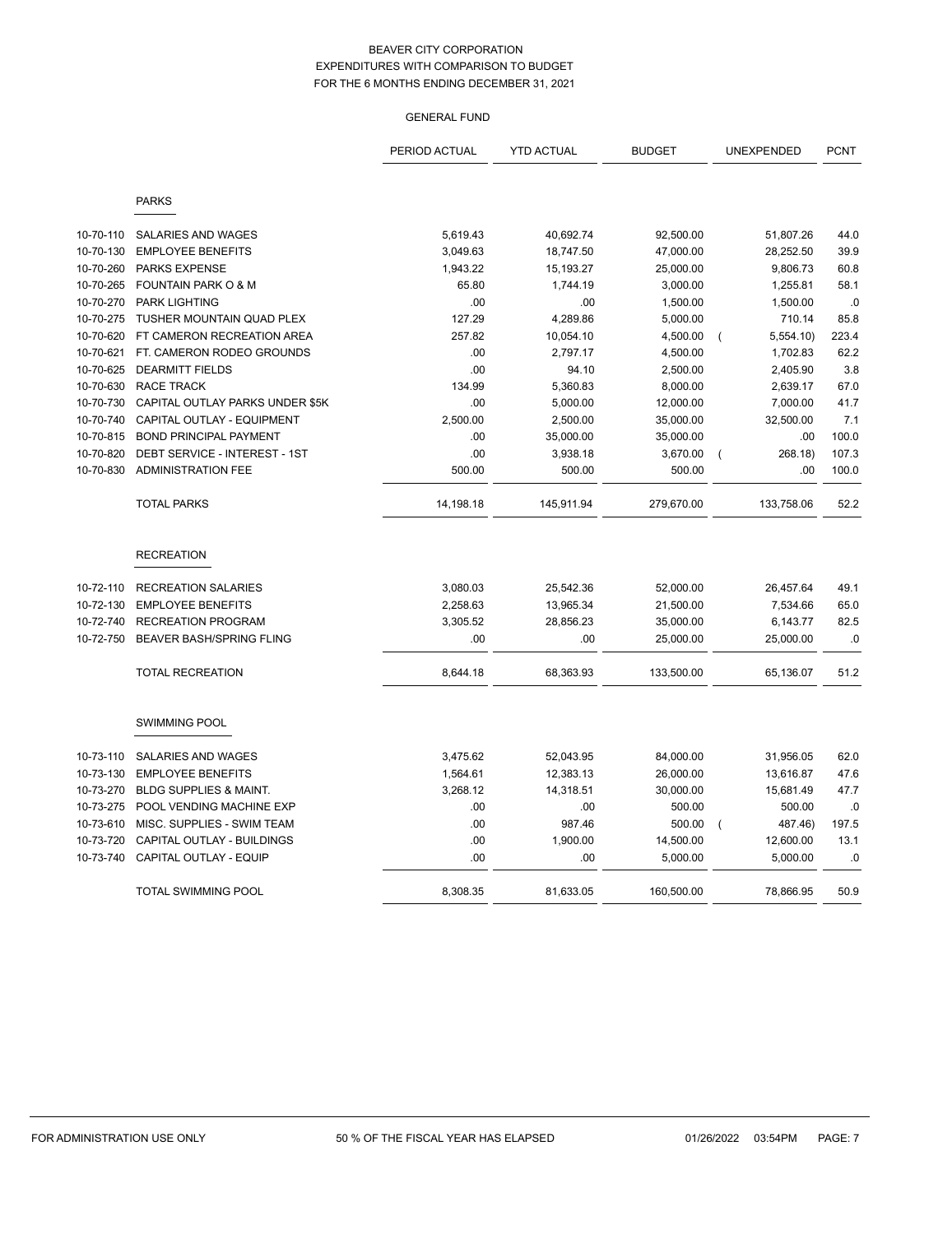# GENERAL FUND

|           |                                         | PERIOD ACTUAL | <b>YTD ACTUAL</b> | <b>BUDGET</b> | UNEXPENDED          | <b>PCNT</b> |
|-----------|-----------------------------------------|---------------|-------------------|---------------|---------------------|-------------|
|           | <b>LIBRARY</b>                          |               |                   |               |                     |             |
|           |                                         |               |                   |               |                     |             |
| 10-75-110 | <b>LIBRARY SALARIES</b>                 | 5,283.29      | 47,052.99         | 94,000.00     | 46,947.01           | 50.1        |
| 10-75-130 | <b>LIBRARY BENEFITS</b>                 | 2,808.91      | 20,393.91         | 48,100.00     | 27,706.09           | 42.4        |
| 10-75-240 | OFFICE SUPPLIES AND EXPENSE             | .00           | 244.42            | 1,200.00      | 955.58              | 20.4        |
| 10-75-250 | TECHNICAL ASSISTANCE                    | 437.22        | 779.41            | 2,000.00      | 1,220.59            | 39.0        |
| 10-75-260 | <b>HEATING OP &amp; MAINTENANCE</b>     | 1,333.13      | 8,274.31          | 14,000.00     | 5,725.69            | 59.1        |
| 10-75-270 | <b>LIBRARY PROGRAMS</b>                 | 811.81        | 2,333.78          | 2,800.00      | 466.22              | 83.4        |
| 10-75-731 | CAP. OUTLAY LIBRARY UNDER \$5K          | .00           | 1,159.00          | 2,500.00      | 1,341.00            | 46.4        |
| 10-75-735 | CITY GRANT--BOOKS & EXPENSES            | 553.65        | 9,862.09          | 15,000.00     | 5,137.91            | 65.8        |
| 10-75-736 | STATE DEVELOP GRANT-BOOK EXP            | .00           | 120.00            | 6,000.00      | 5,880.00            | 2.0         |
| 10-75-738 | <b>LIBRARY GRANTS</b>                   | 3,045.28      | 5,068.49          | .00           | 5,068.49)           | $\cdot$ 0   |
| 10-75-810 | LIBRARY ROOF CIB LOAN PRINCIPA          | .00           | .00               | 3,000.00      | 3,000.00            | $\cdot$ 0   |
|           | <b>TOTAL LIBRARY</b>                    | 14,273.29     | 95,288.40         | 188,600.00    | 93,311.60           | 50.5        |
|           | <b>CEMETERY</b>                         |               |                   |               |                     |             |
| 10-77-110 | SALARIES AND WAGES                      | 4,763.97      | 38,204.73         | 64,000.00     | 25,795.27           | 59.7        |
| 10-77-130 | <b>EMPLOYEE BENEFITS</b>                | 3,118.28      | 19,598.94         | 45,000.00     | 25,401.06           | 43.6        |
| 10-77-260 | OPERATING & MAINTENANCE                 | 1,575.06      | 8,222.03          | 18,000.00     | 9,777.97            | 45.7        |
| 10-77-730 | CAPITAL OUTLAY - IMPROVEMENTS           | .00           | .00               | 10,000.00     | 10,000.00           | .0          |
| 10-77-731 | CAP. OUTLAY CEMETARY UNDER \$5K         | .00           | .00               | 1,000.00      | 1,000.00            | .0          |
| 10-77-740 | CAPITAL OUTLAY - EQUIPMENT              | 372.00        | 7,912.00          | 15,000.00     | 7,088.00            | 52.8        |
|           | <b>TOTAL CEMETERY</b>                   | 9,829.31      | 73,937.70         | 153,000.00    | 79,062.30           | 48.3        |
|           | COMMUNITY DEVELOPMENT                   |               |                   |               |                     |             |
| 10-78-110 | <b>WAGES &amp; SALARIES</b>             | 291.60        | 1,843.92          | 3,800.00      | 1,956.08            | 48.5        |
| 10-78-130 | <b>EMPLOYEE BENEFITS</b>                | 24.64         | 156.23            | 500.00        | 343.77              | 31.3        |
| 10-78-260 | OPERA HOUSE CIVIC CENTER - O &          | 1,158.29      | 4,271.52          | 20,000.00     | 15,728.48           | 21.4        |
| 10-78-630 | <b>DONATIONS</b>                        | 9,294.09      | 15,759.07         | 1,000.00      | 14,759.07)<br>(     | 1575.9      |
| 10-78-631 | MAIN STREET CHRISTMAS LIGHTING          | 1,088.90      | 1,088.90          | 2,000.00      | 911.10              | 54.5        |
| 10-78-635 | <b>SOUND SYSTEM</b>                     | .00           | .00               | 1,000.00      | 1,000.00            | .0          |
| 10-78-640 | OLD COURT HOUSE MUSEUM                  | .00           | .00               | 2,000.00      | 2,000.00            | $\cdot$ 0   |
| 10-78-645 | CITY SPONSORED EVENTS                   | 1,035.88      | 9,134.63          | 22,000.00     | 12,865.37           | 41.5        |
|           | 10-78-650 ADVERTISE BEAVER - SIGNS      | 102.61        | 6,841.19          | 6,000.00      | 841.19)<br>$\left($ | 114.0       |
| 10-78-725 | OPERA HOUSE CAPITAL IMP.                | .00           | 9,300.00          | 20,000.00     | 10,700.00           | 46.5        |
| 10-78-730 | CAPITAL OUTLAY - COMMUNITY DEV          | 331.16        | 331.16            | 16,000.00     | 15,668.84           | 2.1         |
| 10-78-810 | OPERA HOUSE BOND                        | .00           | 6,000.00          | 6,000.00      | .00                 | 100.0       |
|           | 10-78-815 OPERA HOUSE BOND INTEREST CIB | .00           | 2,000.00          | 2,000.00      | .00                 | 100.0       |
|           | TOTAL COMMUNITY DEVELOPMENT             | 13,327.17     | 56,726.62         | 102,300.00    | 45,573.38           | 55.5        |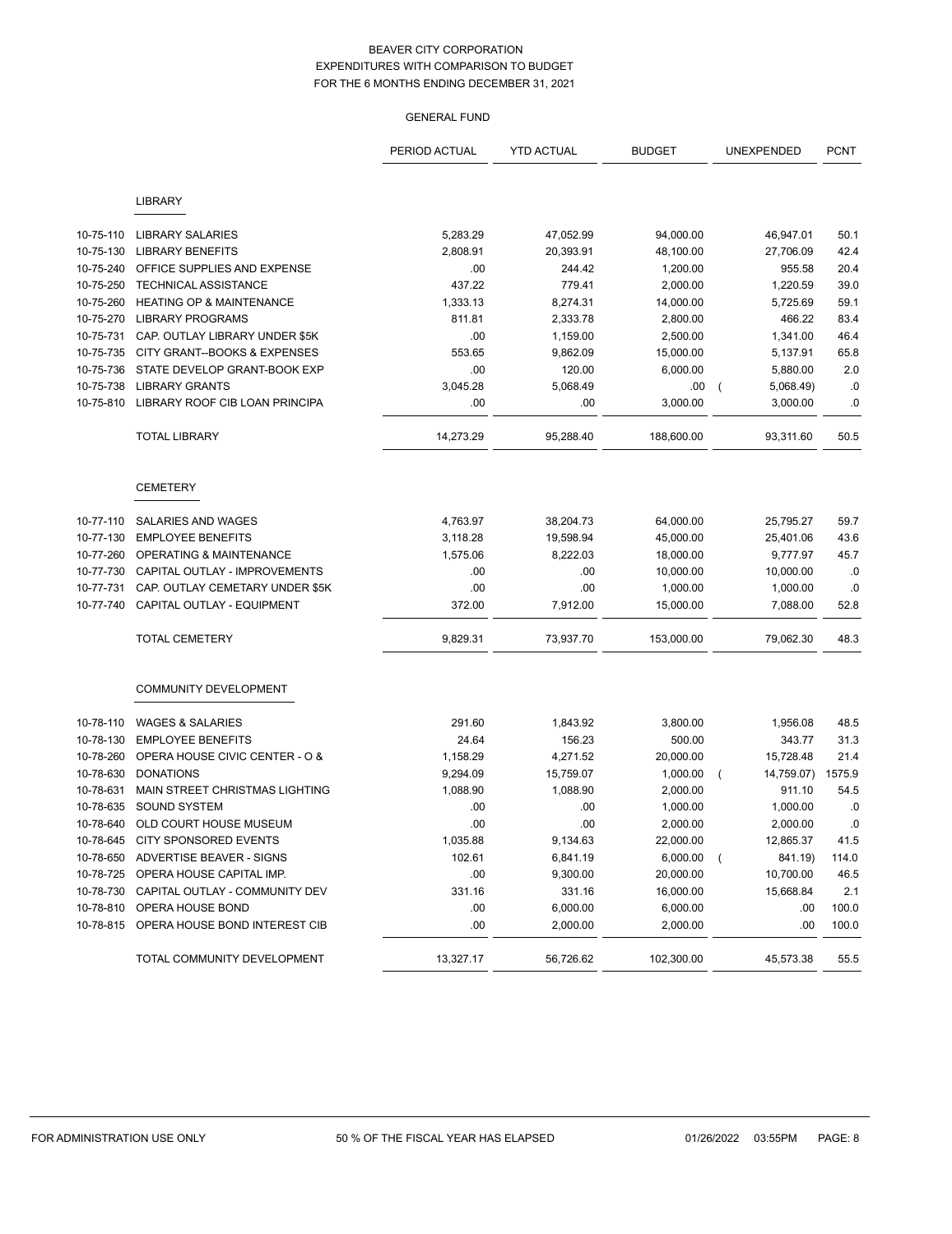|           |                                           | <b>GENERAL FUND</b> |                   |               |                   |             |
|-----------|-------------------------------------------|---------------------|-------------------|---------------|-------------------|-------------|
|           |                                           | PERIOD ACTUAL       | <b>YTD ACTUAL</b> | <b>BUDGET</b> | <b>UNEXPENDED</b> | <b>PCNT</b> |
|           | <b>OTHER</b>                              |                     |                   |               |                   |             |
| 10-80-400 | <b>TELEVISION - OPERATING &amp; MAINT</b> | 4,151.11            | 10,935.81         | 18,000.00     | 7,064.19          | 60.8        |
| 10-80-450 | <b>CITY SURVEY</b>                        | .00                 | .00               | 500.00        | 500.00            | .0          |
| 10-80-490 | <b>CREDIT CARD HANDLING FEE</b>           | 2,353.51            | 15,328.49         | 23,547.00     | 8,218.51          | 65.1        |
| 10-80-800 | <b>VETERANS WAR MEMORIAL</b>              | .00                 | .00               | 500.00        | 500.00            | .0          |
| 10-80-900 | <b>BAD DEBTS</b>                          | .00                 | 107.40            | 500.00        | 392.60            | 21.5        |
| 10-80-901 | <b>BAD DEBT - AR</b>                      | .00                 | .00               | 300.00        | 300.00            | .0          |
|           | <b>TOTAL OTHER</b>                        | 6,504.62            | 26,371.70         | 43,347.00     | 16,975.30         | 60.8        |
|           | <b>TRANSFERS</b>                          |                     |                   |               |                   |             |
| 10-90-801 | TRANSFER TO OTHER FUNDS AIRPOR            | .00                 | .00               | 32,673.00     | 32,673.00         | $\cdot$ 0   |
| 10-90-802 | TRANS TO GOLF COURSE CAP IMP              | .00                 | .00               | 78,935.00     | 78,935.00         | .0          |
|           | <b>TOTAL TRANSFERS</b>                    | .00                 | .00               | 111,608.00    | 111,608.00        | $\cdot$ 0   |
|           | <b>TOTAL FUND EXPENDITURES</b>            | 160,669.03          | 1,331,421.88      | 2,192,004.00  | 860,582.12        | 60.7        |
|           | NET REVENUE OVER EXPENDITURES             | 20,995.59           | 285,836.02)       | .00           | 285,836.02        | .0          |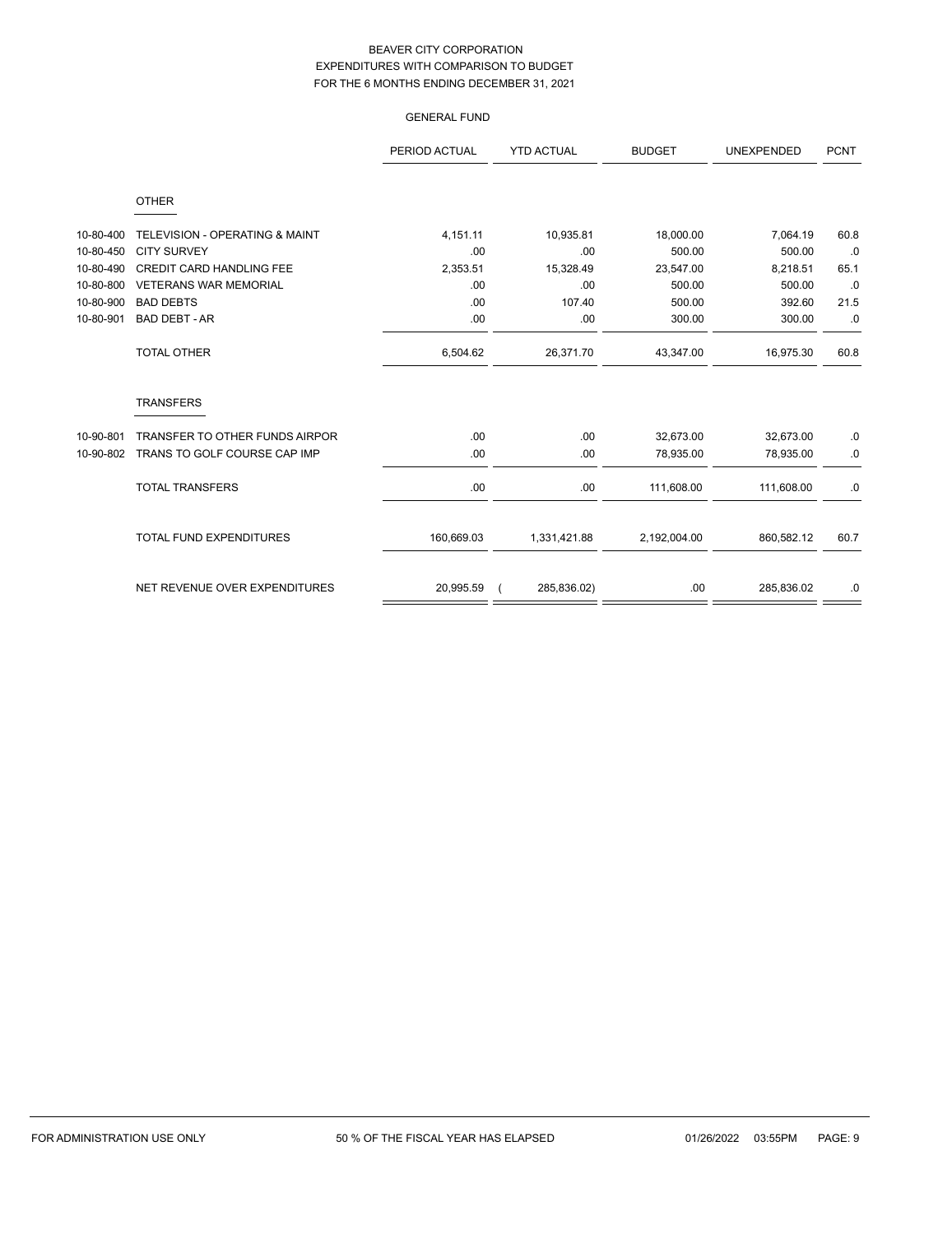# MUNICIPAL BUILDING AUTHORITY

|           |                             | PERIOD ACTUAL | <b>YTD ACTUAL</b> | <b>BUDGET</b> | <b>UNEARNED</b> | <b>PCNT</b> |
|-----------|-----------------------------|---------------|-------------------|---------------|-----------------|-------------|
|           | MISCELLANEOUS REVENUE       |               |                   |               |                 |             |
| 32-36-200 | <b>RENTS</b>                | .00           | .00               | 650,000.00    | 650,000.00      | .0          |
|           | TOTAL MISCELLANEOUS REVENUE | .00           | .00               | 650,000.00    | 650,000.00      | .0          |
|           |                             |               |                   |               |                 |             |
|           | <b>TOTAL FUND REVENUE</b>   | .00           | .00               | 650,000.00    | 650,000.00      | .0          |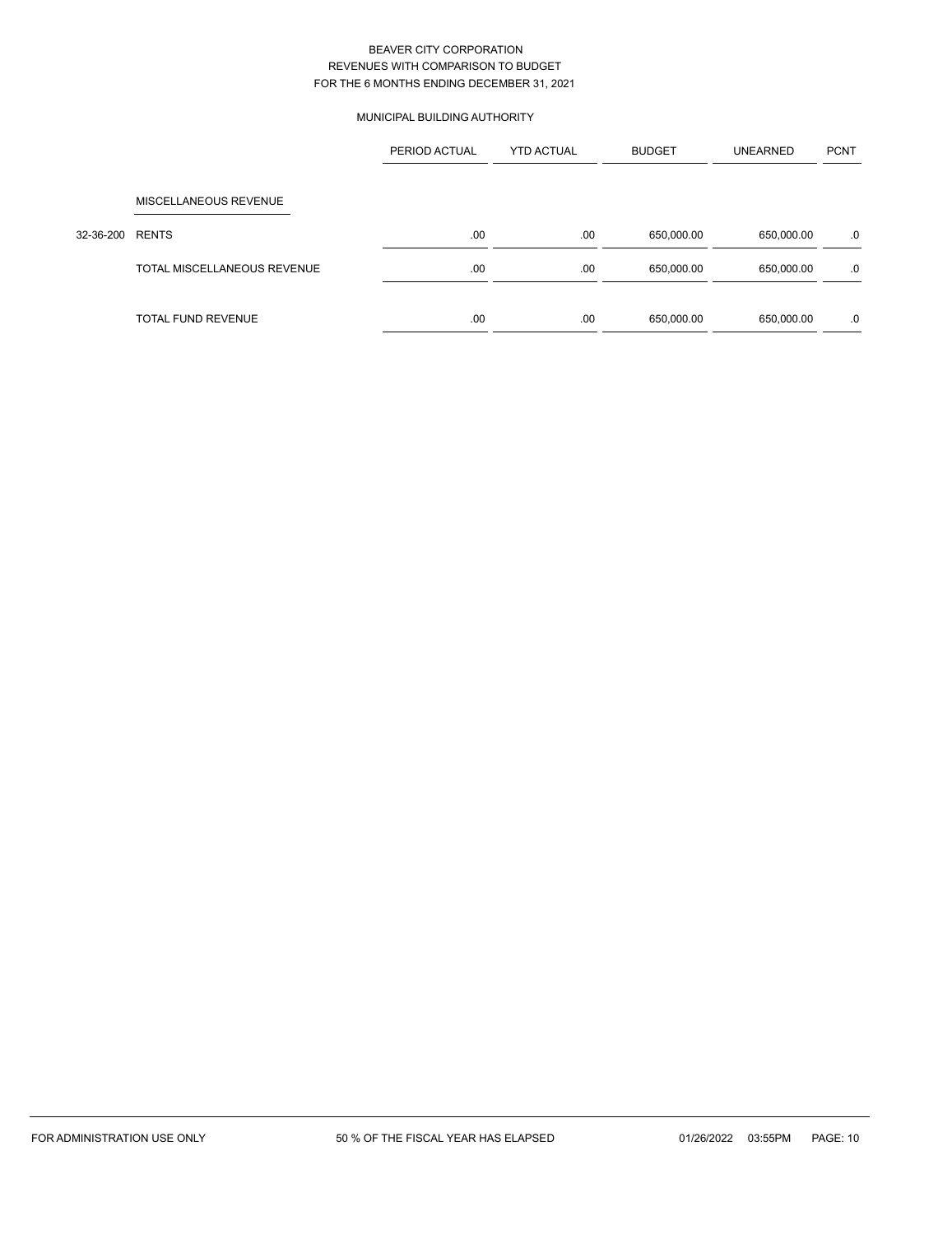# MUNICIPAL BUILDING AUTHORITY

|           |                                | PERIOD ACTUAL | <b>YTD ACTUAL</b> | <b>BUDGET</b> | <b>UNEXPENDED</b> | <b>PCNT</b> |
|-----------|--------------------------------|---------------|-------------------|---------------|-------------------|-------------|
|           | <b>EXPENDITURES</b>            |               |                   |               |                   |             |
| 32-40-810 | DEBT SERVICE - PRINCIPAL - 1ST | .00           | .00               | 400,000.00    | 400,000.00        | .0          |
| 32-40-820 | DEBT SERVICE - INTEREST - 1ST  | .00           | .00               | 250,000.00    | 250,000.00        | .0          |
|           | <b>TOTAL EXPENDITURES</b>      | .00.          | .00               | 650,000.00    | 650,000.00        | .0          |
|           | <b>TOTAL FUND EXPENDITURES</b> | .00.          | .00               | 650,000.00    | 650,000.00        | .0          |
|           | NET REVENUE OVER EXPENDITURES  | .00           | .00               | .00.          | .00.              | .0          |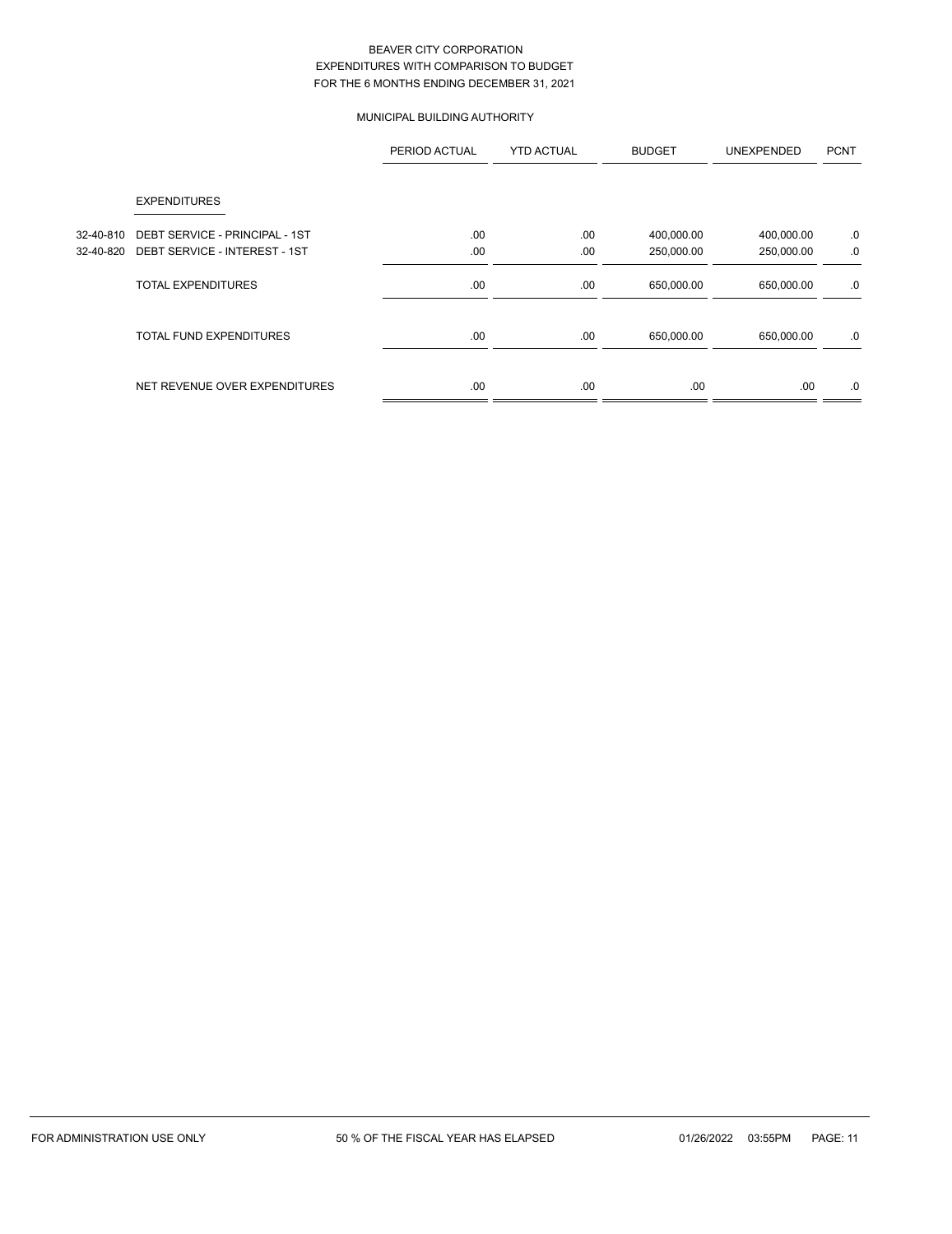GOLF COURSE

|--|

| 40-11900<br>40-12100 | CASH - COMBINED FUND RESTRICTE<br><b>RESTRICTED CASH</b><br>40-18500 CAPITAL OUTFLOW-TOURNAMENT WIN                                |   |                                   | 44,929.77)<br>500.00<br>3,428.07 |            |
|----------------------|------------------------------------------------------------------------------------------------------------------------------------|---|-----------------------------------|----------------------------------|------------|
|                      | <b>TOTAL ASSETS</b>                                                                                                                |   |                                   |                                  | 41,001.70) |
|                      | <b>LIABILITIES AND EQUITY</b>                                                                                                      |   |                                   |                                  |            |
|                      | <b>LIABILITIES</b>                                                                                                                 |   |                                   |                                  |            |
|                      | 40-21250 TOURNAMENT WINNINGS PAYABLE<br>40-21310 ACCOUNTS PAYABLE                                                                  |   |                                   | 3,142.90<br>15.00                |            |
|                      | <b>TOTAL LIABILITIES</b>                                                                                                           |   |                                   |                                  | 3,157.90   |
|                      | <b>FUND EQUITY</b>                                                                                                                 |   |                                   |                                  |            |
| 40-29610<br>40-29800 | <b>UNAPPROPRIATED FUND BALANCE:</b><br><b>RESERVED FUND BALANCE</b><br><b>BEGINNING OF YEAR</b><br>REVENUE OVER EXPENDITURES - YTD | ( | 6,790.56<br>989.82)<br>49,960.34) |                                  |            |
|                      | <b>BALANCE - CURRENT DATE</b>                                                                                                      |   |                                   | 44,159.60)                       |            |
|                      | <b>TOTAL FUND EQUITY</b>                                                                                                           |   |                                   |                                  | 44,159.60) |
|                      | <b>TOTAL LIABILITIES AND EQUITY</b>                                                                                                |   |                                   |                                  | 41,001.70) |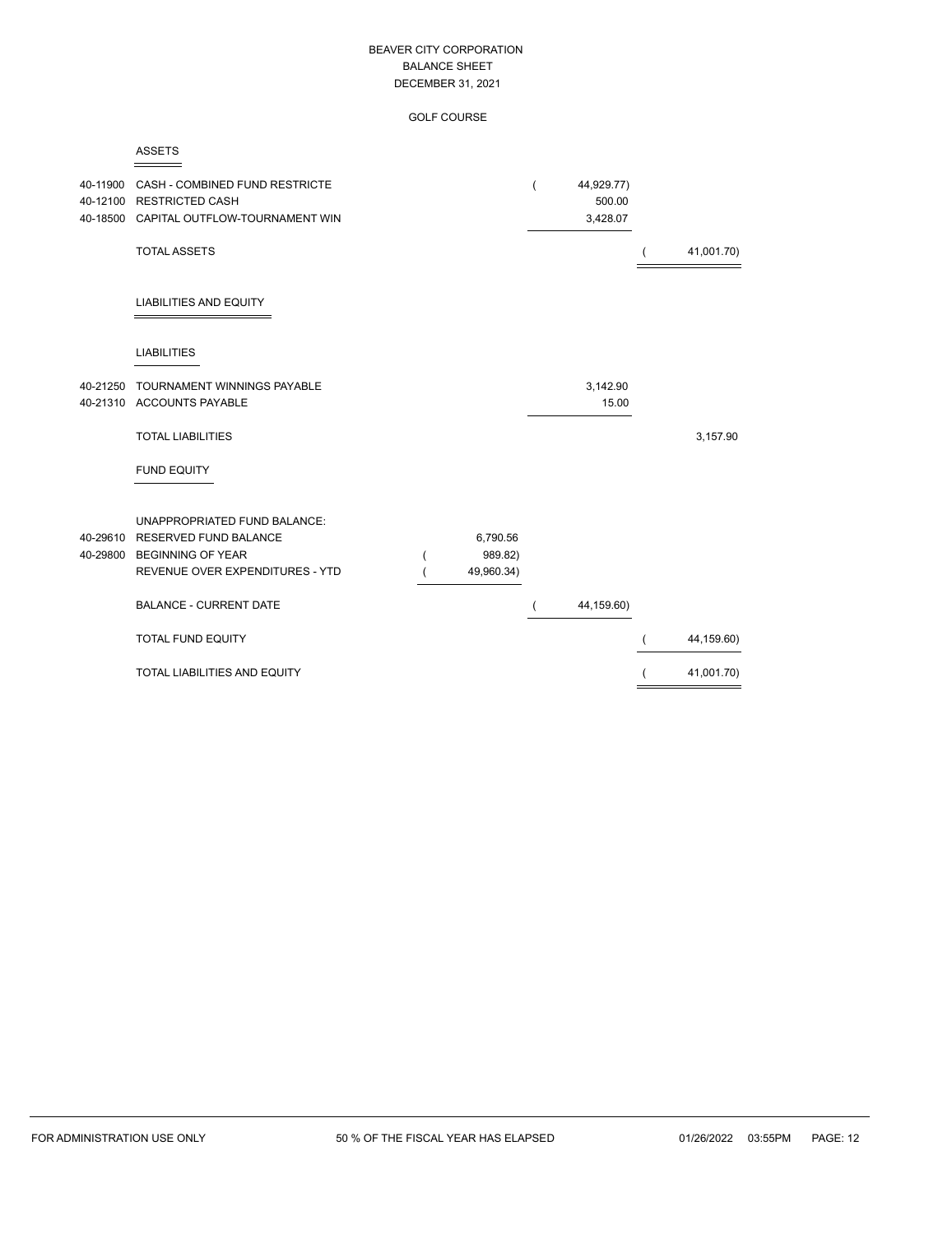## GOLF COURSE

|           |                                    | PERIOD ACTUAL | <b>YTD ACTUAL</b> | <b>BUDGET</b> | <b>UNEARNED</b> | <b>PCNT</b> |
|-----------|------------------------------------|---------------|-------------------|---------------|-----------------|-------------|
|           | <b>OTHER</b>                       |               |                   |               |                 |             |
| 40-38-100 | <b>INTEREST EARNINGS</b>           | .00           | 11.06             | 45.00         | 33.94           | 24.6        |
| 40-38-150 | <b>GOLF COURSE GREEN FEES</b>      | .00           | 37,288.23         | 50,000.00     | 12,711.77       | 74.6        |
| 40-38-155 | <b>DRIVING RANGE FEES</b>          | .00           | 909.00            | 1,200.00      | 291.00          | 75.8        |
| 40-38-160 | <b>GOLF COURSE TOURNAMENTS</b>     | .00           | 2,997.71          | 26,000.00     | 23,002.29       | 11.5        |
| 40-38-200 | <b>GOLF COURSE BEER SALES</b>      | .00           | 6,778.98          | 9,500.00      | 2,721.02        | 71.4        |
| 40-38-205 | <b>GOLF COURSE FOOD SALES</b>      | .00           | 20,559.94         | 24,000.00     | 3,440.06        | 85.7        |
| 40-38-210 | GOLF CART PATH FEE REV             | .00           | 19,009.66         | 26,000.00     | 6,990.34        | 73.1        |
| 40-38-212 | <b>GOLF COURSE PRO SHOP</b>        | .00           | 23,048.34         | 23,000.00     | 48.34)          | 100.2       |
| 40-38-213 | <b>CLUB RENTALS</b>                | .00           | 1,008.00          | .00           | 1,008.00        | .0          |
| 40-38-215 | <b>GOLF STALLS MAINTENANCE FEE</b> | .00           | 59.55)            | 1,620.00      | 1,679.55        | 3.7)        |
| 40-38-220 | <b>GOLF COURSE CLUBHOUSE</b>       | .00           | .00               | 300.00        | 300.00          | .0          |
| 40-38-230 | CLUBHOUSE LOCKER RENTAL FEE        | .00           | 223.75            | 500.00        | 276.25          | 44.8        |
| 40-38-300 | <b>GOLF COURSE GIFT CARDS</b>      | 50.00         | 163.04            | .00           | 163.04)         | .0          |
|           | <b>TOTAL OTHER</b>                 | 50.00         | 111,938.16        | 162,165.00    | 50,226.84       | 69.0        |
|           | <b>CONTRIBUTIONS AND TRANSFERS</b> |               |                   |               |                 |             |
| 40-39-300 | <b>TRANSFER FROM GF</b>            | .00           | .00               | 78,935.00     | 78,935.00       | .0          |
| 40-39-350 | <b>SUNDRY</b>                      | .00           | 1,000.00          | .00           | 1,000.00        | .0          |
|           | TOTAL CONTRIBUTIONS AND TRANSFERS  | .00           | 1,000.00          | 78,935.00     | 77,935.00       | 1.3         |
|           | <b>TOTAL FUND REVENUE</b>          | 50.00         | 112,938.16        | 241,100.00    | 128,161.84      | 46.8        |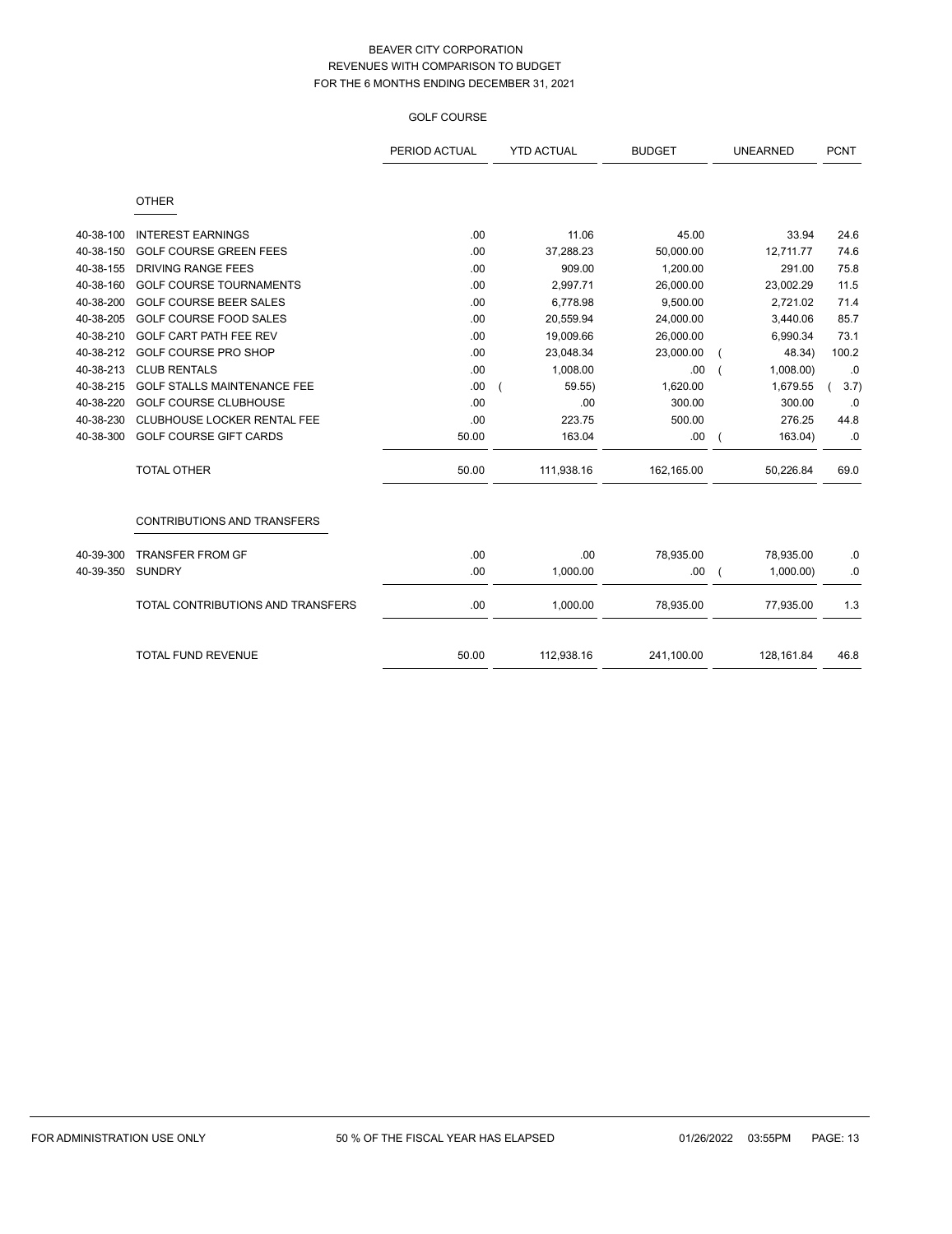#### GOLF COURSE

|           |                                     | PERIOD ACTUAL | <b>YTD ACTUAL</b> | <b>BUDGET</b> | <b>UNEXPENDED</b> | <b>PCNT</b> |
|-----------|-------------------------------------|---------------|-------------------|---------------|-------------------|-------------|
|           | <b>EXPENDITURES</b>                 |               |                   |               |                   |             |
| 40-40-110 | <b>SALARIES AND WAGES</b>           | 4,363.82      | 64,367.95         | 105,000.00    | 40,632.05         | 61.3        |
| 40-40-130 | <b>EMPLOYEE BENEFITS</b>            | 1,797.36      | 14,694.96         | 30,500.00     | 15,805.04         | 48.2        |
| 40-40-211 | <b>TOURNAMENT EXPENSES</b>          | .00           | 2,556.88          | .00.          | 2,556.88)         | .0          |
| 40-40-260 | <b>GOLF COURSE O&amp;M</b>          | 1,049.34      | 12,612.77         | 20,000.00     | 7,387.23          | 63.1        |
| 40-40-265 | <b>GOLF COURSE BUILDING O&amp;M</b> | 1,088.10      | 11,692.62         | 18,000.00     | 6,307.38          | 65.0        |
| 40-40-270 | <b>GOLF CART LEASE</b>              | 1,166.83      | 4,925.97          | 8,000.00      | 3,074.03          | 61.6        |
| 40-40-275 | GOLF COURSE PRO SHOP                | 377.29        | 13,498.74         | 18,000.00     | 4,501.26          | 75.0        |
| 40-40-280 | <b>FOOD</b>                         | .00           | 14,070.00         | 2,500.00      | 11,570.00)        | 562.8       |
| 40-40-285 | <b>BEER</b>                         | .00           | 1,586.91          | 2,500.00      | 913.09            | 63.5        |
| 40-40-490 | CREDIT CARD HANDLING FEE            | 181.96        | 2,908.29          | .00.          | 2,908.29)         | $.0\,$      |
| 40-40-510 | <b>INSURANCE LIABILITY</b>          | .00           | .00               | 2,000.00      | 2,000.00          | .0          |
| 40-40-720 | CAPITAL OUTLAY - BUILDINGS          | .00           | .00               | 5,000.00      | 5,000.00          | .0          |
| 40-40-730 | CAPITAL OUTLAY GOLF UNDER \$5K      | .00           | 3,500.00          | 4,000.00      | 500.00            | 87.5        |
| 40-40-740 | CAPITAL OUTLAY - EQUIPMENT          | 1,000.00      | 16,000.00         | 25,000.00     | 9,000.00          | 64.0        |
| 40-40-805 | <b>GOLF COURSE IMPROVEMENTS</b>     | 189.18        | 189.18            | .00.          | 189.18)           | .0          |
| 40-40-815 | GOLF CART STALLS ELECTRICITY        | 43.12         | 294.23            | 600.00        | 305.77            | 49.0        |
|           | <b>TOTAL EXPENDITURES</b>           | 11,257.00     | 162,898.50        | 241,100.00    | 78,201.50         | 67.6        |
|           | TOTAL FUND EXPENDITURES             | 11,257.00     | 162,898.50        | 241,100.00    | 78,201.50         | 67.6        |
|           | NET REVENUE OVER EXPENDITURES       | 11,207.00)    | 49,960.34)        | .00.          | 49,960.34         | .0          |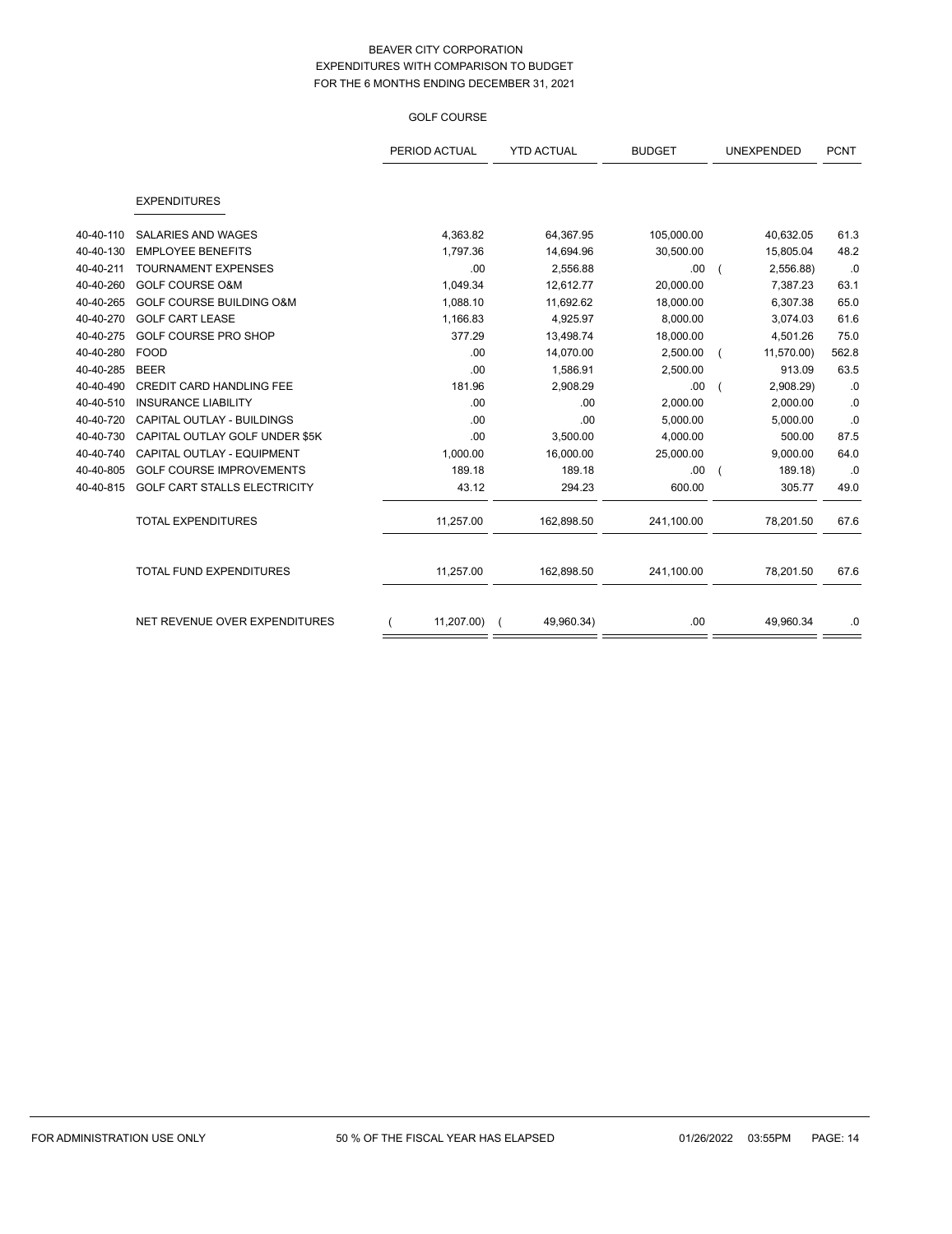#### WATER IMPACT

ASSETS

|                      | 42-11900 CASH - COMBINED FUND RESTRICTE                                                                                     |                                     | 101,377.40 |            |
|----------------------|-----------------------------------------------------------------------------------------------------------------------------|-------------------------------------|------------|------------|
|                      | <b>TOTAL ASSETS</b>                                                                                                         |                                     |            | 101,377.40 |
|                      | <b>LIABILITIES AND EQUITY</b>                                                                                               |                                     |            |            |
|                      | <b>FUND EQUITY</b>                                                                                                          |                                     |            |            |
| 42-29610<br>42-29800 | UNAPPROPRIATED FUND BALANCE:<br><b>RESERVED FUND BALANCE</b><br><b>BEGINNING OF YEAR</b><br>REVENUE OVER EXPENDITURES - YTD | 77,245.67<br>6,583.23)<br>30,714.96 |            |            |
|                      | <b>BALANCE - CURRENT DATE</b>                                                                                               |                                     | 101,377.40 |            |
|                      | TOTAL FUND EQUITY                                                                                                           |                                     |            | 101,377.40 |
|                      | TOTAL LIABILITIES AND EQUITY                                                                                                |                                     |            | 101,377.40 |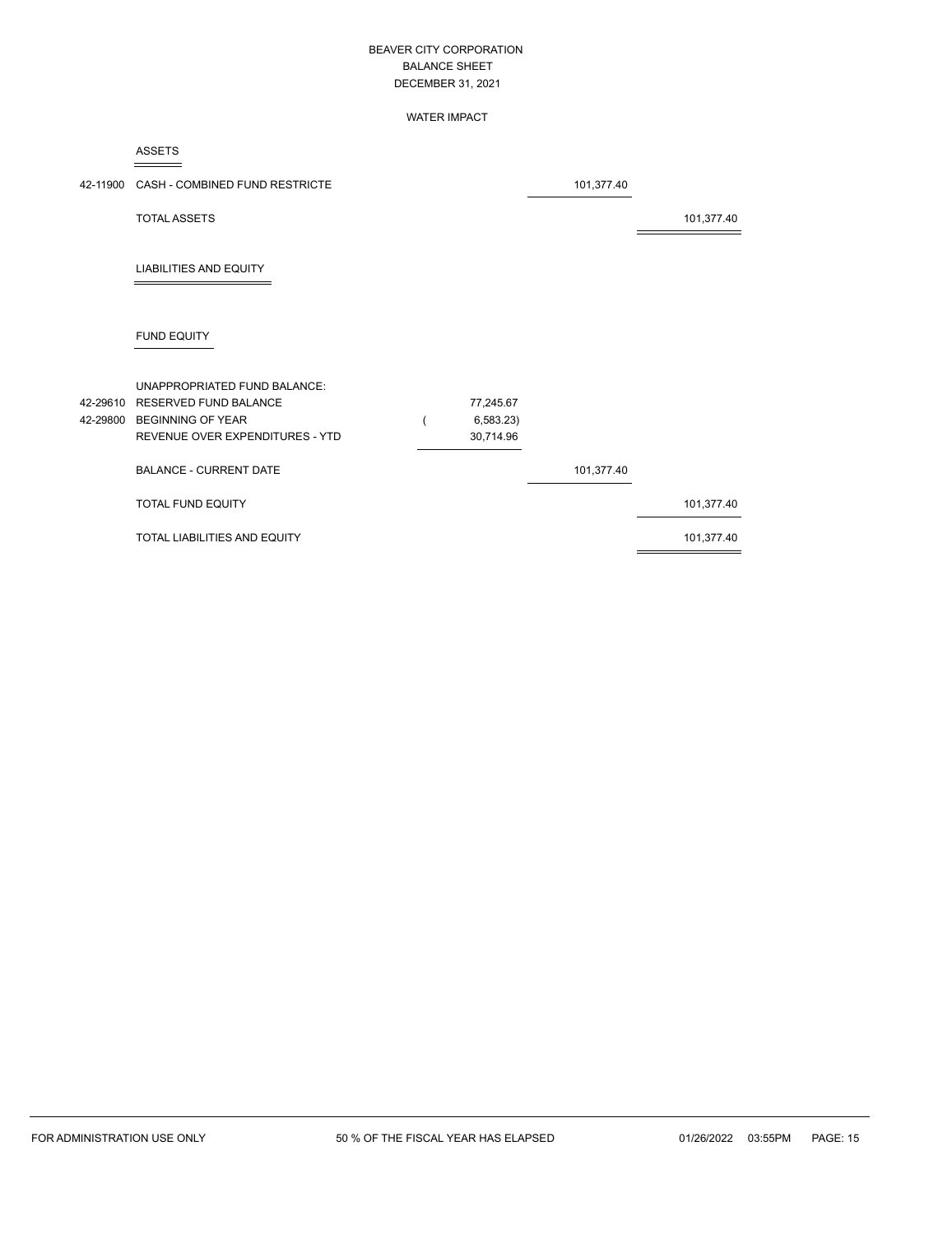|           |                           | <b>WATER IMPACT</b> |                   |               |                          |             |
|-----------|---------------------------|---------------------|-------------------|---------------|--------------------------|-------------|
|           |                           | PERIOD ACTUAL       | <b>YTD ACTUAL</b> | <b>BUDGET</b> | <b>UNEARNED</b>          | <b>PCNT</b> |
|           | <b>REVENUE</b>            |                     |                   |               |                          |             |
| 42-37-140 | <b>IMPACT FEES</b>        | 5,175.00            | 30,595.00         | 15,000.00     | 15,595.00)<br>$\sqrt{2}$ | 204.0       |
|           | <b>TOTAL REVENUE</b>      | 5,175.00            | 30,595.00         | 15,000.00     | 15,595.00)               | 204.0       |
|           | <b>OTHER</b>              |                     |                   |               |                          |             |
| 42-38-100 | <b>INTEREST EARNINGS</b>  | .00                 | 119.96            | 800.00        | 680.04                   | 15.0        |
|           | TOTAL OTHER               | .00                 | 119.96            | 800.00        | 680.04                   | 15.0        |
|           | <b>TOTAL FUND REVENUE</b> | 5,175.00            | 30,714.96         | 15,800.00     | 14,914.96)<br>$\left($   | 194.4       |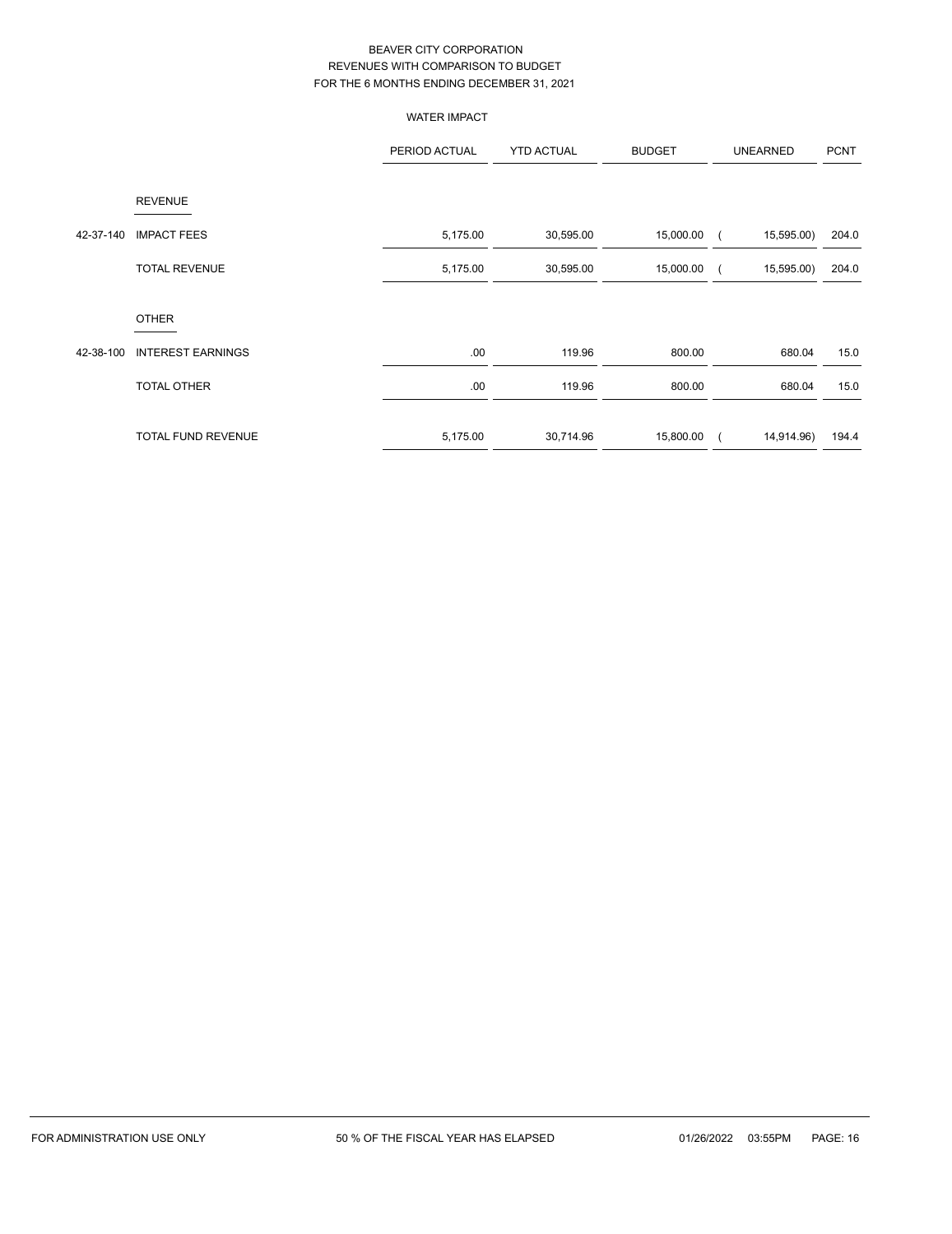WATER IMPACT

|           |                                | PERIOD ACTUAL | <b>YTD ACTUAL</b> | <b>BUDGET</b> | <b>UNEXPENDED</b> | <b>PCNT</b> |
|-----------|--------------------------------|---------------|-------------------|---------------|-------------------|-------------|
|           | <b>EXPENDITURES</b>            |               |                   |               |                   |             |
| 42-40-310 | ATTORNEY, LEGAL, PROFESSIONAL  | .00           | .00               | 2,000.00      | 2,000.00          | .0          |
| 42-40-810 | TRANSFER TO WATER FUND         | .00           | .00               | 13,800.00     | 13,800.00         | .0          |
|           | <b>TOTAL EXPENDITURES</b>      | .00           | .00               | 15,800.00     | 15,800.00         | .0          |
|           | <b>TOTAL FUND EXPENDITURES</b> | .00.          | .00               | 15,800.00     | 15,800.00         | .0          |
|           | NET REVENUE OVER EXPENDITURES  | 5,175.00      | 30,714.96         | .00.          | 30,714.96)        | .0          |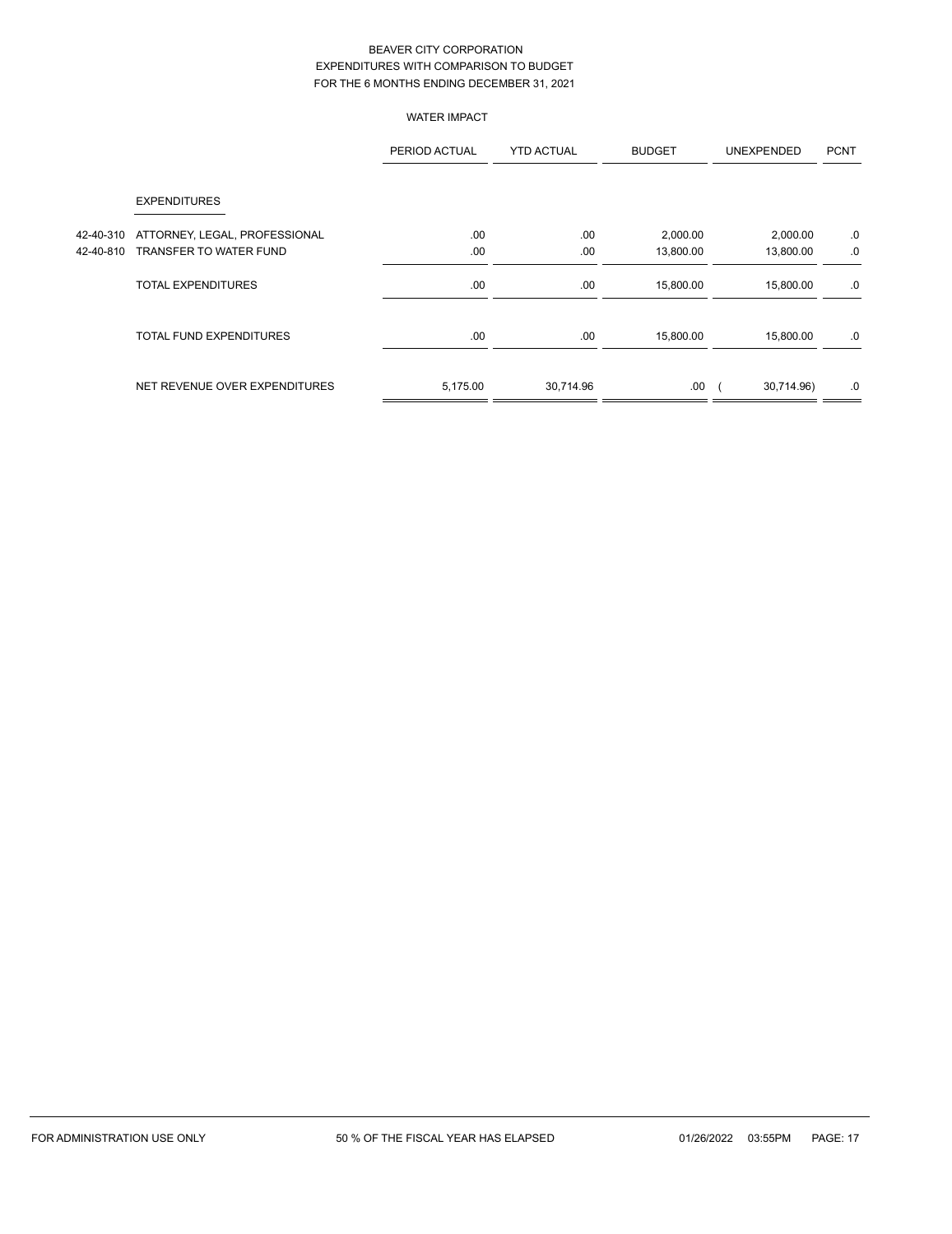#### WATER ACQUISITION

ASSETS

| 43-11900 | CASH - COMBINED FUND RESTRICTE  |            | 307,112.30 |            |
|----------|---------------------------------|------------|------------|------------|
|          | <b>TOTAL ASSETS</b>             |            |            | 307,112.30 |
|          | <b>LIABILITIES AND EQUITY</b>   |            |            |            |
|          | <b>FUND EQUITY</b>              |            |            |            |
|          | UNAPPROPRIATED FUND BALANCE:    |            |            |            |
|          | 43-29610 RESERVED FUND BALANCE  | 37,165.42  |            |            |
|          | 43-29800 BEGINNING OF YEAR      | 204,580.74 |            |            |
|          | REVENUE OVER EXPENDITURES - YTD | 65,366.14  |            |            |
|          | <b>BALANCE - CURRENT DATE</b>   |            | 307,112.30 |            |
|          | TOTAL FUND EQUITY               |            |            | 307,112.30 |
|          | TOTAL LIABILITIES AND EQUITY    |            |            | 307,112.30 |
|          |                                 |            |            |            |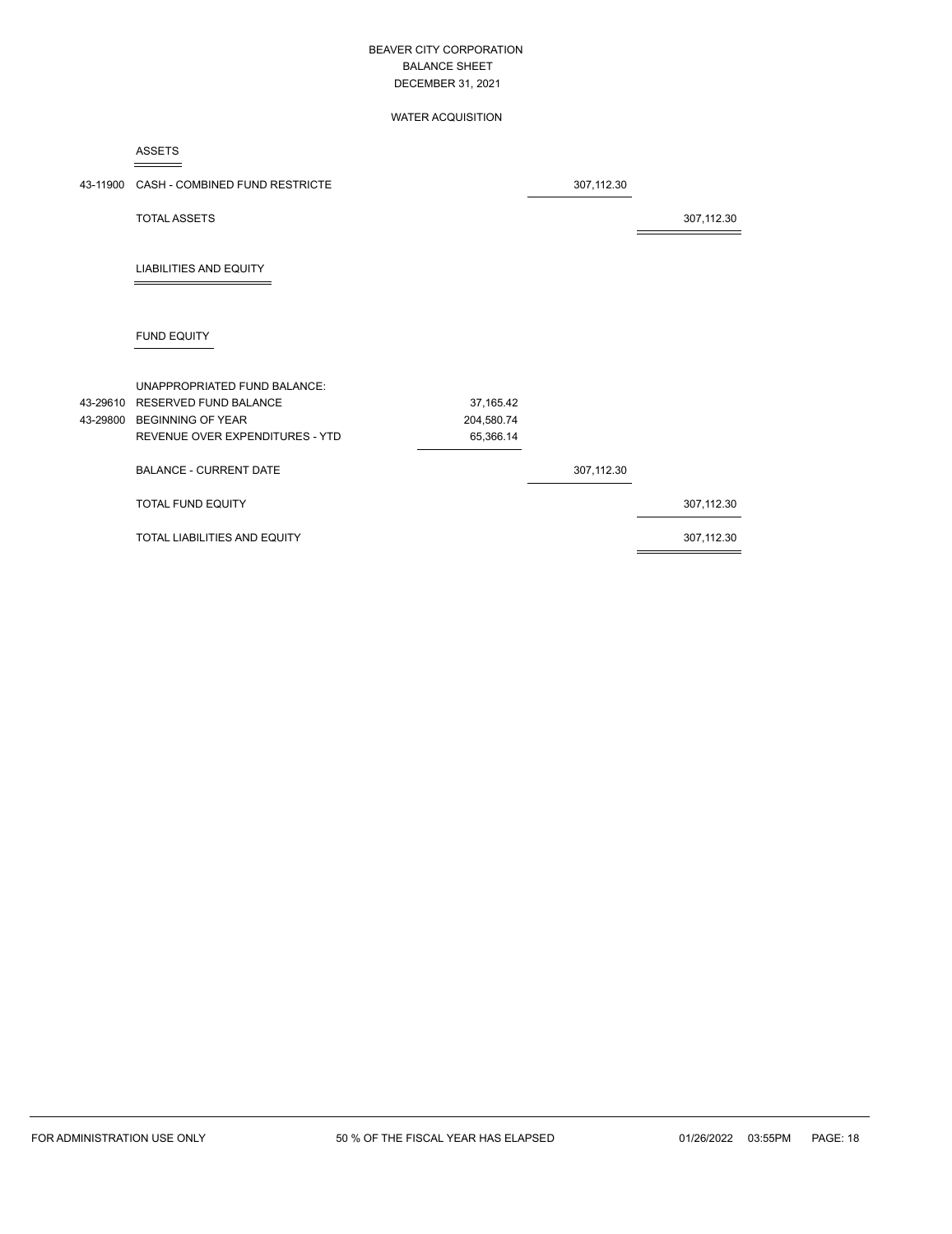WATER ACQUISITION

|           |                           | PERIOD ACTUAL | <b>YTD ACTUAL</b> | <b>BUDGET</b> | <b>UNEARNED</b> | <b>PCNT</b> |
|-----------|---------------------------|---------------|-------------------|---------------|-----------------|-------------|
|           | <b>REVENUE</b>            |               |                   |               |                 |             |
| 43-37-145 | <b>WATER ACQUISITION</b>  | 32,500.00     | 65,000.00         | 50,000.00     | 15,000.00)      | 130.0       |
|           | <b>TOTAL REVENUE</b>      | 32,500.00     | 65,000.00         | 50,000.00     | 15,000.00)      | 130.0       |
|           | <b>OTHER</b>              |               |                   |               |                 |             |
| 43-38-100 | <b>INTEREST EARNINGS</b>  | .00.          | 366.14            | 500.00        | 133.86          | 73.2        |
|           | <b>TOTAL OTHER</b>        | .00.          | 366.14            | 500.00        | 133.86          | 73.2        |
|           | <b>TOTAL FUND REVENUE</b> | 32,500.00     | 65,366.14         | 50,500.00     | 14,866.14)      | 129.4       |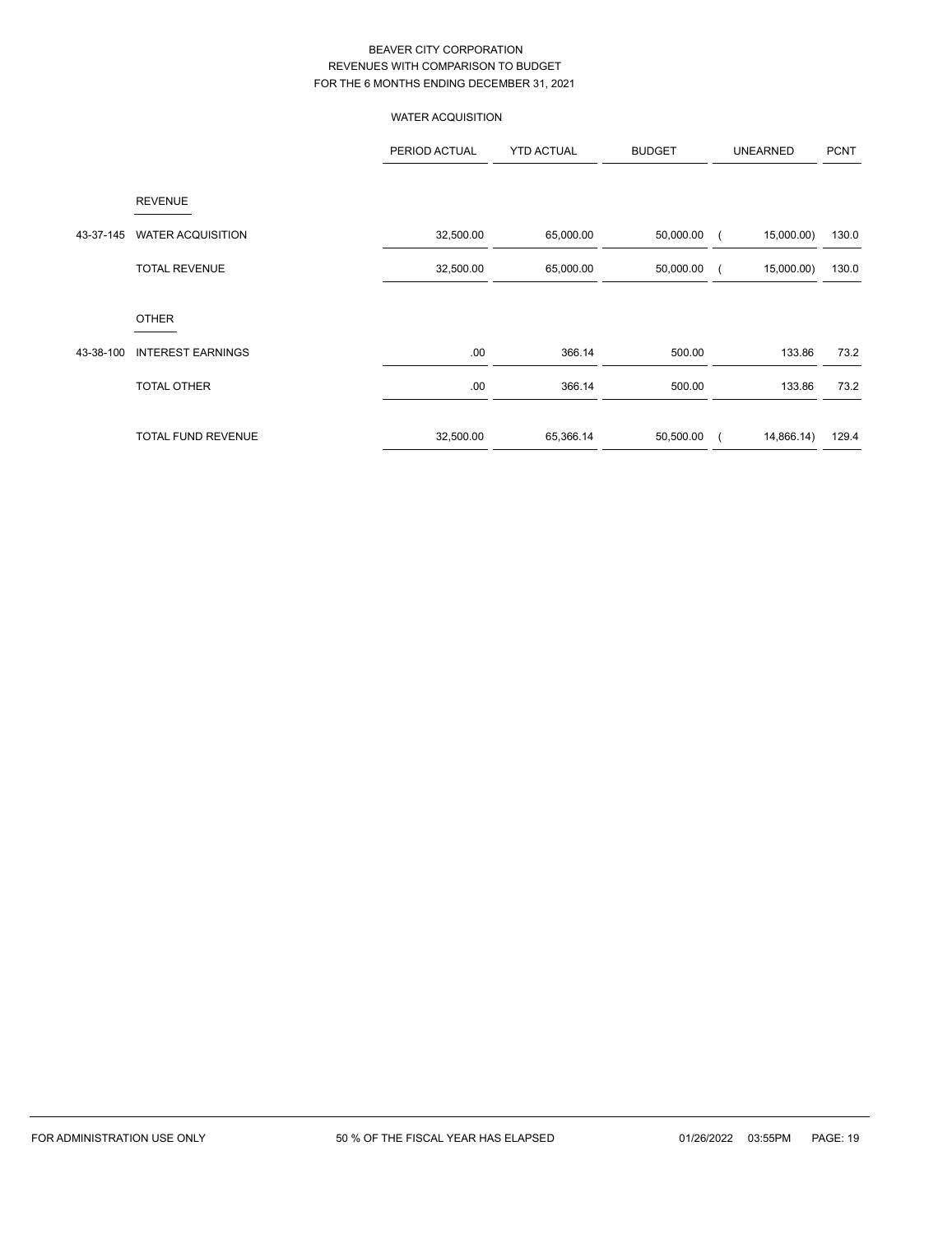# WATER ACQUISITION

|           |                                | PERIOD ACTUAL | <b>YTD ACTUAL</b> | <b>BUDGET</b> | <b>UNEXPENDED</b> | <b>PCNT</b> |
|-----------|--------------------------------|---------------|-------------------|---------------|-------------------|-------------|
|           | <b>EXPENDITURES</b>            |               |                   |               |                   |             |
| 43-40-730 | CAPITAL OUTLAY-WATER SHARES    | .00           | .00               | 48,500.00     | 48,500.00         | .0          |
| 43-40-805 | TRANSFER TO WATER FUND         | .00           | .00               | 2,000.00      | 2,000.00          | .0          |
|           | <b>TOTAL EXPENDITURES</b>      | .00           | .00               | 50,500.00     | 50,500.00         | .0          |
|           | <b>TOTAL FUND EXPENDITURES</b> | .00           | .00               | 50,500.00     | 50,500.00         | .0          |
|           | NET REVENUE OVER EXPENDITURES  | 32,500.00     | 65,366.14         | .00           | 65,366.14)        | .0          |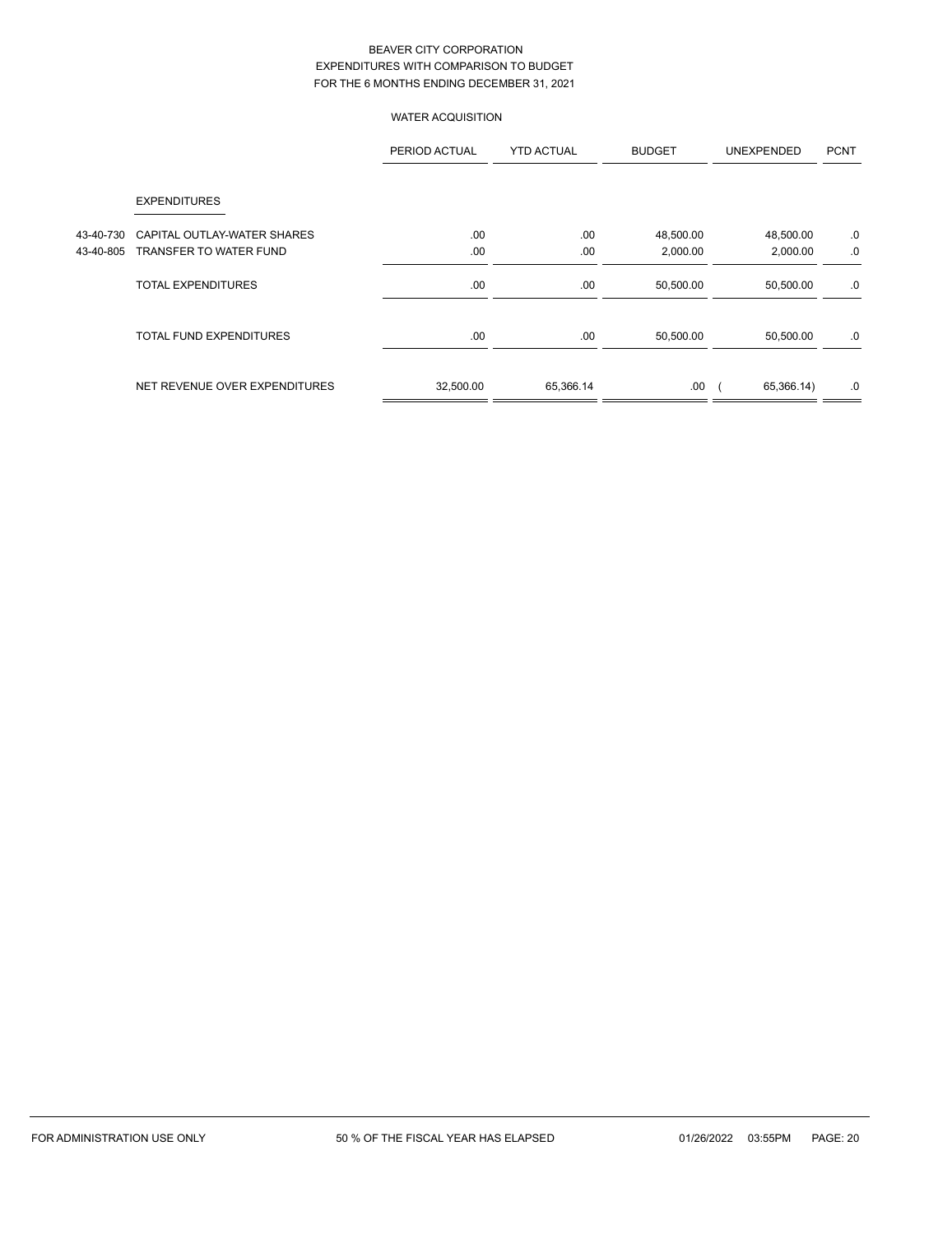#### SEWER IMPACT

ASSETS

| 44-11900 CASH - COMBINED FUND RESTRICTE |           | 60,330.40 |           |
|-----------------------------------------|-----------|-----------|-----------|
| <b>TOTAL ASSETS</b>                     |           |           | 60,330.40 |
| <b>LIABILITIES AND EQUITY</b>           |           |           |           |
| <b>FUND EQUITY</b>                      |           |           |           |
| <b>UNAPPROPRIATED FUND BALANCE:</b>     |           |           |           |
| 44-29610 RESERVED FUND BALANCE          | 5,214.24  |           |           |
| 44-29800 BEGINNING OF YEAR              | 44,591.66 |           |           |
| REVENUE OVER EXPENDITURES - YTD         | 10,524.50 |           |           |
| <b>BALANCE - CURRENT DATE</b>           |           | 60,330.40 |           |
| TOTAL FUND EQUITY                       |           |           | 60,330.40 |
| TOTAL LIABILITIES AND EQUITY            |           |           | 60,330.40 |
|                                         |           |           |           |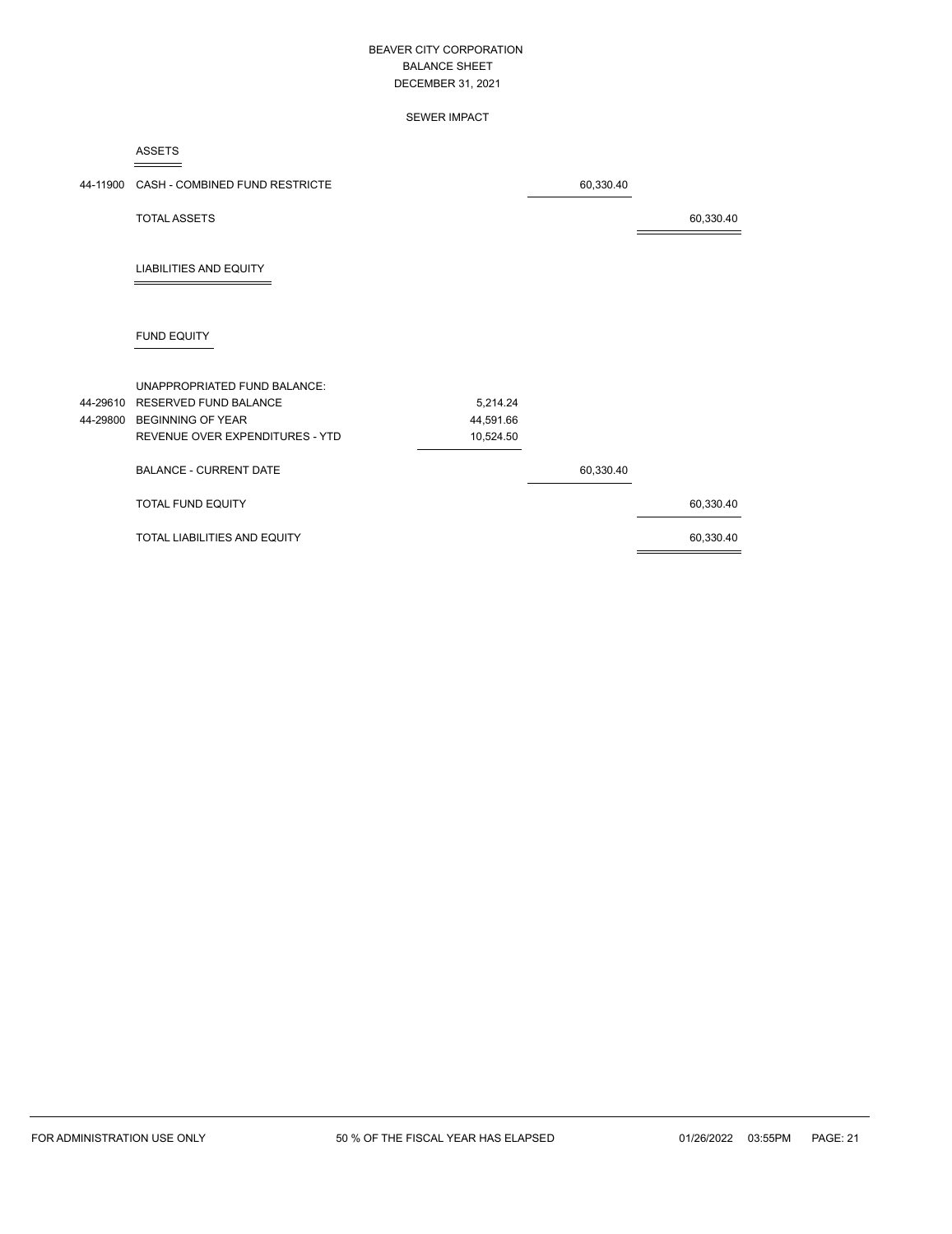|           |                           | <b>SEWER IMPACT</b> |                   |               |                     |             |
|-----------|---------------------------|---------------------|-------------------|---------------|---------------------|-------------|
|           |                           | PERIOD ACTUAL       | <b>YTD ACTUAL</b> | <b>BUDGET</b> | <b>UNEARNED</b>     | <b>PCNT</b> |
|           | <b>REVENUE</b>            |                     |                   |               |                     |             |
| 44-37-140 | <b>SEWER IMPACT FEE</b>   | 4,750.00            | 10,450.00         | 9,500.00      | 950.00)             | 110.0       |
|           | <b>TOTAL REVENUE</b>      | 4,750.00            | 10,450.00         | 9,500.00      | 950.00)             | 110.0       |
|           | <b>OTHER</b>              |                     |                   |               |                     |             |
| 44-38-100 | <b>INTEREST EARNINGS</b>  | .00                 | 74.50             | 200.00        | 125.50              | 37.3        |
|           | TOTAL OTHER               | .00                 | 74.50             | 200.00        | 125.50              | 37.3        |
|           | <b>TOTAL FUND REVENUE</b> | 4,750.00            | 10,524.50         | 9,700.00      | 824.50)<br>$\left($ | 108.5       |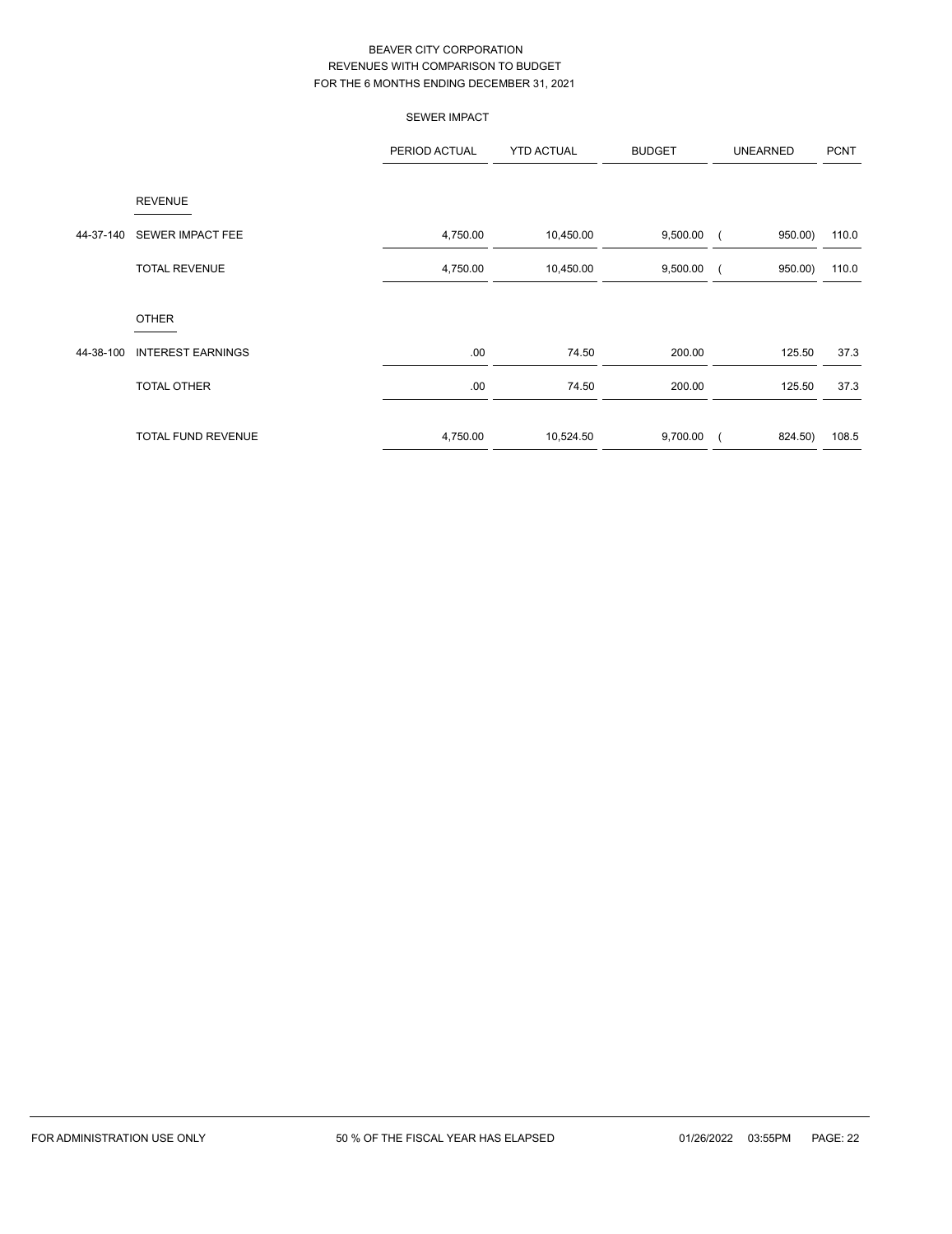|           | <b>SEWER IMPACT</b>            |               |                   |               |            |             |
|-----------|--------------------------------|---------------|-------------------|---------------|------------|-------------|
|           |                                | PERIOD ACTUAL | <b>YTD ACTUAL</b> | <b>BUDGET</b> | UNEXPENDED | <b>PCNT</b> |
|           | <b>EXPENDITURES</b>            |               |                   |               |            |             |
| 44-40-805 | <b>TRANSFER TO SEWER FUND</b>  | .00.          | .00               | 9,700.00      | 9,700.00   | .0          |
|           | <b>TOTAL EXPENDITURES</b>      | .00.          | .00               | 9,700.00      | 9,700.00   | .0          |
|           | <b>TOTAL FUND EXPENDITURES</b> | .00.          | .00               | 9,700.00      | 9,700.00   | .0          |
|           | NET REVENUE OVER EXPENDITURES  | 4,750.00      | 10,524.50         | .00.          | 10,524.50) | .0          |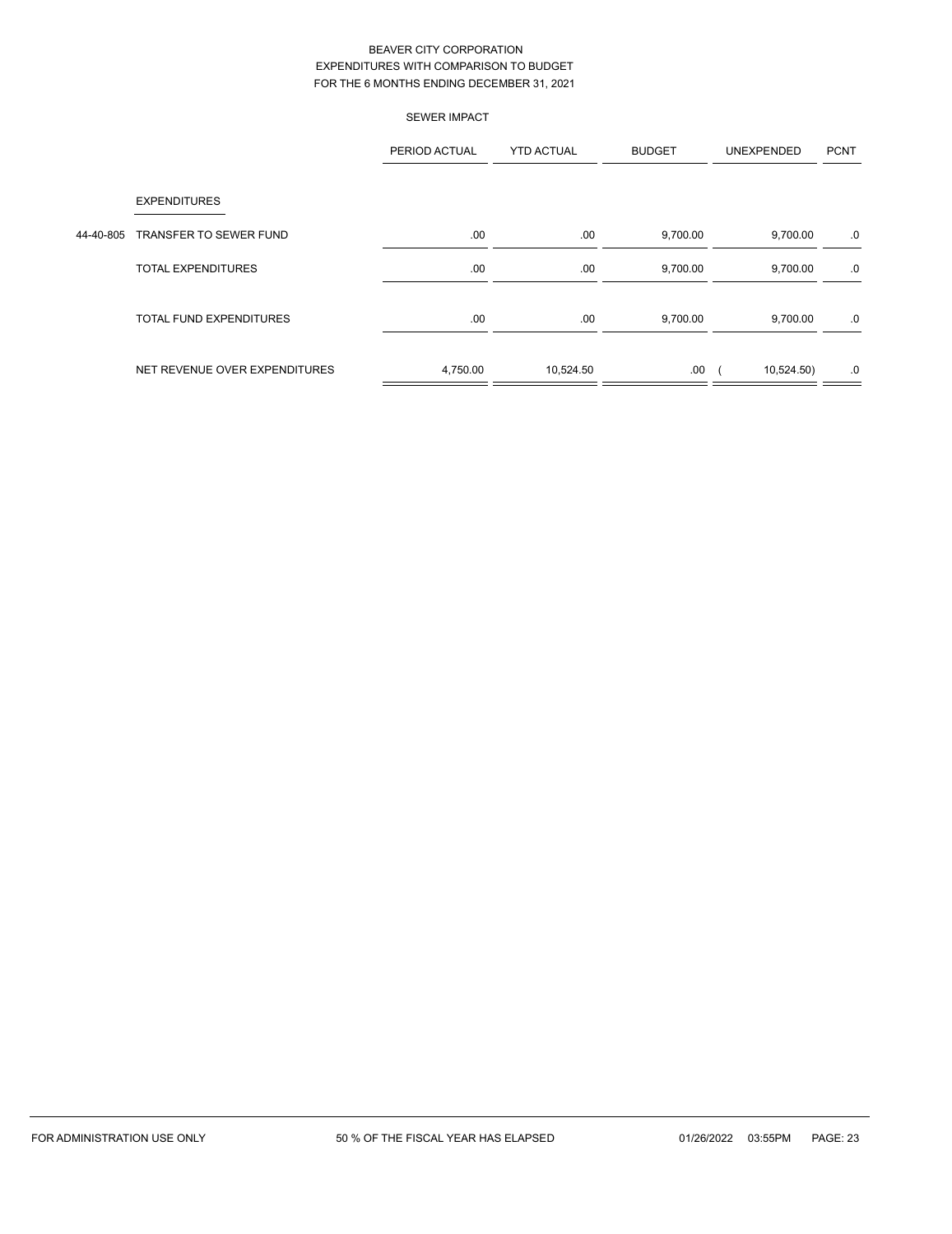AIRPORT IMPROVEMENT

|--|

| 46-11900 | CASH - COMBINED FUND RESTRICT<br>46-13130 ACCTS REC - AR<br>46-15110 AIRPORT FUEL INVENTORY                                   |                                      | 47.08)<br>43.42)<br>1,118.40 |          |
|----------|-------------------------------------------------------------------------------------------------------------------------------|--------------------------------------|------------------------------|----------|
|          | <b>TOTAL ASSETS</b>                                                                                                           |                                      |                              | 1,027.90 |
|          | <b>LIABILITIES AND EQUITY</b>                                                                                                 |                                      |                              |          |
|          | <b>FUND EQUITY</b>                                                                                                            |                                      |                              |          |
| 46-29610 | <b>UNAPPROPRIATED FUND BALANCE:</b><br>RESERVED FUND BALANCE<br>46-29800 BEGINNING OF YEAR<br>REVENUE OVER EXPENDITURES - YTD | 37,614.98<br>30,438.63)<br>6,148.45) |                              |          |
|          | <b>BALANCE - CURRENT DATE</b>                                                                                                 |                                      | 1,027.90                     |          |
|          | <b>TOTAL FUND EQUITY</b>                                                                                                      |                                      |                              | 1,027.90 |
|          | <b>TOTAL LIABILITIES AND EQUITY</b>                                                                                           |                                      |                              | 1,027.90 |
|          |                                                                                                                               |                                      |                              |          |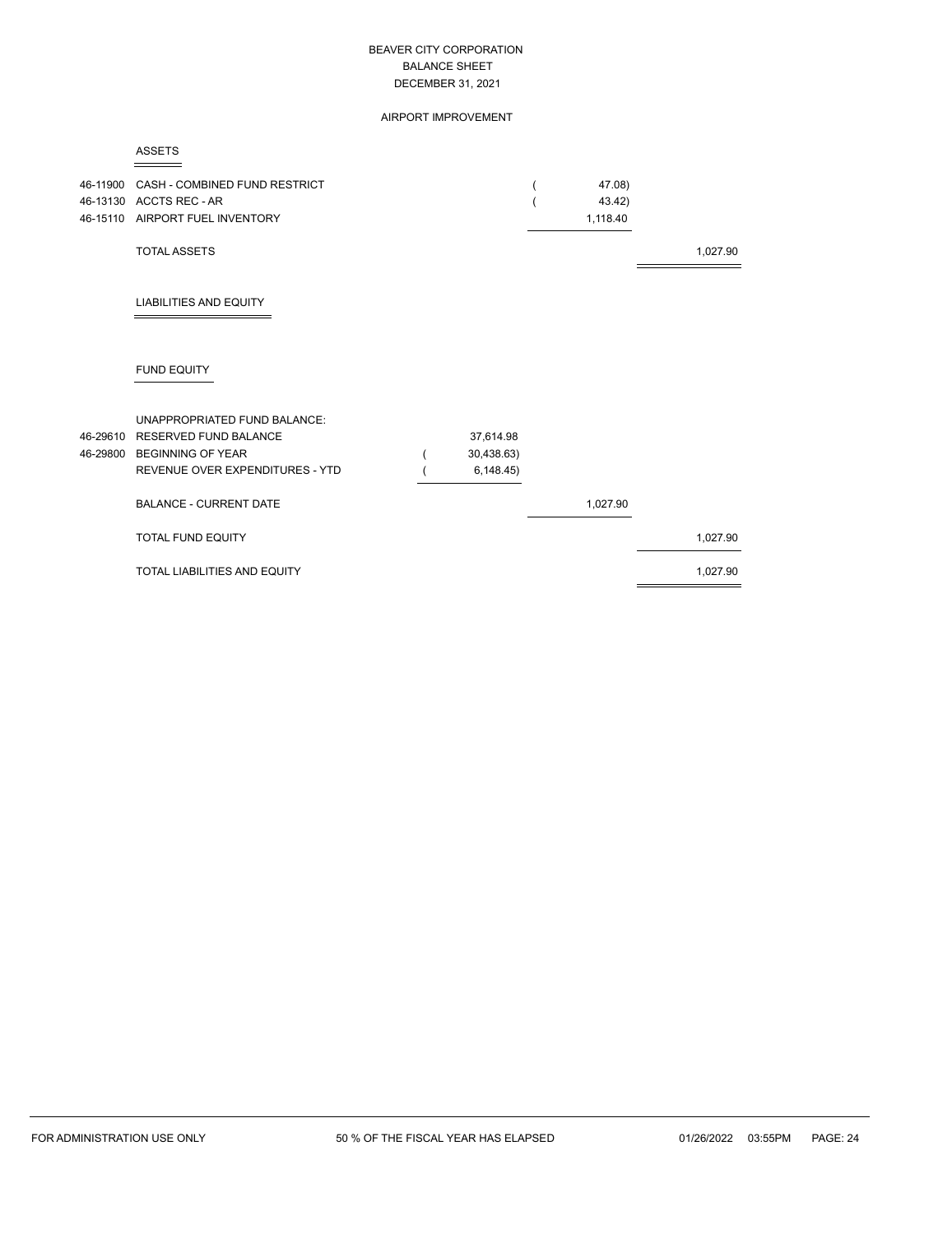# AIRPORT IMPROVEMENT

|                        |                                                        | PERIOD ACTUAL | <b>YTD ACTUAL</b> | <b>BUDGET</b>         | <b>UNEARNED</b>                        | <b>PCNT</b> |
|------------------------|--------------------------------------------------------|---------------|-------------------|-----------------------|----------------------------------------|-------------|
|                        | <b>CHARGES FOR SERVICES</b>                            |               |                   |                       |                                        |             |
| 46-34-820<br>46-34-840 | <b>SALE OF AVIATION FUEL</b><br><b>HANGER LEASE</b>    | 897.33<br>.00 | 16,221.20<br>.00  | 14,000.00<br>1,500.00 | 2,221.20<br>$\overline{ }$<br>1,500.00 | 115.9<br>.0 |
|                        | TOTAL CHARGES FOR SERVICES                             | 897.33        | 16,221.20         | 15,500.00             | 721.20)                                | 104.7       |
|                        | <b>OTHER</b>                                           |               |                   |                       |                                        |             |
| 46-38-100<br>46-38-300 | INTEREST EARNINGS, REFUND TAX<br>AIRPORT GRANTS & LOAN | .00<br>.00    | 8.21<br>.00       | 50.00<br>613,859.00   | 41.79<br>613,859.00                    | 16.4<br>.0  |
|                        | <b>TOTAL OTHER</b>                                     | .00           | 8.21              | 613,909.00            | 613,900.79                             | .0          |
|                        | <b>CONTRIBUTIONS AND TRANSFERS</b>                     |               |                   |                       |                                        |             |
| 46-39-300              | TRANSFER FROM GENERAL FUND                             | .00           | .00               | 32,673.00             | 32,673.00                              | .0          |
|                        | TOTAL CONTRIBUTIONS AND TRANSFERS                      | .00           | .00               | 32,673.00             | 32,673.00                              | .0          |
|                        | <b>TOTAL FUND REVENUE</b>                              | 897.33        | 16,229.41         | 662,082.00            | 645,852.59                             | 2.5         |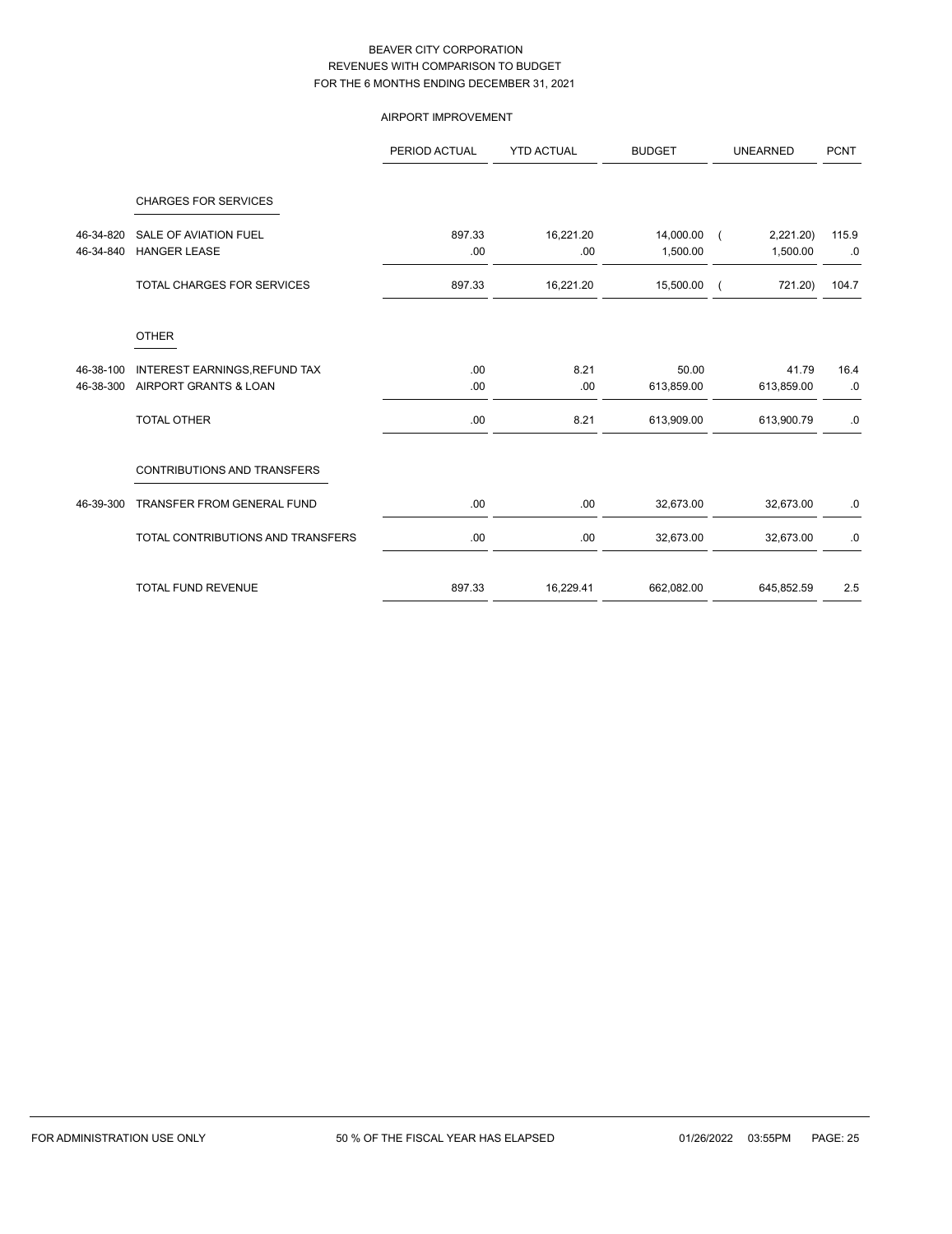## AIRPORT IMPROVEMENT

|           |                                | PERIOD ACTUAL | <b>YTD ACTUAL</b> | <b>BUDGET</b> | <b>UNEXPENDED</b> | <b>PCNT</b> |
|-----------|--------------------------------|---------------|-------------------|---------------|-------------------|-------------|
|           | <b>EXPENDITURES</b>            |               |                   |               |                   |             |
| 46-40-510 | <b>INSURANCE LIABILITY</b>     | .00           | 1,945.00          | 2,000.00      | 55.00             | 97.3        |
| 46-40-810 | AIRPORT O & M                  | 598.30        | 20,432.86         | 16,050.00     | 4,382.86)         | 127.3       |
| 46-40-820 | AIRPORT IMPROVEMENT            | .00           | .00               | 644,032.00    | 644,032.00        | .0          |
|           | <b>TOTAL EXPENDITURES</b>      | 598.30        | 22,377.86         | 662,082.00    | 639,704.14        | 3.4         |
|           | <b>TOTAL FUND EXPENDITURES</b> | 598.30        | 22,377.86         | 662,082.00    | 639,704.14        | 3.4         |
|           | NET REVENUE OVER EXPENDITURES  | 299.03        | 6,148.45          | .00           | 6,148.45          | .0          |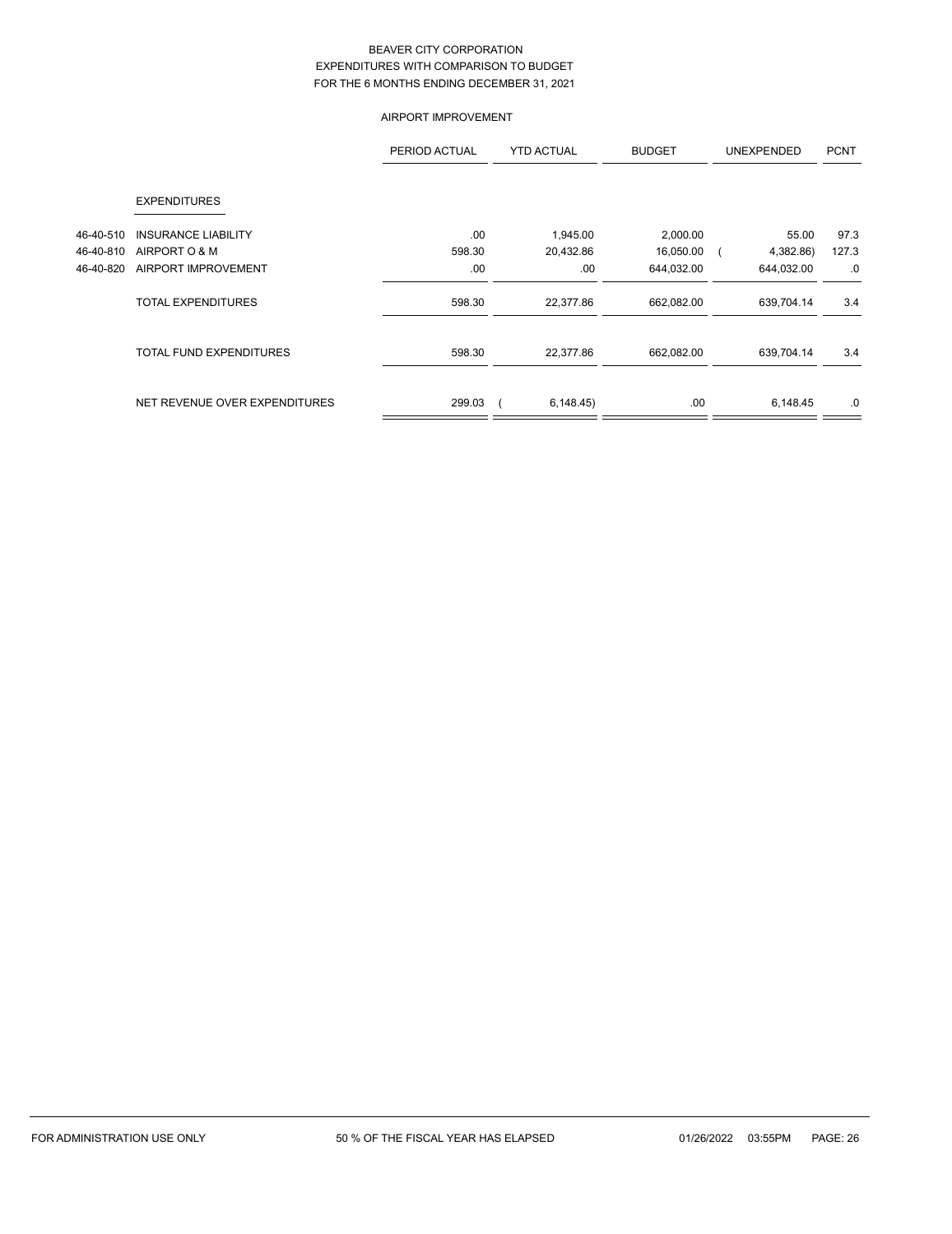#### PRESSURIZED IRRIGATION

#### ASSETS

| 50-11900 CASH - COMBINED FUND          | 113.496.26    |
|----------------------------------------|---------------|
| 50-13110 ACCOUNTS RECEIVABLE           | 12.025.20     |
| 50-13130 ACCOUNTS REC - AR             | 5.000.00      |
| 50-15110 INVENTORY - SUPPLIES          | 936.20        |
| 50-16320 PRESSURIZED IRRIGATION SYSTEM | 2.180.287.11  |
| 50-16510 MACHINERY AND EQUIPMENT       | 34.986.80     |
| 50-17500 ACCUMULATED DEPRECIATION      | 1,173,582.09) |
|                                        |               |

#### TOTAL ASSETS 1,173,149.48

# LIABILITIES AND EQUITY

# FUND EQUITY

| 50-29800 | UNAPPROPRIATED FUND BALANCE:<br>BEGINNING OF YEAR<br>REVENUE OVER EXPENDITURES - YTD | 1,188,610.84<br>15,461.36) |              |              |
|----------|--------------------------------------------------------------------------------------|----------------------------|--------------|--------------|
|          | <b>BALANCE - CURRENT DATE</b>                                                        |                            | 1,173,149.48 |              |
|          | <b>TOTAL FUND EQUITY</b>                                                             |                            |              | 1,173,149.48 |
|          | TOTAL LIABILITIES AND EQUITY                                                         |                            |              | 1,173,149.48 |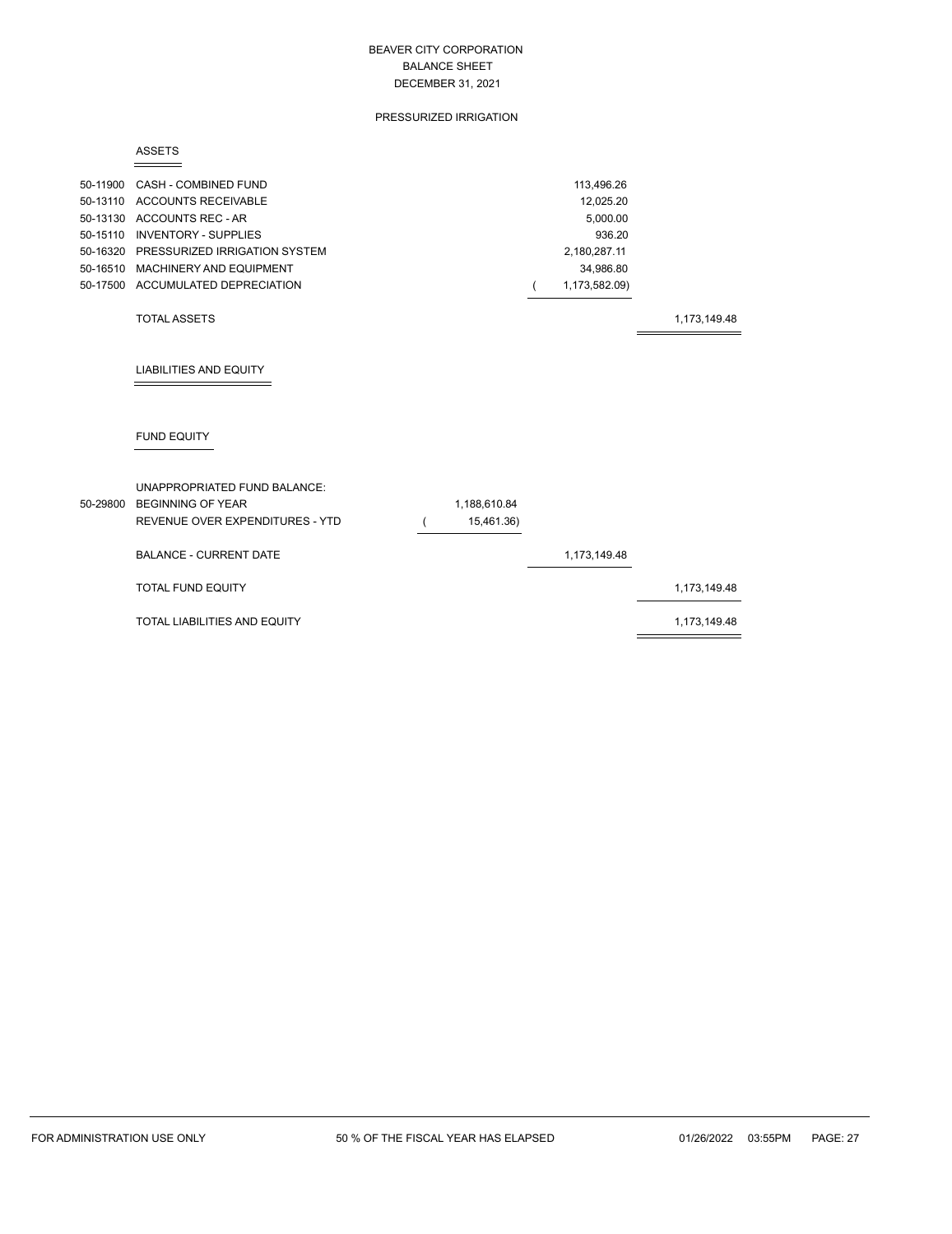# PRESSURIZED IRRIGATION

|           |                                | PERIOD ACTUAL | <b>YTD ACTUAL</b> | <b>BUDGET</b> | <b>UNEARNED</b> | <b>PCNT</b> |
|-----------|--------------------------------|---------------|-------------------|---------------|-----------------|-------------|
|           | <b>REVENUE</b>                 |               |                   |               |                 |             |
| 50-37-100 | PRESSURIZED IRRIGATION SALES   | 10,905.50     | 67,854.57         | 125,000.00    | 57,145.43       | 54.3        |
| 50-37-200 | NEW IRRIGATION CONNECTION FEES | .00.          | 3,750.00          | 1,500.00      | 2,250.00        | 250.0       |
|           | <b>TOTAL REVENUE</b>           | 10,905.50     | 71,604.57         | 126,500.00    | 54,895.43       | 56.6        |
|           | <b>OTHER REVENUE</b>           |               |                   |               |                 |             |
| 50-38-100 | <b>INTEREST EARNINGS</b>       | .00.          | 152.46            | 50.00         | 102.46          | 304.9       |
|           | <b>TOTAL OTHER REVENUE</b>     | .00.          | 152.46            | 50.00         | 102.46          | 304.9       |
|           | <b>TOTAL FUND REVENUE</b>      | 10,905.50     | 71,757.03         | 126,550.00    | 54,792.97       | 56.7        |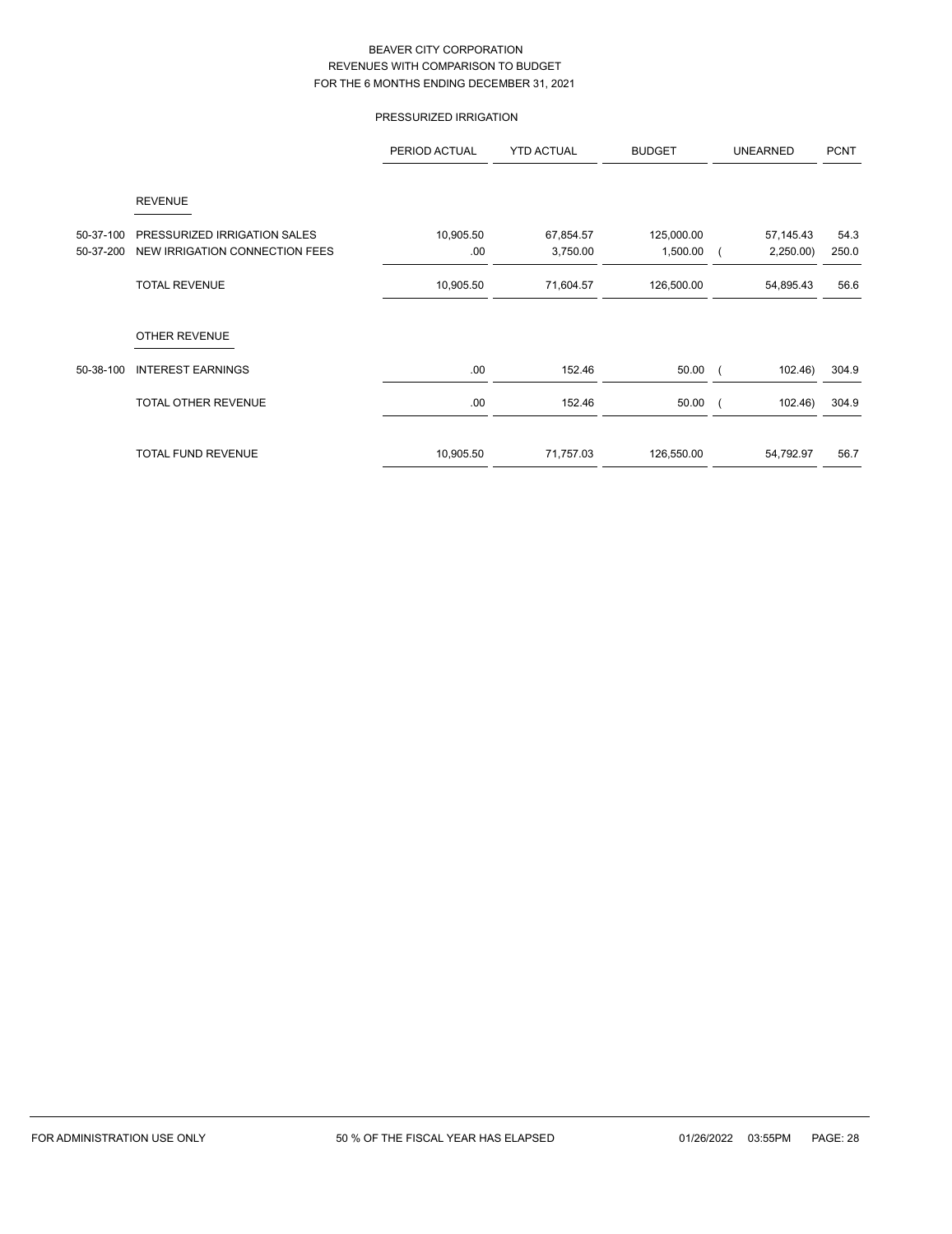# PRESSURIZED IRRIGATION

|           |                                    | PERIOD ACTUAL | <b>YTD ACTUAL</b> | <b>BUDGET</b> | <b>UNEXPENDED</b> |       |
|-----------|------------------------------------|---------------|-------------------|---------------|-------------------|-------|
|           | <b>EXPENSES</b>                    |               |                   |               |                   |       |
|           |                                    |               |                   |               |                   |       |
| 50-40-110 | <b>SALARIES &amp; WAGES</b>        | 2,791.32      | 18,265.18         | 32,000.00     | 13,734.82         | 57.1  |
| 50-40-130 | <b>EMPLOYEE BENEFITS</b>           | 1,541.04      | 9,497.00          | 19,500.00     | 10,003.00         | 48.7  |
| 50-40-210 | <b>DUES &amp; ASSESSMENTS</b>      | .00           | .00               | 500.00        | 500.00            | .0    |
| 50-40-225 | ADMINISTRATIVE SERVICE TO GF       | .00           | .00               | 5,000.00      | 5,000.00          | .0    |
| 50-40-260 | <b>OPERATION &amp; MAINTENANCE</b> | 3,481.11      | 13,879.64         | 25,000.00     | 11,120.36         | 55.5  |
| 50-40-510 | <b>INSURANCE - PI</b>              | .00           | 9,969.10          | 2,500.00      | 7,469.10)         | 398.8 |
| 50-40-620 | <b>CANALS &amp; DITCHES</b>        | .00           | .00               | 2,500.00      | 2,500.00          | .0    |
| 50-40-650 | <b>DEPRECIATION EXPENSE</b>        | 4,478.65      | 22,393.25         | .00.          | 22,393.25)        | .0    |
| 50-40-730 | CAPITAL OUTLAY-PI SYSTEM           | .00           | .00               | 20.000.00     | 20.000.00         | .0    |
| 50-40-740 | CAPITAL OUTLAY-EQUIPMENT           | 2,000.00      | 13,000.00         | 15,000.00     | 2,000.00          | 86.7  |
| 50-40-900 | <b>BAD DEBTS</b>                   | .00           | 214.22            | 400.00        | 185.78            | 53.6  |
| 50-40-920 | <b>TRANSFER TO SURPLUS ACCOUNT</b> | .00           | .00               | 4,150.00      | 4,150.00          | .0    |
|           | <b>TOTAL EXPENSES</b>              | 14,292.12     | 87,218.39         | 126,550.00    | 39,331.61         | 68.9  |
|           | <b>TOTAL FUND EXPENDITURES</b>     | 14,292.12     | 87,218.39         | 126,550.00    | 39,331.61         | 68.9  |
|           | NET REVENUE OVER EXPENDITURES      | $3,386.62$ (  | 15,461.36)        | .00           | 15,461.36         | .0    |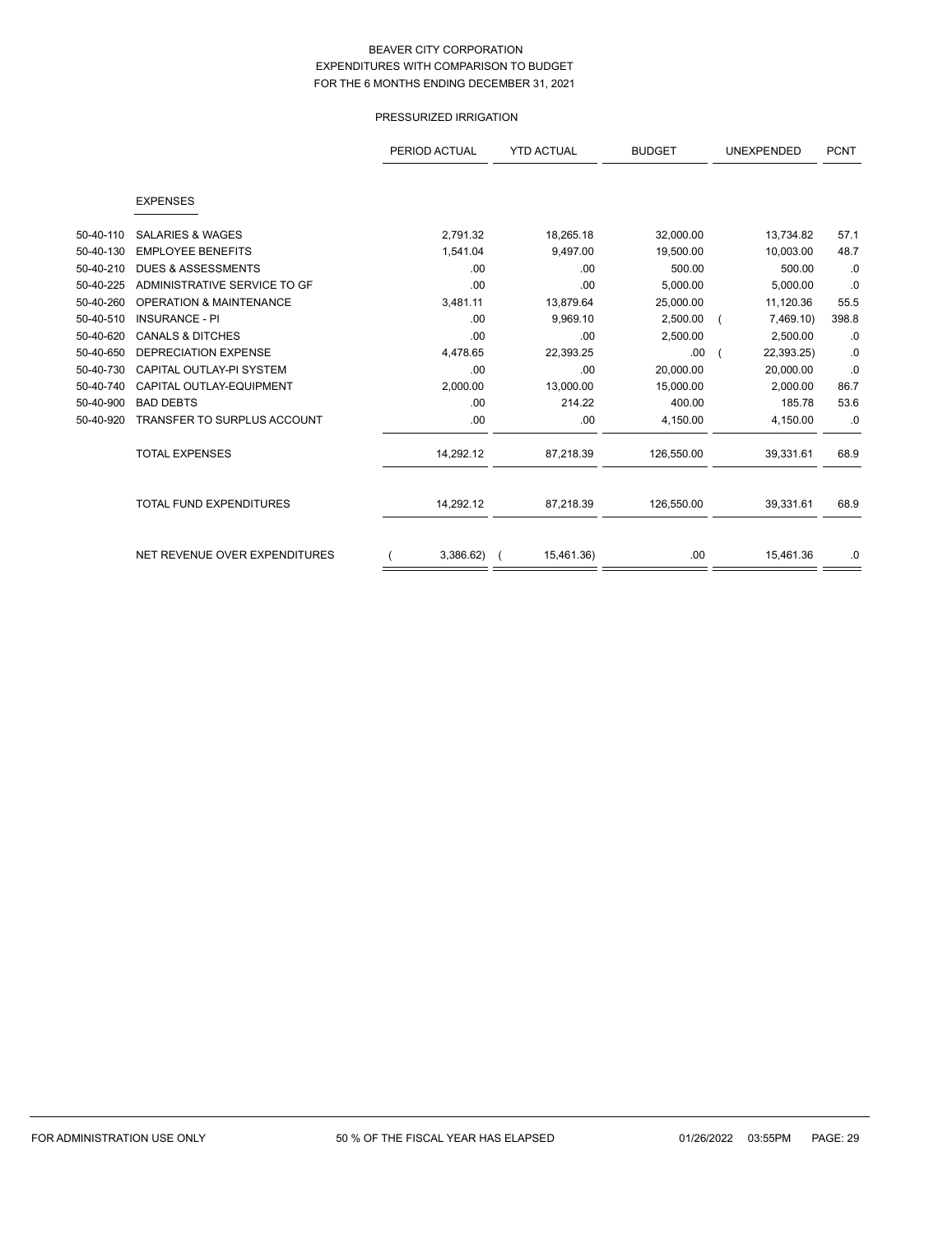#### WATER FUND

#### ASSETS

| 51-11900 | CASH - COMBINED FUND         | 529,168.04    |  |
|----------|------------------------------|---------------|--|
| 51-12100 | RESTRICTED CASH-FR COMBINED  | 391,683.00    |  |
| 51-12314 | 2021 CIB - BEAR SPING DEV    | 1,036,736.98  |  |
| 51-13110 | <b>ACCOUNTS RECEIVABLE</b>   | 80,768.02     |  |
| 51-13130 | ACCT REC - AR                | 3,610.20      |  |
| 51-14110 | DEFERRED OUTFLOWS - PENSIONS | 47,258.00     |  |
| 51-15110 | <b>INVENTORY - SUPPLIES</b>  | 40,266.20     |  |
| 51-16110 | LAND                         | 167,477.50    |  |
| 51-16120 | <b>WATER SHARES</b>          | 810,360.00    |  |
| 51-16210 | <b>BUILDINGS</b>             | 10.368.25     |  |
|          | 51-16300 S.I.D. WATER SYSTEM | 11.079.42     |  |
| 51-16310 | CULINARY DISTRIBUTION SYSTEM | 12,351,106.70 |  |
| 51-16510 | MACHINERY AND EQUIPMENT      | 328,700.35    |  |
| 51-16610 | AUTOMOBILE AND TRUCKS        | 79,437.22     |  |
| 51-16700 | CONSTRUCTION IN PROGRESS     | 120,511.85    |  |
| 51-17500 | ACCUMULATED DEPRECIATION     | 6,785,217.78) |  |

TOTAL ASSETS 9,216,093.55

# LIABILITIES AND EQUITY

#### LIABILITIES

| 51-21350 CUSTOMER HYDRANT DEPOSITS     |              | 2,175.00     |              |
|----------------------------------------|--------------|--------------|--------------|
| 51-21500 COMP. ABSENCES PAYABLE        |              | 43,379.38    |              |
| 51-21600 ACCRUED INTEREST              |              | 9,676.07     |              |
| 51-24100 NET PENSION LIABILITY         |              | 7,341.96     |              |
| 51-24110 DEFERRED INFLOWS PENSIONS     |              | 90,466.30    |              |
| 51-25311 NOTES PAYABLE DWR PHASE 1     |              | 438,000.00   |              |
| 51-25312 NOTES PAYABLE DWR PHASE 2A    |              | 548,000.00   |              |
| 51-25313 NOTES PAYABLE CIB PHASE 2B    |              | 955,000.00   |              |
| 51-25325 BOND PAYABLE WATER REVISION   |              | 171,000.00   |              |
|                                        |              |              |              |
| <b>TOTAL LIABILITIES</b>               |              |              | 2,265,038.71 |
| <b>FUND EQUITY</b>                     |              |              |              |
|                                        |              |              |              |
| 51-28130 RESERVE - BOND RETIREMENT     |              | 292,415.00   |              |
| UNAPPROPRIATED FUND BALANCE:           |              |              |              |
| 51-29610 APPROPRIATED RETAINED EARNING | 127,250.00   |              |              |
| 51-29800 BEGINNING OF YEAR             | 5,698,264.39 |              |              |
| REVENUE OVER EXPENDITURES - YTD        | 833,125.45   |              |              |
|                                        |              |              |              |
| <b>BALANCE - CURRENT DATE</b>          |              | 6,658,639.84 |              |
| <b>TOTAL FUND EQUITY</b>               |              |              | 6,951,054.84 |
| <b>TOTAL LIABILITIES AND EQUITY</b>    |              |              | 9,216,093.55 |
|                                        |              |              |              |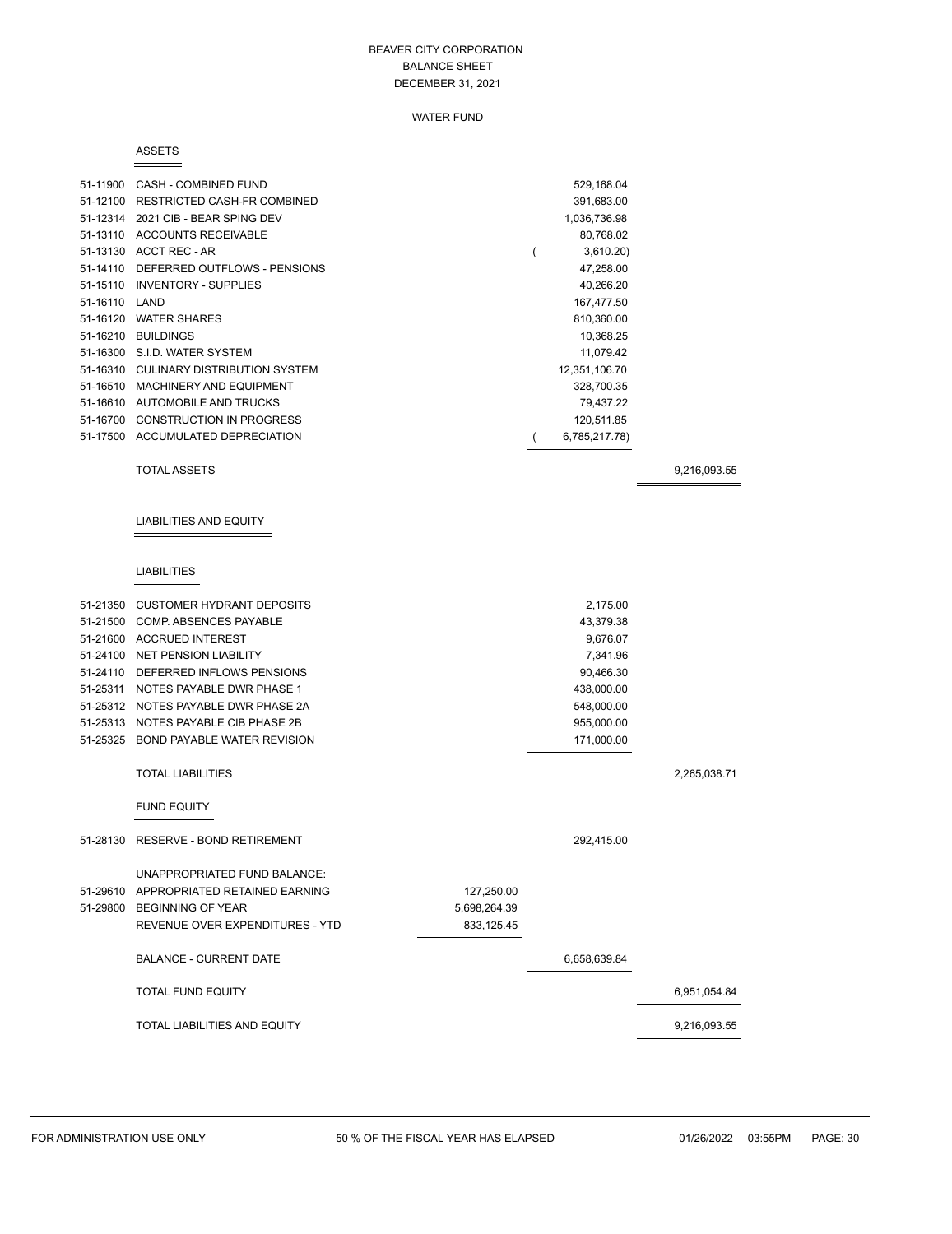|           |                                   | <b>WATER FUND</b> |                             |                   |                |                 |             |
|-----------|-----------------------------------|-------------------|-----------------------------|-------------------|----------------|-----------------|-------------|
|           |                                   | PERIOD ACTUAL     | <b>YTD ACTUAL</b>           | <b>BUDGET</b>     |                | <b>UNEARNED</b> | <b>PCNT</b> |
|           | INTERGOVERNMENTAL REVENUE         |                   |                             |                   |                |                 |             |
| 51-33-490 | CIB-BEAR SPRING DEV               | .00               | 986,000.00                  | .00(              |                | 986,000.00)     | $\cdot$ 0   |
|           | TOTAL INTERGOVERNMENTAL REVENUE   | .00               | 986,000.00                  | .00.              | $\overline{ }$ | 986,000.00)     | .0          |
|           | <b>REVENUE</b>                    |                   |                             |                   |                |                 |             |
| 51-37-100 | <b>CULINARY SALES</b>             | 82,012.69         | 496,392.44                  | 900,000.00        |                | 403,607.56      | 55.2        |
| 51-37-140 | <b>WATER METER FEE</b>            | 2,000.00          | 3,850.00                    | .00.              | $\overline{ }$ | 3,850.00        | .0          |
| 51-37-200 | OTHER NEW CONNECTIONS             | 100.00            | 7,815.00                    | 9,500.00          |                | 1,685.00        | 82.3        |
|           | <b>TOTAL REVENUE</b>              | 84,112.69         | 508,057.44                  | 909,500.00        |                | 401,442.56      | 55.9        |
|           | <b>OTHER</b>                      |                   |                             |                   |                |                 |             |
| 51-38-100 | <b>INTEREST EARNINGS</b>          | 325.46            | 2,276.96                    | 3,500.00          |                | 1,223.04        | 65.1        |
| 51-38-300 | CIB 5LOAN                         | .00               |                             | .00<br>986,000.00 |                | 986,000.00      | .0          |
| 51-38-900 | <b>WATER SUNDRY</b>               | 332.00            | 6,277.46                    | 5,000.00          | $\overline{ }$ | 1,277.46)       | 125.6       |
| 51-38-910 | TRANSFER FROM IMPACT FEES         | .00               |                             | .00<br>13,800.00  |                | 13,800.00       | $.0\,$      |
| 51-38-915 | TRANSFER FROM WATER ACQ           | .00               |                             | .00<br>2,000.00   |                | 2,000.00        | .0          |
|           | <b>TOTAL OTHER</b>                | 657.46            | 8,554.42                    | 1,010,300.00      |                | 1,001,745.58    | .9          |
|           | CONTRIBUTIONS AND TRANSFERS       |                   |                             |                   |                |                 |             |
| 51-39-200 | CAPITAL ASSET DISPOSITION         | .00.              | 3,803.70)<br>$\overline{ }$ | .00               |                | 3,803.70        | $\cdot$ 0   |
|           | TOTAL CONTRIBUTIONS AND TRANSFERS | .00.              | 3,803.70)<br>$\overline{ }$ | .00               |                | 3,803.70        | .0          |
|           | <b>TOTAL FUND REVENUE</b>         | 84,770.15         | 1,498,808.16                | 1,919,800.00      |                | 420,991.84      | 78.1        |
|           |                                   |                   |                             |                   |                |                 |             |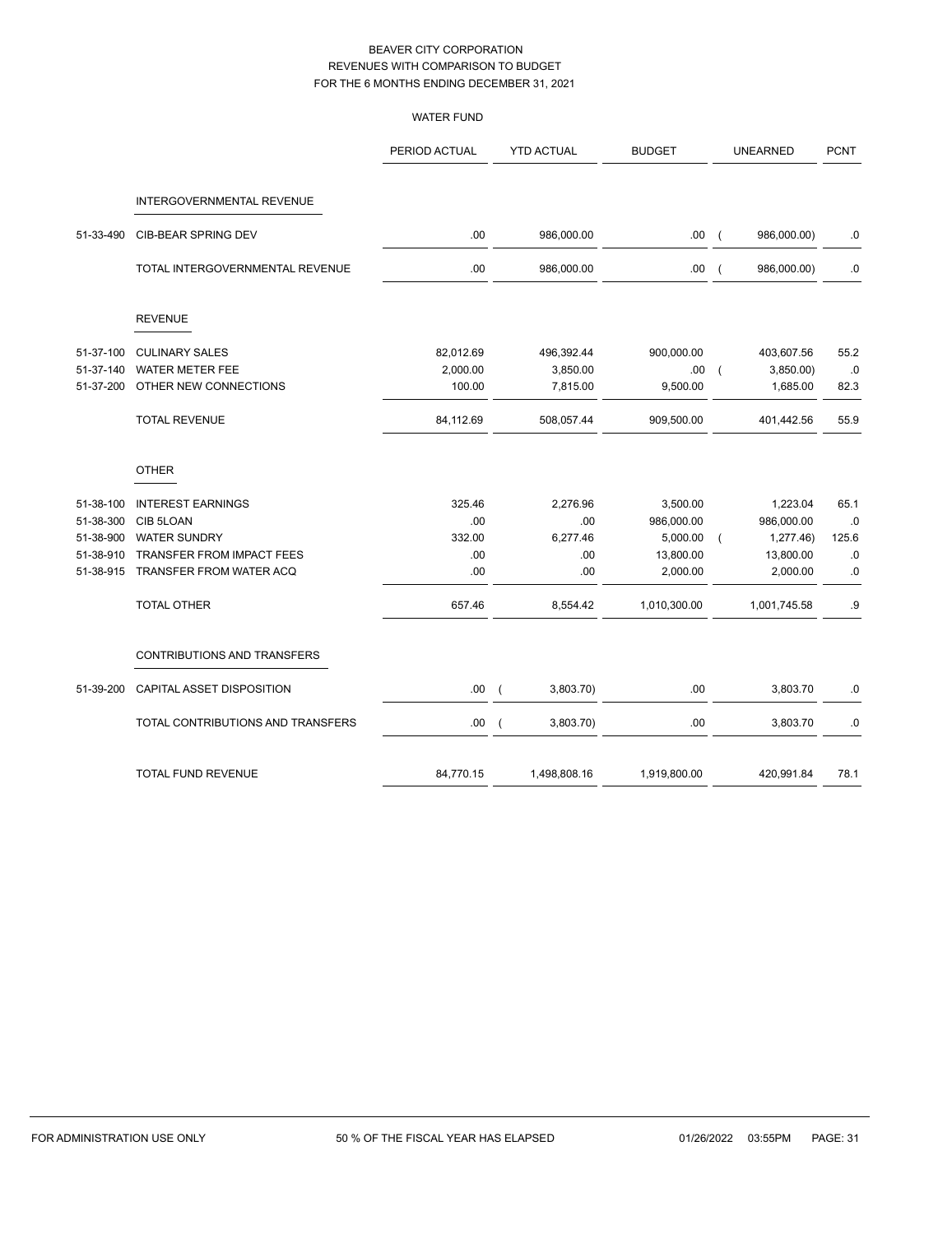#### WATER FUND

|           |                                           | PERIOD ACTUAL | <b>YTD ACTUAL</b> | <b>BUDGET</b> |  | UNEXPENDED   | <b>PCNT</b> |
|-----------|-------------------------------------------|---------------|-------------------|---------------|--|--------------|-------------|
|           |                                           |               |                   |               |  |              |             |
|           | <b>EXPENDITURES</b>                       |               |                   |               |  |              |             |
| 51-40-110 | <b>SALARIES AND WAGES</b>                 | 19,008.59     | 118,178.34        | 265,750.00    |  | 147,571.66   | 44.5        |
| 51-40-130 | <b>EMPLOYEE BENEFITS</b>                  | 10,063.83     | 58,832.05         | 144,250.00    |  | 85,417.95    | 40.8        |
| 51-40-210 | <b>DUES &amp; ASSESSMENTS</b>             | .00           | 1,614.00          | 2,500.00      |  | 886.00       | 64.6        |
| 51-40-225 | <b>ADMIN SERVICES</b>                     | .00           | .00               | 30,000.00     |  | 30,000.00    | .0          |
| 51-40-260 | PRESSURIZED IRRIGATION O & M              | 25.30         | 2,803.54          | .00           |  | 2,803.54)    | .0          |
| 51-40-265 | <b>OPERATING &amp; MAINTENANCE - WATE</b> | 11,550.39     | 89,490.35         | 85,000.00     |  | 4,490.35)    | 105.3       |
| 51-40-310 | PROF SVC/ATTORNEY FEES                    | 120.00        | 2,460.00          | 10,000.00     |  | 7,540.00     | 24.6        |
| 51-40-510 | INSURANCE - CULINARY WATER                | 552.00        | 10,521.10         | 20,500.00     |  | 9,978.90     | 51.3        |
| 51-40-610 | <b>MISCELLANEOUS</b>                      | .00           | .00               | 200.00        |  | 200.00       | .0          |
| 51-40-650 | <b>DEPRECIATION</b>                       | 36,174.98     | 181,423.09        | .00.          |  | 181,423.09)  | .0          |
| 51-40-721 | WATER PROJECT BEAR CANYON SPRI            | 17,570.92     | 50,500.96         | 1,035,000.00  |  | 984,499.04   | 4.9         |
| 51-40-722 | STORM DRAINAGE WATER STUDY                | .00           | 327.50            | .00           |  | 327.50)      | .0          |
| 51-40-730 | CAPITAL OUTLAY - WATER SYSTEM             | 121.08        | 75,667.32         | 67,528.00     |  | 8,139.32)    | 112.1       |
| 51-40-732 | CAPITAL OUTLAY WATER UNDER \$5K           | .00           | 320.00            | 5,000.00      |  | 4,680.00     | 6.4         |
| 51-40-740 | CAPITAL OUTLAY - EQUIPMENT                | 18,330.69     | 43,330.69         | 52,000.00     |  | 8,669.31     | 83.3        |
| 51-40-805 | TRANSFER TO G/F FOR SERVICES              | .00           | .00               | 45,000.00     |  | 45,000.00    | .0          |
| 51-40-820 | DEBT SERVICE - INTEREST                   | 29,772.50     | 29,772.50         | 29,772.00     |  | .50)         | 100.0       |
| 51-40-900 | <b>BAD DEBTS</b>                          | .00           | 441.27            | 1,500.00      |  | 1,058.73     | 29.4        |
| 51-40-901 | <b>BAD DEBT - AR</b>                      | .00           | .00               | 800.00        |  | 800.00       | .0          |
| 51-40-920 | TRANSFER TO SURPLUS ACCT                  | .00           | .00               | 125,000.00    |  | 125,000.00   | .0          |
|           | <b>TOTAL EXPENDITURES</b>                 | 143,290.28    | 665,682.71        | 1,919,800.00  |  | 1,254,117.29 | 34.7        |
|           | TOTAL FUND EXPENDITURES                   | 143,290.28    | 665,682.71        | 1,919,800.00  |  | 1,254,117.29 | 34.7        |
|           | NET REVENUE OVER EXPENDITURES             | 58,520.13)    | 833,125.45        | .00.          |  | 833, 125.45) | .0          |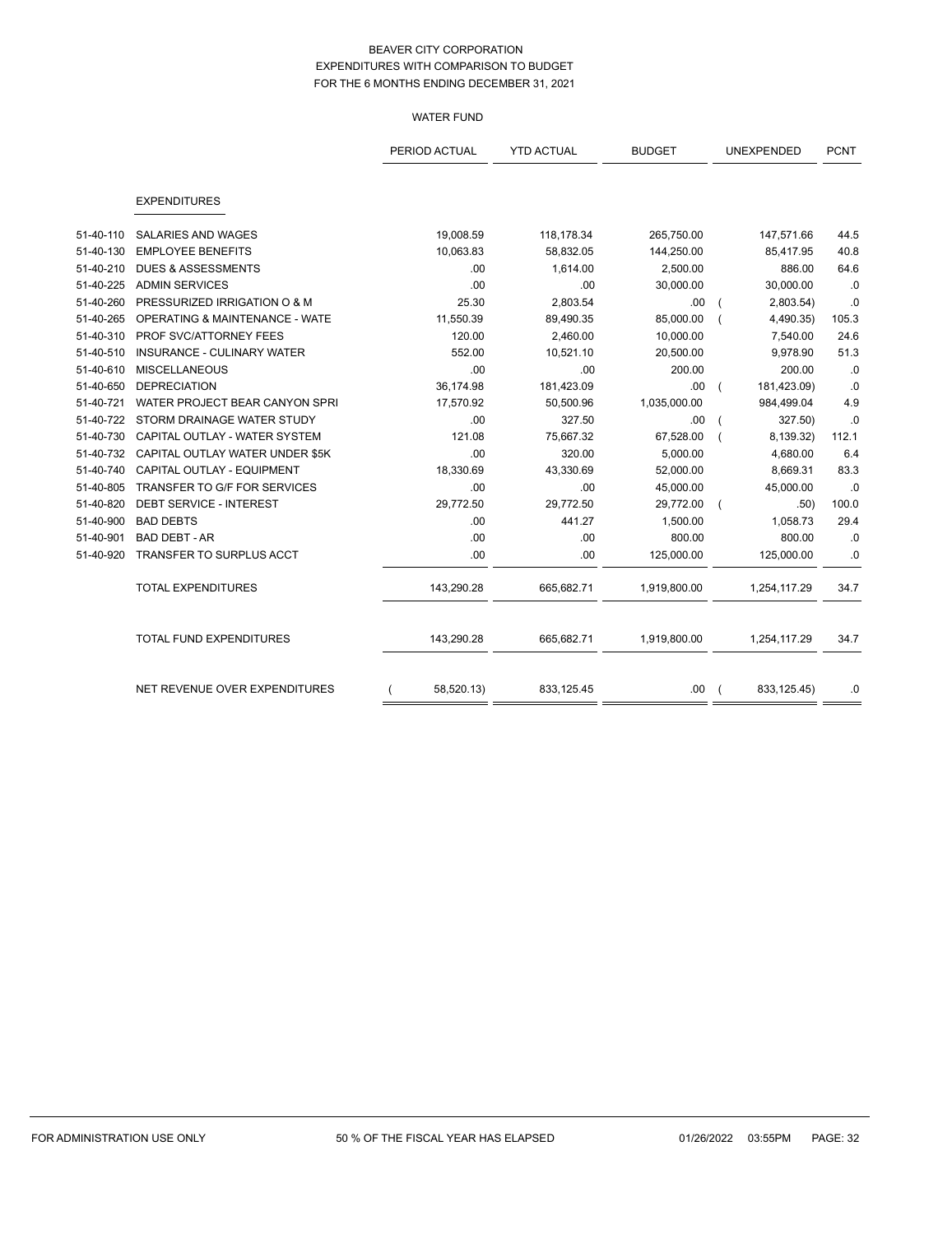SEWER FUND

#### ASSETS

|          | 52-11900 CASH - COMBINED FUND<br>52-13110 ACCOUNTS RECEIVABLE<br>52-14110 DEFERRED OUTFLOWS - PENSIONS<br>52-15110 INVENTORY - SUPPLIES<br>52-16110 LAND & WATER<br>52-16310 SEWER SYSTEM<br>52-16320 S.I.D. SEWER SYSTEM<br>52-16330 SOUTH SEWER SYSTEM SID<br>52-16340 SEWER LAGOONS<br>52-16350 NORTH SEWER SAA<br>52-16510 MACHINERY AND EQUIPMENT<br>52-16610 AUTOMOBILE AND TRUCKS<br>52-16700 CONSTRUCTION IN PROGRESS<br>52-17500 ACCUMULATED DEPRECIATION |          |                            | (              | 1,254,915.50<br>40,127.21<br>19,574.21<br>2,018.08<br>4,862.50<br>4,630,975.19<br>54,109.25<br>243,211.65<br>43,471.08<br>535,956.00<br>190,305.44<br>28,059.62<br>3,895.65<br>3,839,548.06) |              |
|----------|--------------------------------------------------------------------------------------------------------------------------------------------------------------------------------------------------------------------------------------------------------------------------------------------------------------------------------------------------------------------------------------------------------------------------------------------------------------------|----------|----------------------------|----------------|----------------------------------------------------------------------------------------------------------------------------------------------------------------------------------------------|--------------|
|          | <b>TOTAL ASSETS</b>                                                                                                                                                                                                                                                                                                                                                                                                                                                |          |                            |                |                                                                                                                                                                                              | 3,211,933.32 |
|          | <b>LIABILITIES AND EQUITY</b><br><b>LIABILITIES</b><br>52-21350 ROAD CROSSING DEPOSIT<br>52-21351 DEFERRED REVENUE<br>52-21500 COMP. ABSENCE PAYABLE<br>52-24100 NET PENSION LIABILITY<br>52-24110 DEFERRED INFLOWS - PENSIONS<br><b>TOTAL LIABILITIES</b><br><b>FUND EQUITY</b>                                                                                                                                                                                   |          |                            | $\overline{(}$ | 3,005.00<br>3,806.17)<br>14,560.43<br>5,144.25<br>35,060.93                                                                                                                                  | 53,964.44    |
| 52-29800 | UNAPPROPRIATED FUND BALANCE:<br>BEGINNING OF YEAR<br>REVENUE OVER EXPENDITURES - YTD<br><b>BALANCE - CURRENT DATE</b>                                                                                                                                                                                                                                                                                                                                              | $\left($ | 3,222,683.82<br>64,714.94) |                | 3,157,968.88                                                                                                                                                                                 |              |
|          | <b>TOTAL FUND EQUITY</b>                                                                                                                                                                                                                                                                                                                                                                                                                                           |          |                            |                |                                                                                                                                                                                              | 3,157,968.88 |
|          | TOTAL LIABILITIES AND EQUITY                                                                                                                                                                                                                                                                                                                                                                                                                                       |          |                            |                |                                                                                                                                                                                              | 3,211,933.32 |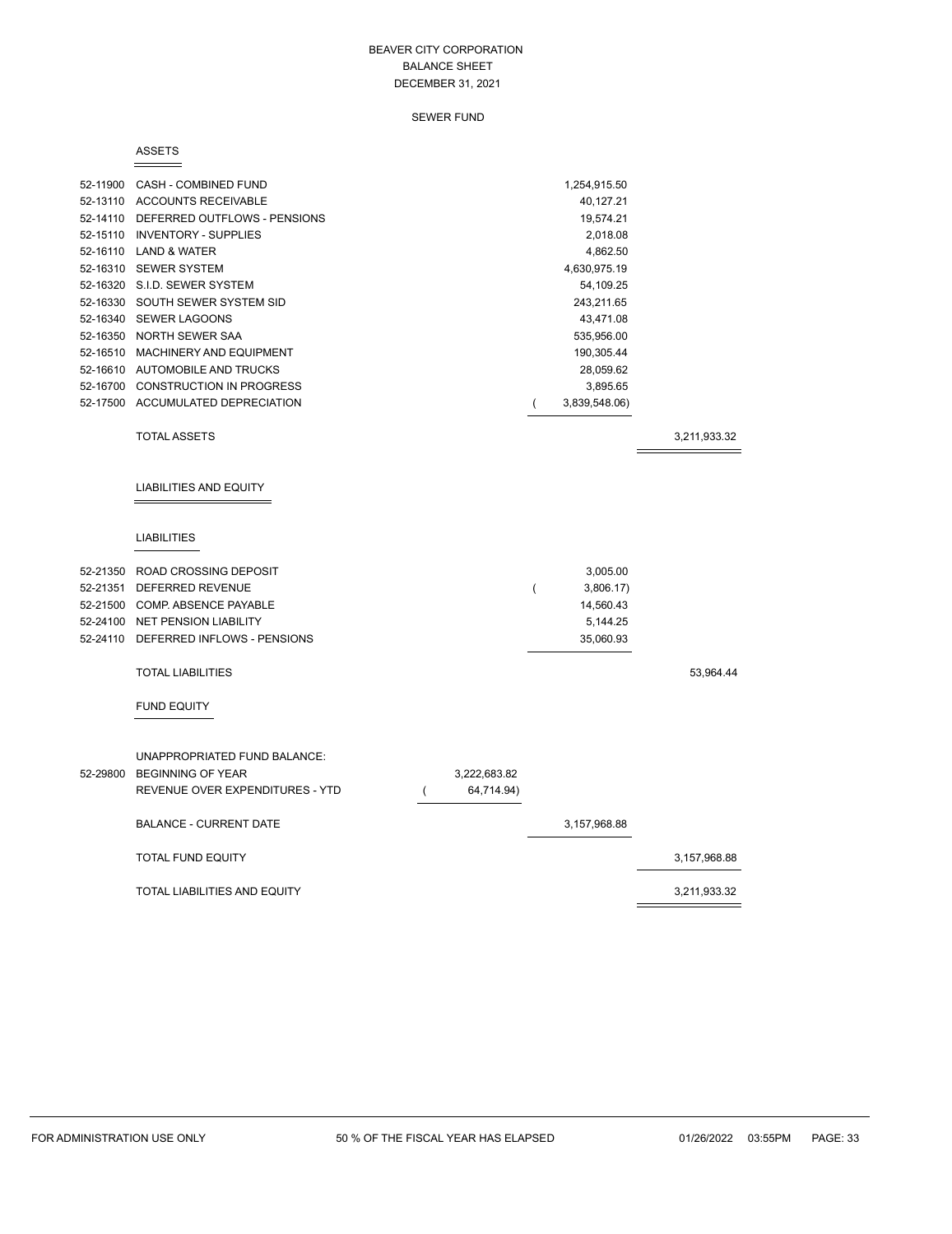|           |                                   | <b>SEWER FUND</b> |                             |               |                 |             |
|-----------|-----------------------------------|-------------------|-----------------------------|---------------|-----------------|-------------|
|           |                                   | PERIOD ACTUAL     | <b>YTD ACTUAL</b>           | <b>BUDGET</b> | <b>UNEARNED</b> | <b>PCNT</b> |
|           | <b>REVENUE</b>                    |                   |                             |               |                 |             |
| 52-37-100 | <b>SEWER SERVICES</b>             | 37,589.61         | 224,609.51                  | 425,000.00    | 200,390.49      | 52.9        |
|           | <b>TOTAL REVENUE</b>              | 37,589.61         | 224,609.51                  | 425,000.00    | 200,390.49      | 52.9        |
|           | <b>OTHER</b>                      |                   |                             |               |                 |             |
| 52-38-100 | <b>INTEREST EARNINGS</b>          | .00               | 3,307.12                    | 5,000.00      | 1,692.88        | 66.1        |
| 52-38-300 | NORTH SEWER SAA FEES              | .00               | 3,806.17                    | 1,000.00      | 2,806.17        | 380.6       |
| 52-38-900 | <b>SEWER SUNDRY</b>               | .00.              | 1,310.00                    | 200.00        | 1,110.00        | 655.0       |
|           | <b>TOTAL OTHER</b>                | .00               | 8,423.29                    | 6,200.00      | 2,223.29)       | 135.9       |
|           | CONTRIBUTIONS AND TRANSFERS       |                   |                             |               |                 |             |
| 52-39-200 | CAPITAL ASSET DISPOSITION         | .00.              | 3,803.78)<br>$\overline{ }$ | .00           | 3,803.78        | $.0\,$      |
| 52-39-405 | TRANSFER FROM SEWER IMPACT        | .00               | .00                         | 9,700.00      | 9,700.00        | .0          |
|           | TOTAL CONTRIBUTIONS AND TRANSFERS | .00               | 3,803.78)<br>$\overline{ }$ | 9,700.00      | 13,503.78       | 39.2)       |
|           | <b>TOTAL FUND REVENUE</b>         | 37,589.61         | 229,229.02                  | 440,900.00    | 211,670.98      | 52.0        |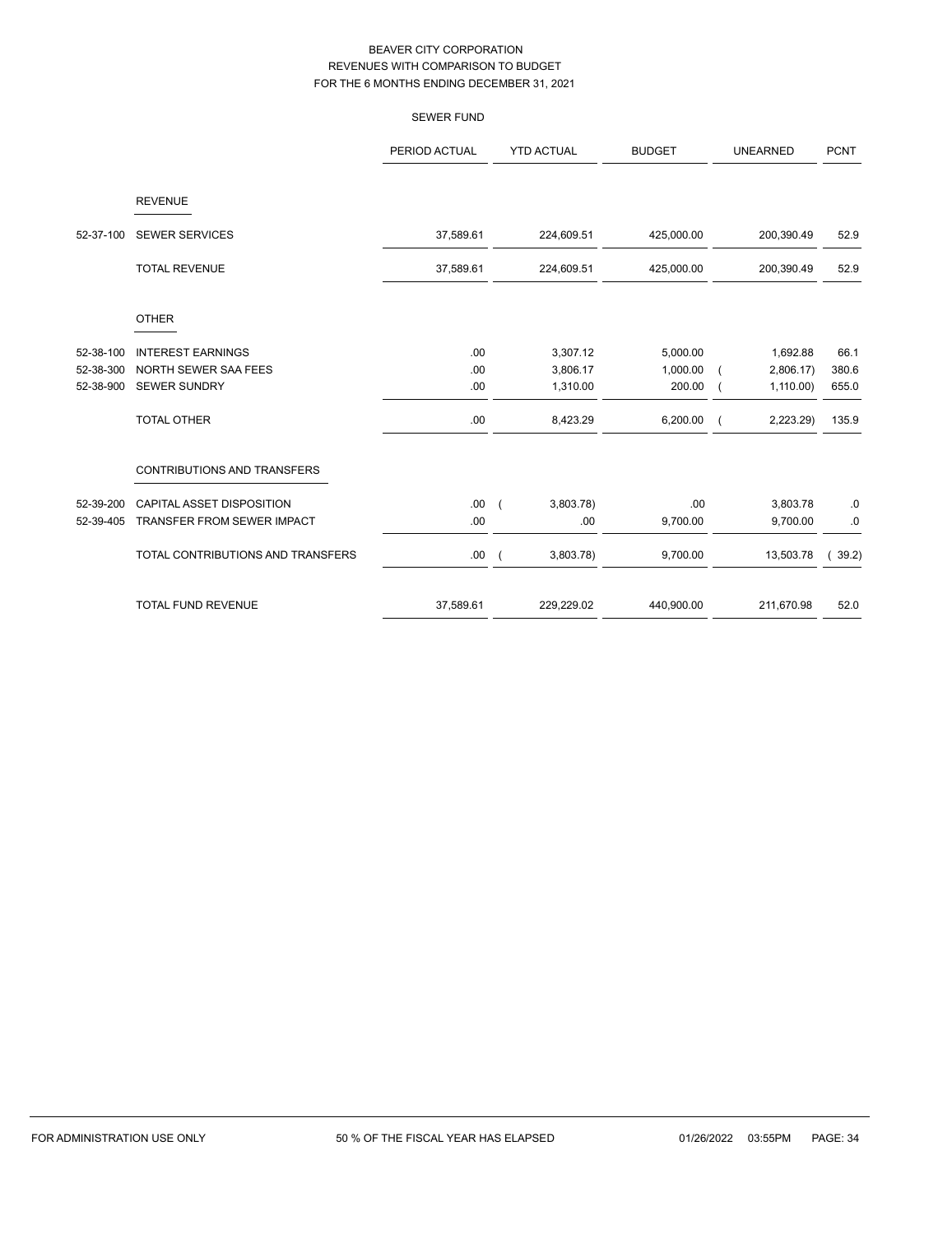SEWER FUND

|           |                                 | PERIOD ACTUAL | <b>YTD ACTUAL</b> | <b>BUDGET</b> | UNEXPENDED | <b>PCNT</b> |
|-----------|---------------------------------|---------------|-------------------|---------------|------------|-------------|
|           | <b>EXPENDITURES</b>             |               |                   |               |            |             |
| 52-40-110 | <b>SALARIES AND WAGES</b>       | 12,862.47     | 80,366.72         | 160,250.00    | 79,883.28  | 50.2        |
| 52-40-130 | <b>EMPLOYEE BENEFITS</b>        | 7.042.57      | 41,092.29         | 92,750.00     | 51,657.71  | 44.3        |
| 52-40-225 | <b>ADMIN SERVICES</b>           | .00           | .00               | 30,000.00     | 30,000.00  | .0          |
| 52-40-260 | OPERATING & MAINTENANCE         | 4,459.46      | 55,304.71         | 45,400.00     | 9,904.71)  | 121.8       |
| 52-40-510 | <b>INSURANCE - SEWER SYSTEM</b> | .00           | 19,938.20         | 20,500.00     | 561.80     | 97.3        |
| 52-40-610 | <b>MISCELLANEOUS</b>            | .00           | 65.07             | 1,000.00      | 934.93     | 6.5         |
| 52-40-650 | <b>DEPRECIATION</b>             | 9,286.57      | 46,980.84         | .00           | 46,980.84) | .0          |
| 52-40-730 | CAPITAL OUTLAY - IMPROVEMENTS   | .00           | 31,690.06         | 20,000.00     | 11,690.06) | 158.5       |
| 52-40-740 | CAPITAL OUTLAY - EQUIPMENT      | 2,500.00      | 17,820.00         | 21,000.00     | 3,180.00   | 84.9        |
| 52-40-900 | <b>BAD DEBTS</b>                | .00           | 686.07            | 1,000.00      | 313.93     | 68.6        |
|           | <b>TOTAL EXPENDITURES</b>       | 36,151.07     | 293,943.96        | 391,900.00    | 97,956.04  | 75.0        |
|           | <b>DISTRIBUTION</b>             |               |                   |               |            |             |
| 52-82-800 | TRANSFER TO G/F FOR SERVICES    | .00.          | .00               | 36,000.00     | 36,000.00  | $\cdot$ 0   |
| 52-82-920 | <b>TRANSFER TO SURPLUS</b>      | .00           | .00               | 13,000.00     | 13,000.00  | $\cdot$ 0   |
|           | <b>TOTAL DISTRIBUTION</b>       | .00.          | .00               | 49,000.00     | 49,000.00  | $\cdot$ 0   |
|           | <b>TOTAL FUND EXPENDITURES</b>  | 36,151.07     | 293,943.96        | 440,900.00    | 146,956.04 | 66.7        |
|           | NET REVENUE OVER EXPENDITURES   | 1,438.54      | 64,714.94)        | .00           | 64,714.94  | .0          |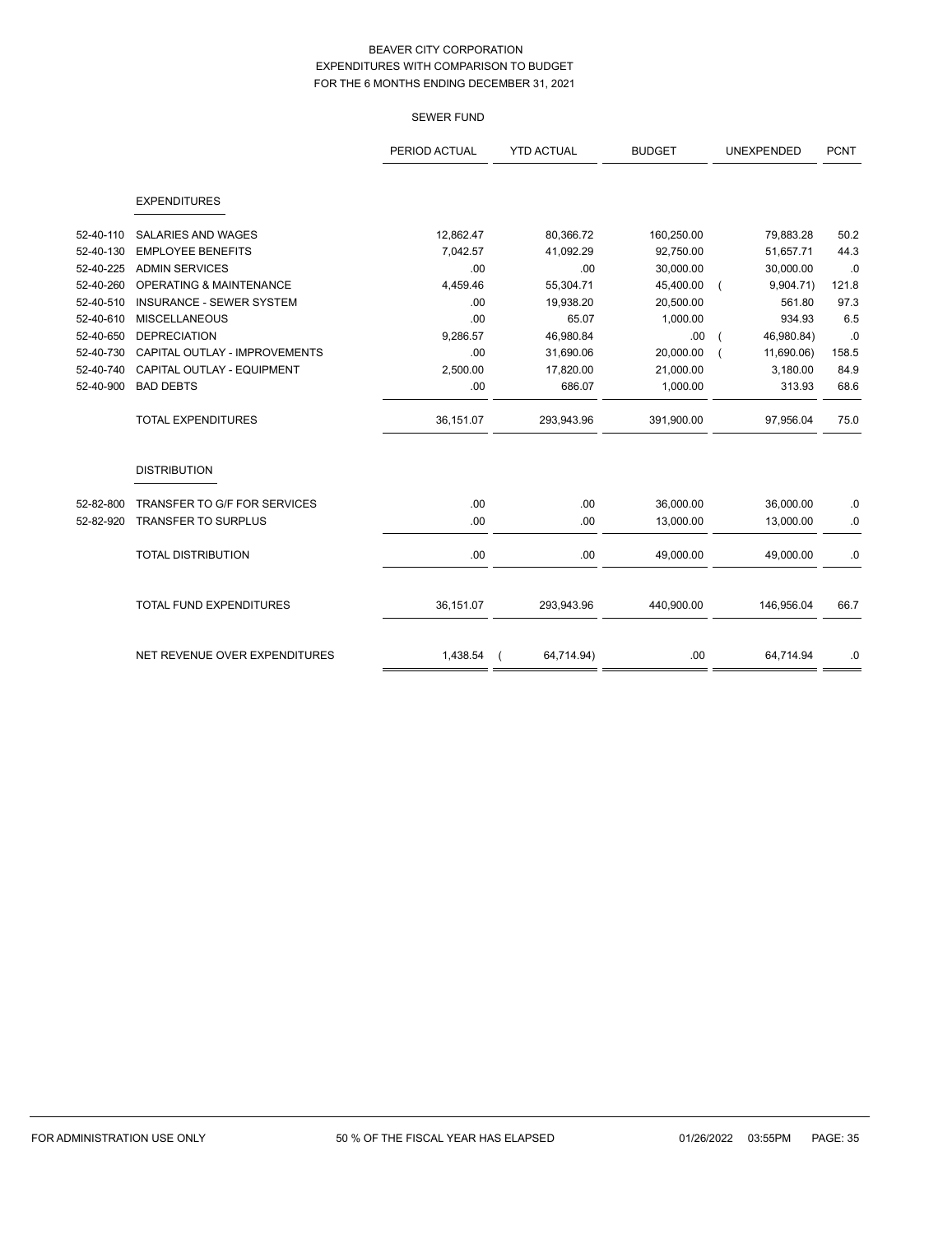#### ELECTRIC FUND

#### ASSETS

| 53-11900 | CASH - COMBINED FUND            | 1,951,815.81  |  |
|----------|---------------------------------|---------------|--|
| 53-11952 | 2017 ELECTRIC BOND ESCROW       | 78.62         |  |
| 53-11953 | 2021 ELECTRIC BOND CONST & COI  | 1,648,883.32  |  |
| 53-11954 | 2021 ELECTRIC BOND COI          | 1.42          |  |
| 53-11955 | 2021 ELECTRIC BOND ESCROW       | 6.756.88      |  |
| 53-12100 | RESTRICTED CASH-FR COMBINED     | 35,968.00     |  |
| 53-13110 | <b>ACCOUNTS RECEIVABLE</b>      | 319,793.15    |  |
| 53-13135 | ACCTS REC - AR                  | 230.00        |  |
| 53-14110 | DEFERRED OUTFLOWS - PENSIONS    | 101,239.99    |  |
| 53-15110 | <b>INVENTORY - SUPPLIES</b>     | 121,883.43    |  |
| 53-16110 | <b>LAND &amp; WATER</b>         | 84,621.00     |  |
| 53-16210 | <b>BUILDINGS</b>                | 278,958.04    |  |
| 53-16310 | POWER DISTRIBUTION SYSTEM       | 7,669,869.24  |  |
| 53-16510 | <b>MACHINERY AND EQUIPMENT</b>  | 599,312.58    |  |
| 53-16610 | AUTOMOBILE AND TRUCKS           | 703,766.34    |  |
| 53-16700 | <b>CONSTRUCTION IN PROGRESS</b> | 42,822.72     |  |
| 53-16710 | <b>HYDRO PLANT</b>              | 6,014,955.95  |  |
| 53-17500 | ACCUMULATED DEPRECIATION        | 7,809,457.46) |  |

#### TOTAL ASSETS 11,771,499.03

# LIABILITIES AND EQUITY

#### LIABILITIES

| 53-21320 | COMP. ABSENCE PAYABLE              | 59,132.92    |              |
|----------|------------------------------------|--------------|--------------|
| 53-21350 | <b>CUSTOMER DEPOSITS</b>           | 107,576.77   |              |
| 53-21500 | <b>SALES TAX PAYABLE</b>           | 15,514.06    |              |
| 53-21650 | <b>ACCRUED INTEREST</b>            | 15,175.10    |              |
| 53-24100 | <b>NET PENSION LIABILITY</b>       | 21,075.09    |              |
| 53-24110 | DEFERRED INFLOWS - PENSIONS        | 210,685.19   |              |
| 53-25100 | BONDS PAYABLE - SERIES 2012        | 7.86         |              |
| 53-25155 | DEFFERED AMOUNT ON REFUNDING       | 24,126.35)   |              |
| 53-25250 | <b>BOND PAYABLE WATER REVISION</b> | 171,000.00   |              |
| 53-25400 | 2017 ELECTRIC BOND                 | 1,731,000.00 |              |
| 53-25453 | 2021 ELECTRIC BOND CONST           | 1,646,576.17 |              |
| 53-25454 | 2021 ELECTRIC BOND COI             | 6,750.00     |              |
|          | <b>TOTAL LIABILITIES</b>           |              | 3,960,351.09 |
|          | <b>FUND EQUITY</b>                 |              |              |
|          |                                    |              |              |
|          |                                    |              |              |

# UNAPPROPRIATED FUND BALANCE: 53-29800 BEGINNING OF YEAR 8,031,809.11

REVENUE OVER EXPENDITURES - YTD  $(220,661.17)$ 

BALANCE - CURRENT DATE 7,811,147.94

TOTAL FUND EQUITY 7,811,147.94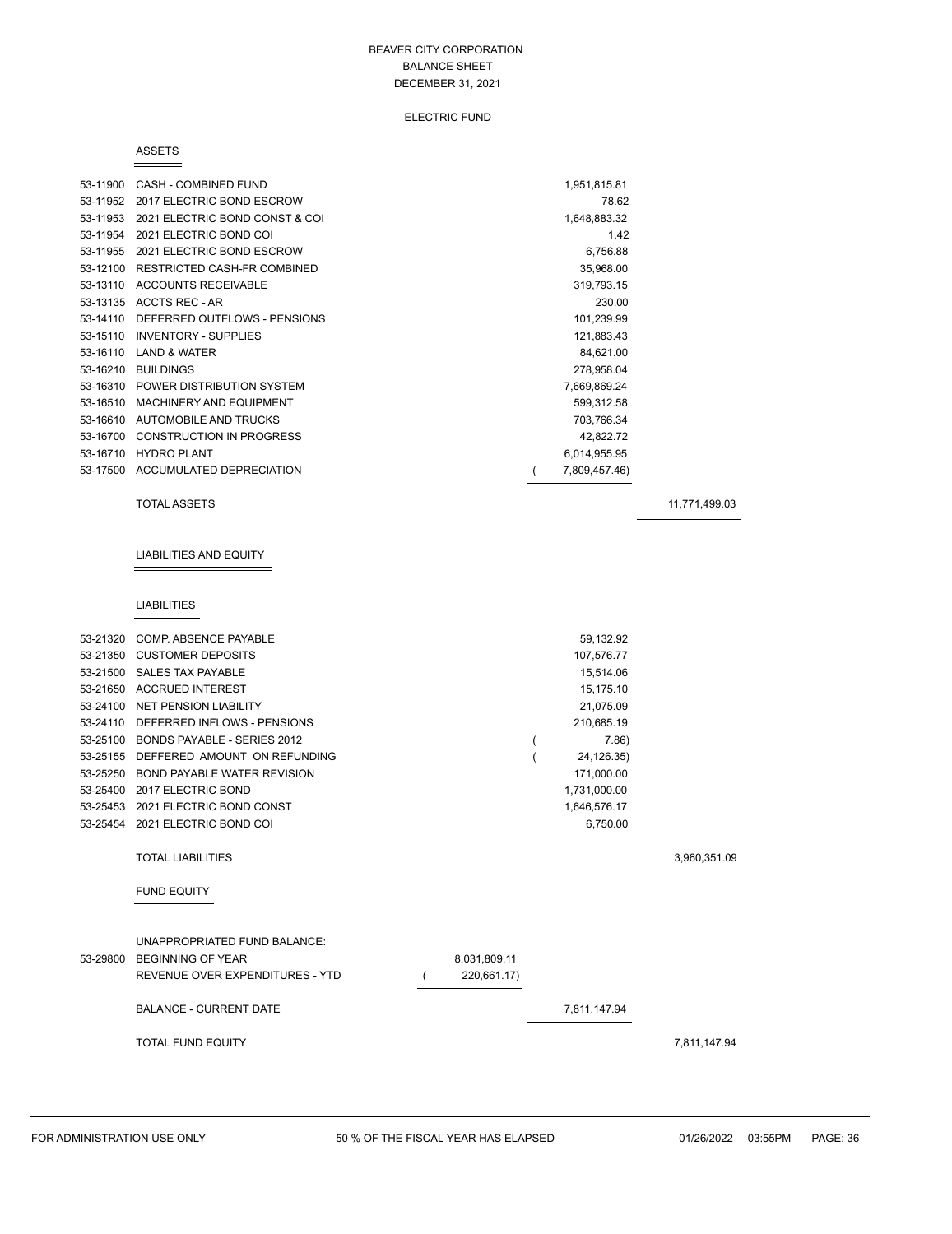ELECTRIC FUND

TOTAL LIABILITIES AND EQUITY 11,771,499.03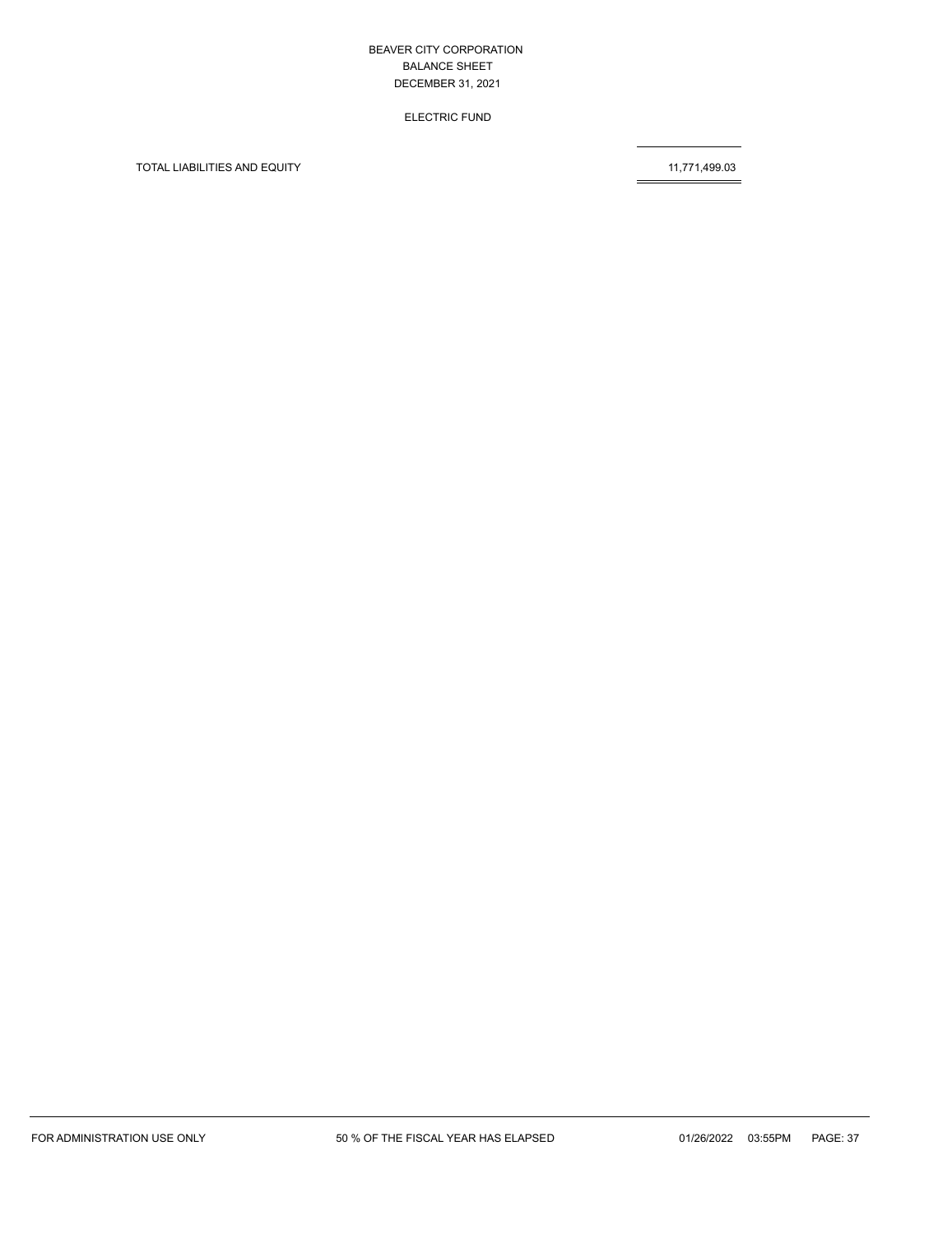# ELECTRIC FUND

|           |                                | PERIOD ACTUAL | <b>YTD ACTUAL</b> | <b>BUDGET</b> | <b>UNEARNED</b> | <b>PCNT</b> |
|-----------|--------------------------------|---------------|-------------------|---------------|-----------------|-------------|
|           | <b>REVENUE</b>                 |               |                   |               |                 |             |
| 53-37-100 | ELECTR SALES RESIDENT TAXABLE  | 101,236.16    | 483,757.36        | 950,000.00    | 466,242.64      | 50.9        |
| 53-37-110 | ELECTR SALES-RESIDENT EXEMPT   | 285.38        | 1,622.84          | 2,500.00      | 877.16          | 64.9        |
| 53-37-150 | ELECTR SALES-COMMERCIAL TAXABL | 114, 141. 79  | 619,459.30        | 1,000,000.00  | 380,540.70      | 62.0        |
| 53-37-160 | ELECTR SALES COMMERCIAL-EXEMPT | 57,888.34     | 414,439.54        | 800,000.00    | 385,560.46      | 51.8        |
| 53-37-200 | <b>CONNECTION FEES</b>         | 4,853.45      | 13,998.45         | 15,000.00     | 1,001.55        | 93.3        |
| 53-37-250 | ELECTRIC BASE RATE RES         | 13,298.39     | 79,508.74         | 145,000.00    | 65,491.26       | 54.8        |
| 53-37-260 | ELECTRIC BASE RATE COMM        | 6,720.00      | 40,454.19         | 75,000.00     | 34,545.81       | 53.9        |
| 53-37-300 | <b>PENALTIES</b>               | 1,746.75      | 11,444.68         | 15,000.00     | 3,555.32        | 76.3        |
| 53-37-400 | <b>SALE OF MATERIALS</b>       | .00           | 1,746.00          | 500.00        | 1,246.00        | 349.2       |
|           | <b>TOTAL REVENUE</b>           | 300,170.26    | 1,666,431.10      | 3,003,000.00  | 1,336,568.90    | 55.5        |
|           | <b>OTHER</b>                   |               |                   |               |                 |             |
| 53-38-100 | <b>INTEREST EARNINGS</b>       | 590.84        | 5,168.49          | 10,000.00     | 4,831.51        | 51.7        |
| 53-38-300 | <b>LOAN PROCEEDS</b>           | .00           | 563,423.83        | 2,250,000.00  | 1,686,576.17    | 25.0        |
| 53-38-400 | SALE OF FIXED ASSETS           | .00           | 25,000.00         | 500.00        | 24,500.00)      | 5000.0      |
| 53-38-900 | <b>SUNDRY</b>                  | 2,050.00)     | 127,764.98        | 10,000.00     | 117,764.98)     | 1277.7      |
| 53-38-910 | <b>NEW ELECTRIC METERS</b>     | 1,570.00      | 3,180.00          | 4,000.00      | 820.00          | 79.5        |
|           | <b>TOTAL OTHER</b>             | 110.84        | 724,537.30        | 2,274,500.00  | 1,549,962.70    | 31.9        |
|           | <b>TOTAL FUND REVENUE</b>      | 300,281.10    | 2,390,968.40      | 5,277,500.00  | 2,886,531.60    | 45.3        |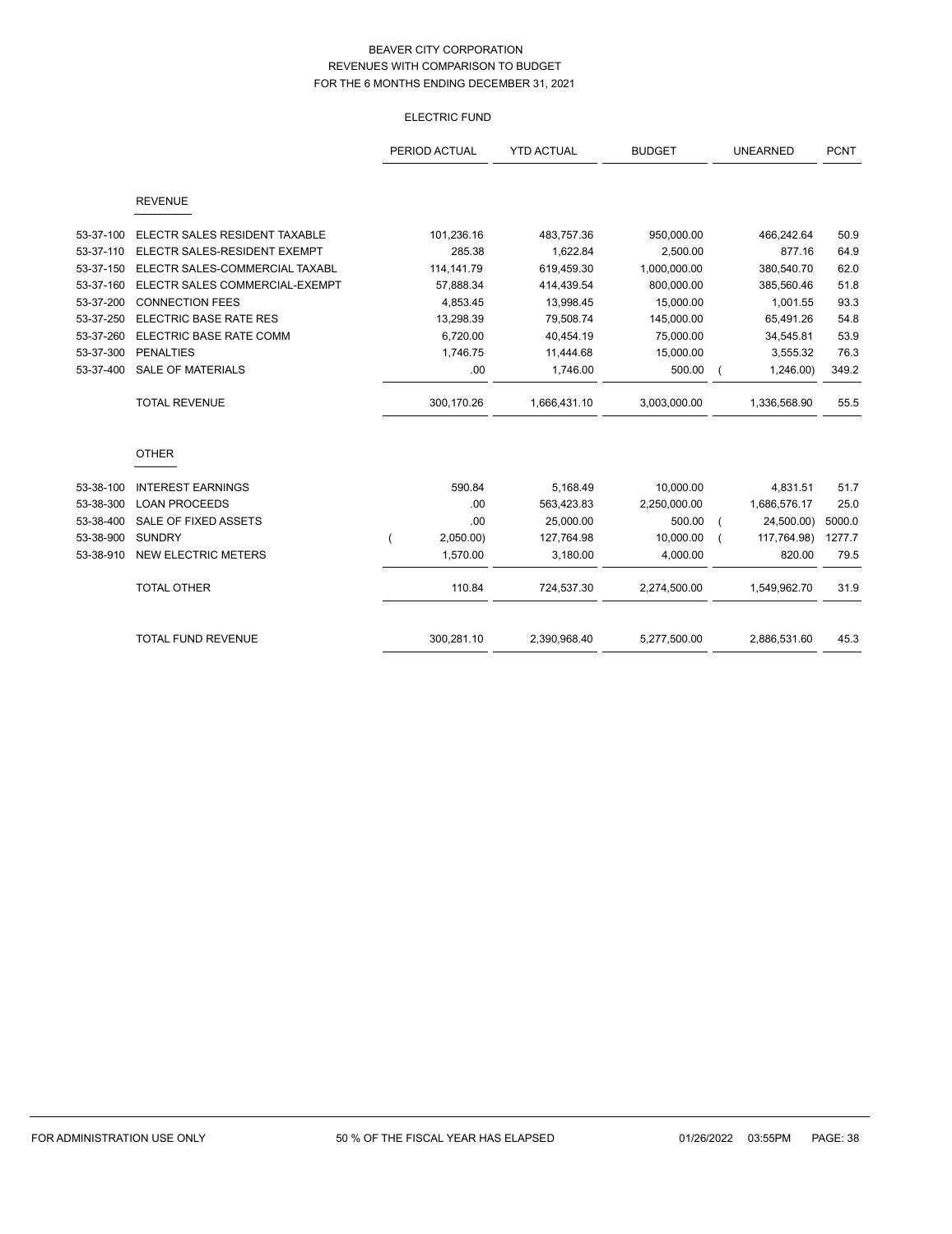# ELECTRIC FUND

|           |                                    | PERIOD ACTUAL | <b>YTD ACTUAL</b> | <b>BUDGET</b> |                | UNEXPENDED         | <b>PCNT</b>   |
|-----------|------------------------------------|---------------|-------------------|---------------|----------------|--------------------|---------------|
|           |                                    |               |                   |               |                |                    |               |
|           |                                    |               |                   |               |                |                    |               |
|           | <b>GENERATOR</b>                   |               |                   |               |                |                    |               |
| 53-81-110 | <b>SALARIES AND WAGES</b>          | 20,952.58     | 134,763.89        | 256,000.00    |                | 121,236.11         | 52.6          |
| 53-81-130 | <b>EMPLOYEE BENEFITS</b>           | 10,096.24     | 62,454.53         | 145,000.00    |                | 82,545.47          | 43.1          |
| 53-81-225 | <b>ADMIN SERVICES</b>              | .00           | .00               | 20,000.00     |                | 20,000.00          | .0            |
| 53-81-230 | TRAVEL                             | 224.00        | 2,415.87          | 3,000.00      |                | 584.13             | 80.5          |
| 53-81-260 | <b>OPERATING &amp; MAINTENANCE</b> | 9,854.28      | 22,560.08         | 48,000.00     |                | 25,439.92          | 47.0          |
| 53-81-310 | PROF SERV-ATTORNEY FEES            | 1,776.75      | 2,607.12          | 10,000.00     |                | 7,392.88           | 26.1          |
| 53-81-510 | <b>INSURANCE - POWER PLANTS</b>    | .00           | 19,938.20         | 12,000.00     | (              | 7,938.20)          | 166.2         |
| 53-81-650 | <b>DEPRECIATION</b>                | 18,611.79     | 93,058.95         | .00           | $\overline{ }$ | 93,058.95)         | .0            |
| 53-81-730 | CAPITAL OUTLAY - IMPROVEMENTS      | .00           | 98.25             | 5,000.00      |                | 4,901.75           | 2.0           |
| 53-81-731 | CAPITAL OUTLAY PLANT #1            | .00           | 2,776.32          | 750,000.00    |                | 747,223.68         | $\mathcal{A}$ |
| 53-81-734 | CAPITAL OUTLAY - PLANT #4          | 10,468.07     | 515,248.79        | 5,000.00      | $\overline{ }$ | 510,248.79) 10305. |               |
| 53-81-735 | CAPITAL OUTLAY- HYDRO #2           | 35,480.00     | 144,560.00        | 1,500,000.00  |                | 1,355,440.00       | 9.6           |
| 53-81-740 | CAPITAL OUTLAY - EQUIPMENT         | 5,000.00      | 20,320.00         | 15,000.00     |                | 5,320.00)          | 135.5         |
| 53-81-860 | <b>BOND INTEREST PAYMENT</b>       | .00           | 26,660.34         | 49,431.00     |                | 22,770.66          | 53.9          |
| 53-81-901 | <b>BOND RESERVES</b>               | .00           | .00               | 6,400.00      |                | 6,400.00           | .0            |
| 53-81-910 | <b>TRANSFER TO GF</b>              | .00           | .00               | 37,500.00     |                | 37,500.00          | .0            |
|           | <b>TOTAL GENERATOR</b>             | 112,463.71    | 1,047,462.34      | 2,862,331.00  |                | 1,814,868.66       | 36.6          |
|           |                                    |               |                   |               |                |                    |               |
|           | <b>DISTRIBUTION</b>                |               |                   |               |                |                    |               |
|           |                                    |               |                   |               |                |                    |               |
| 53-82-050 | <b>POWER PURCHASED</b>             | 199,381.37    | 851,091.57        | 1,200,000.00  |                | 348,908.43         | 70.9          |
| 53-82-110 | SALARIES AND WAGES                 | 35,109.27     | 224,907.57        | 440,000.00    |                | 215,092.43         | 51.1          |
| 53-82-130 | <b>EMPLOYEE BENEFITS</b>           | 17,297.48     | 106,017.72        | 265,000.00    |                | 158,982.28         | 40.0          |
| 53-82-225 | <b>ADMIN SERVICES</b>              | .00           | .00               | 20,000.00     |                | 20,000.00          | .0            |
| 53-82-230 | <b>TRAVEL</b>                      | 1,948.55      | 4,115.78          | 4,000.00      | $\overline{ }$ | 115.78)            | 102.9         |
| 53-82-260 | OPERATING & MAINTENANCE            | 12,717.29     | 84,979.26         | 100,000.00    |                | 15,020.74          | 85.0          |
| 53-82-510 | INSURANCE - DISTRIBUTION SYSTE     | .00           | 19,938.20         | 12,000.00     | $\overline{ }$ | 7,938.20)          | 166.2         |
| 53-82-650 | <b>DEPRECIATION</b>                | 22,178.81     | 111,827.13        | .00           | $\overline{ }$ | 111,827.13)        | .0            |
| 53-82-730 | CAPITAL OUTLAY - IMPROVEMENTS      | 34,879.66     | 138,014.73        | 194,869.00    |                | 56,854.27          | 70.8          |
| 53-82-740 | CAPITAL OUTLAY - EQUIPMENT         | 5,000.00      | 20,320.00         | 30,000.00     |                | 9,680.00           | 67.7          |
| 53-82-800 | TRANSFER TO G/F FOR SERVICES       | .00           | .00               | 37,500.00     |                | 37,500.00          | .0            |
| 53-82-890 | <b>BOND ADMINISTRATION FEES</b>    | .00           | 1,750.00          | .00           |                | 1,750.00)          | .0            |
| 53-82-900 | <b>BAD DEBTS</b>                   | .00           | 1,205.27          | 2,000.00      |                | 794.73             | 60.3          |
| 53-82-901 | BAD DEBT - AR                      | .00           | .00               | 5,000.00      |                | 5,000.00           | $\cdot$ 0     |
|           | 53-82-920 TRANSFER TO SURPLUS      | .00           | .00               | 104,800.00    |                | 104,800.00         | .0            |
|           | <b>TOTAL DISTRIBUTION</b>          | 328,512.43    | 1,564,167.23      | 2,415,169.00  |                | 851,001.77         | 64.8          |
|           |                                    |               |                   |               |                |                    |               |
|           | TOTAL FUND EXPENDITURES            | 440,976.14    | 2,611,629.57      | 5,277,500.00  |                | 2,665,870.43       | 49.5          |
|           |                                    |               |                   |               |                |                    |               |
|           | NET REVENUE OVER EXPENDITURES      | 140,695.04) ( | 220,661.17)       | .00           |                | 220,661.17         | .0            |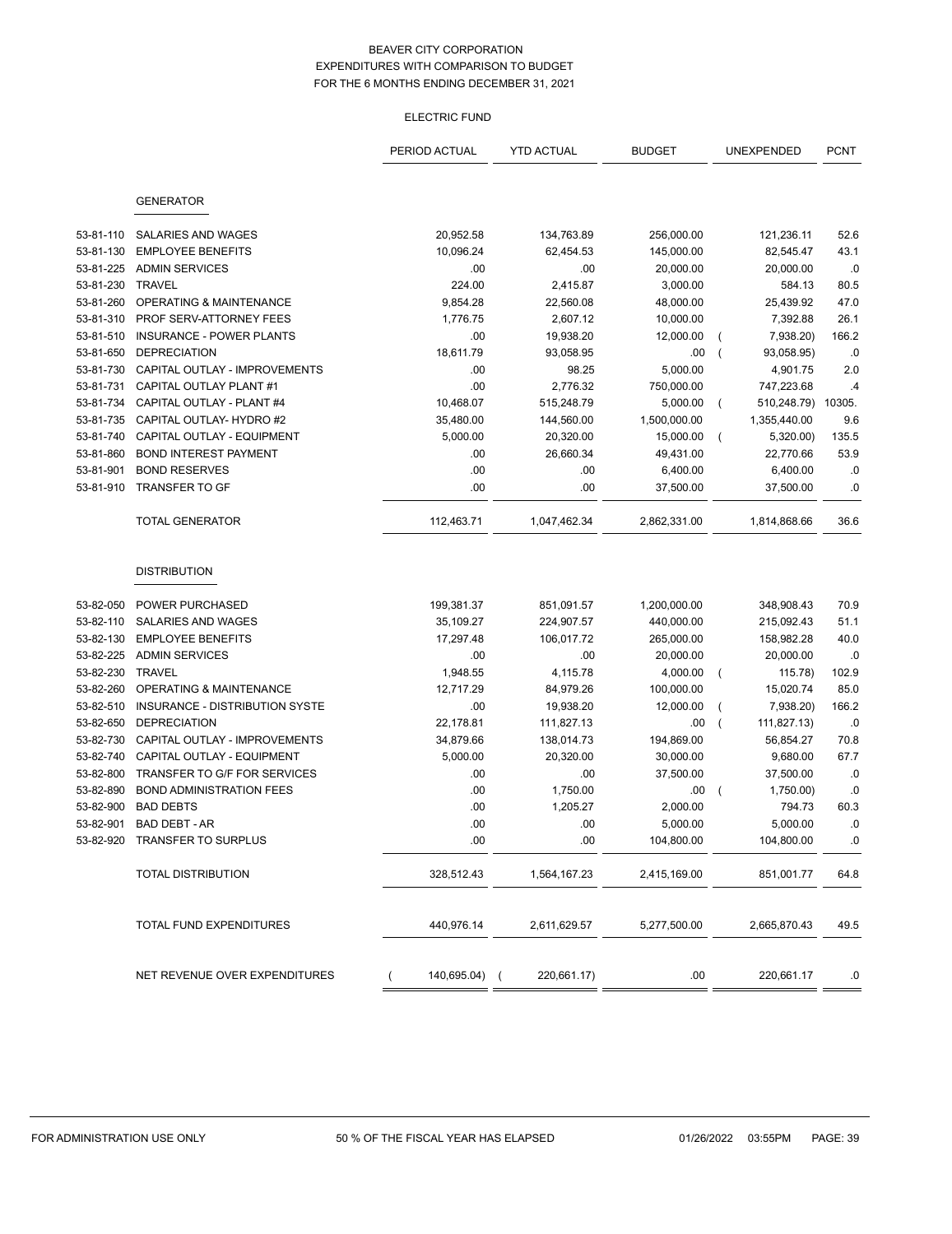# FUND 76

#### ASSETS

| 76-11900 | <b>CASH - COMBINED FUND</b>         | 2,829.79) |           |
|----------|-------------------------------------|-----------|-----------|
|          | <b>TOTAL ASSETS</b>                 |           | 2,829.79) |
|          | <b>LIABILITIES AND EQUITY</b>       |           |           |
|          | <b>LIABILITIES</b>                  |           |           |
| 76-22250 | <b>WORKERS COMPENSATION PAYABLE</b> | 2,063.24) |           |
| 76-22300 | <b>RETIREMENT PAYABLE</b>           | 91.02)    |           |
| 76-22560 | PEHP PAYABLE                        | 66.42     |           |
| 76-22570 | <b>EMI TELEMED PAYABLE</b>          | 16.00     |           |
| 76-22800 | <b>CELL PHONE PAYABLE</b>           | 725.95)   |           |
|          | <b>TOTAL LIABILITIES</b>            |           | 2,829.79) |
|          | <b>TOTAL LIABILITIES AND EQUITY</b> |           | 2,829.79) |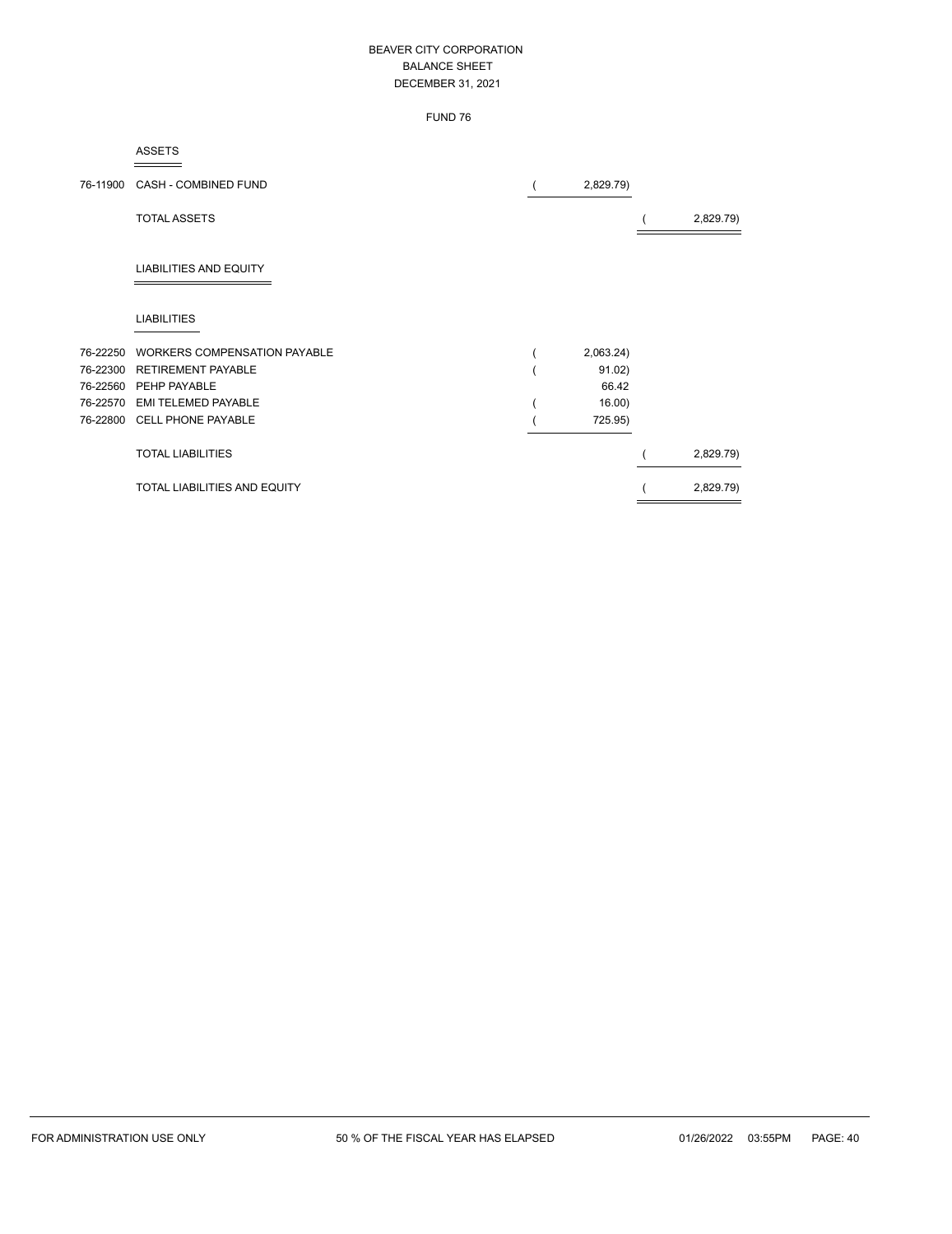## PERPETUAL CARE FUND

ASSETS

| 79-11900 | CASH - COMBINED FUND RESTRICTE                                                                                                |                                       | 103,928.13 |            |
|----------|-------------------------------------------------------------------------------------------------------------------------------|---------------------------------------|------------|------------|
|          | <b>TOTAL ASSETS</b>                                                                                                           |                                       |            | 103,928.13 |
|          | <b>LIABILITIES AND EQUITY</b>                                                                                                 |                                       |            |            |
|          | <b>FUND EQUITY</b>                                                                                                            |                                       |            |            |
| 79-29800 | UNAPPROPRIATED FUND BALANCE:<br>79-29610 RESERVED FUND BALANCE<br><b>BEGINNING OF YEAR</b><br>REVENUE OVER EXPENDITURES - YTD | 100,938.78<br>12,761.99)<br>15,751.34 |            |            |
|          | <b>BALANCE - CURRENT DATE</b>                                                                                                 |                                       | 103,928.13 |            |
|          | TOTAL FUND EQUITY                                                                                                             |                                       |            | 103,928.13 |
|          | TOTAL LIABILITIES AND EQUITY                                                                                                  |                                       |            | 103,928.13 |
|          |                                                                                                                               |                                       |            |            |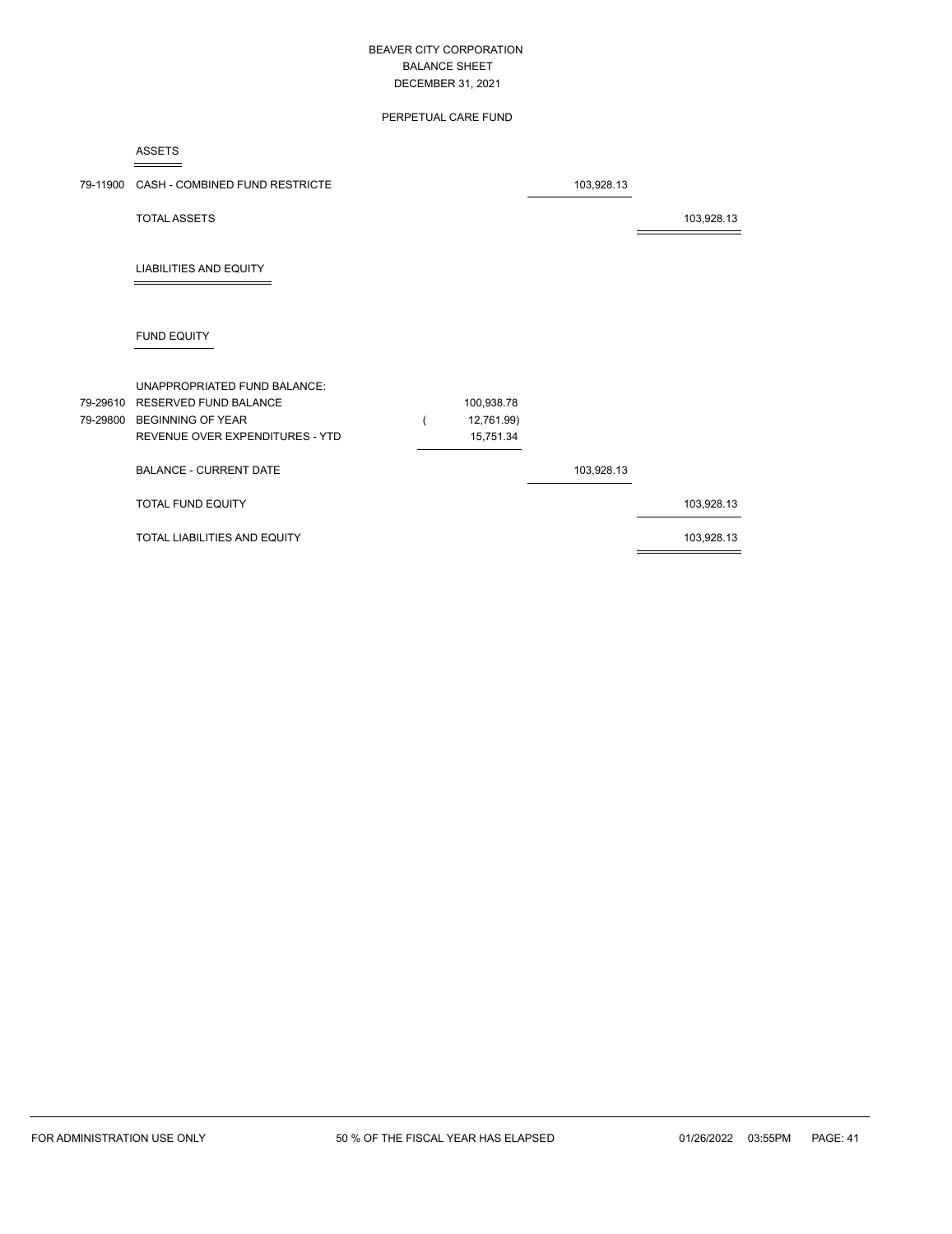# PERPETUAL CARE FUND

|           |                                | PERIOD ACTUAL | <b>YTD ACTUAL</b> | <b>BUDGET</b> | <b>UNEARNED</b> | <b>PCNT</b> |
|-----------|--------------------------------|---------------|-------------------|---------------|-----------------|-------------|
|           | <b>CHARGES FOR SERVICES</b>    |               |                   |               |                 |             |
| 79-34-820 | PERPETUAL CARE - SALE OF PLOTS | 5,170.00      | 15,620.00         | 16,000.00     | 380.00          | 97.6        |
|           | TOTAL CHARGES FOR SERVICES     | 5,170.00      | 15,620.00         | 16,000.00     | 380.00          | 97.6        |
|           | <b>OTHER</b>                   |               |                   |               |                 |             |
| 79-38-100 | <b>INTEREST EARNINGS</b>       | .00.          | 131.34            | 300.00        | 168.66          | 43.8        |
|           | <b>TOTAL OTHER</b>             | .00.          | 131.34            | 300.00        | 168.66          | 43.8        |
|           | <b>TOTAL FUND REVENUE</b>      | 5,170.00      | 15,751.34         | 16,300.00     | 548.66          | 96.6        |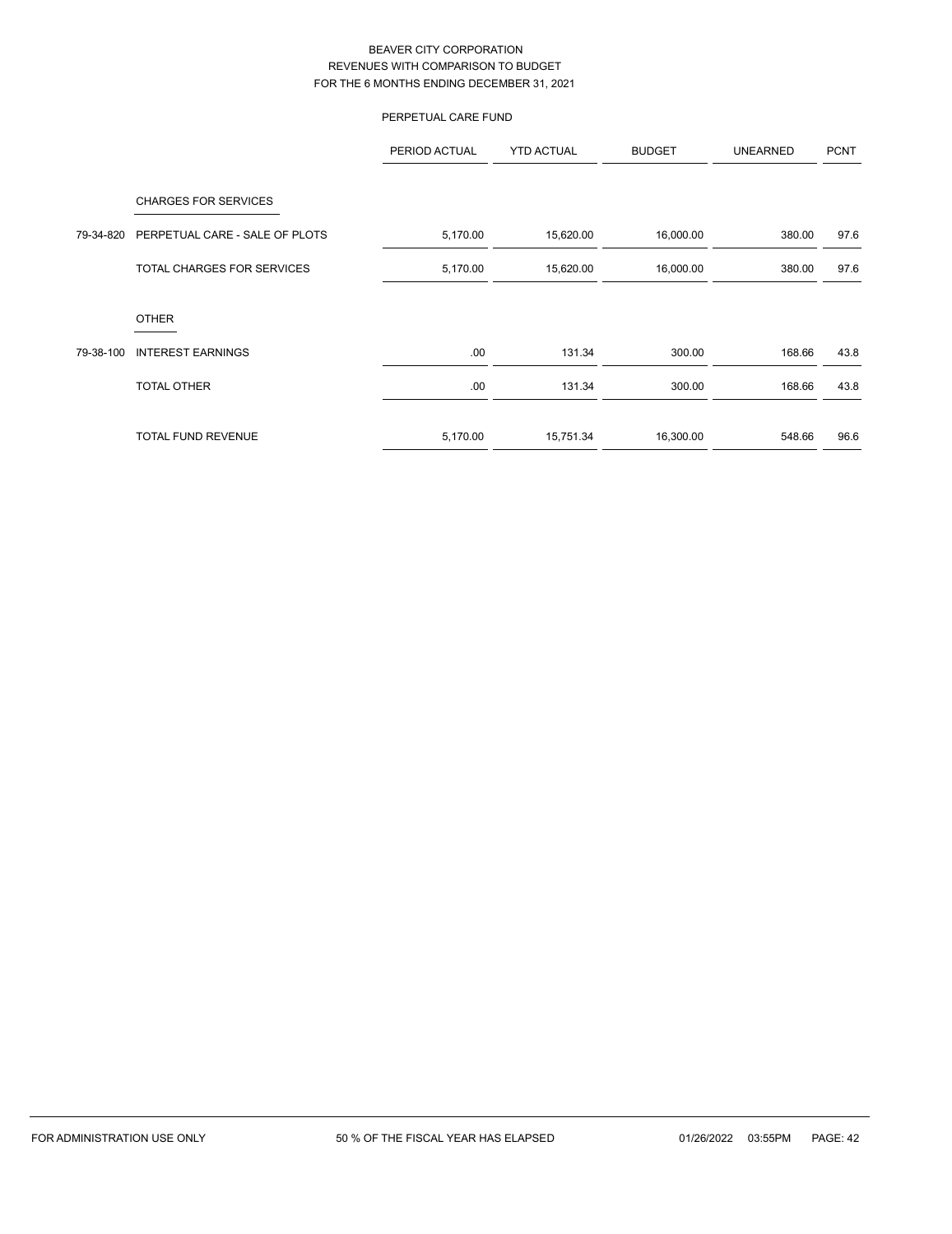|           | PERPETUAL CARE FUND            |               |                   |               |            |             |
|-----------|--------------------------------|---------------|-------------------|---------------|------------|-------------|
|           |                                | PERIOD ACTUAL | <b>YTD ACTUAL</b> | <b>BUDGET</b> | UNEXPENDED | <b>PCNT</b> |
|           | <b>EXPENDITURES</b>            |               |                   |               |            |             |
| 79-40-911 | TRANS TO G.F. - CAPITAL IMPROV | .00.          | .00               | 16,300.00     | 16,300.00  | .0          |
|           | <b>TOTAL EXPENDITURES</b>      | .00.          | .00               | 16,300.00     | 16,300.00  | .0          |
|           | <b>TOTAL FUND EXPENDITURES</b> | .00.          | .00.              | 16,300.00     | 16,300.00  | .0          |
|           | NET REVENUE OVER EXPENDITURES  | 5,170.00      | 15,751.34         | .00.          | 15,751.34) | .0          |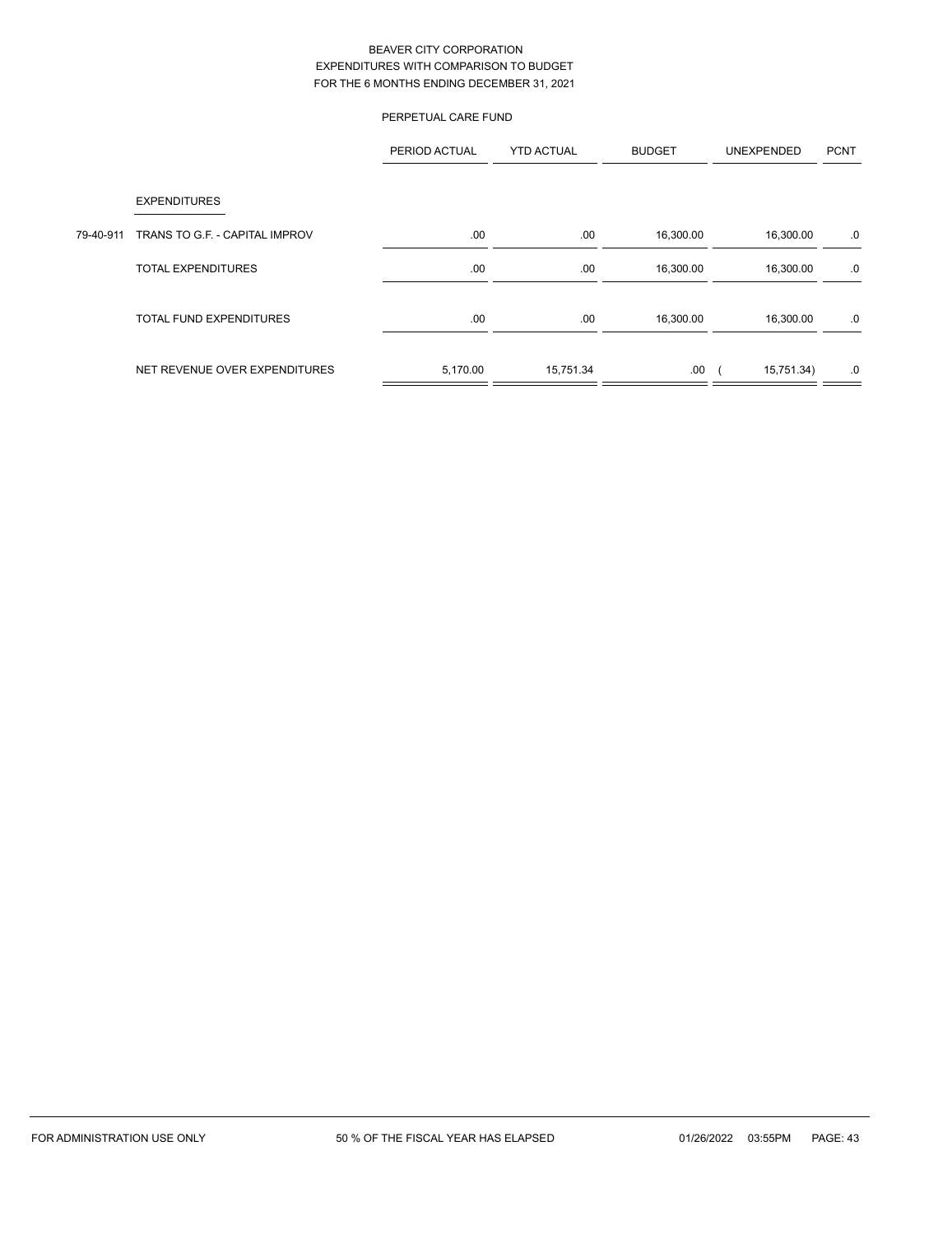## GENERAL FIXED ASSETS

#### ASSETS

| 91-16110 | LAND                                    | 189,848.82    |
|----------|-----------------------------------------|---------------|
| 91-16120 | <b>CONSTRUCTION IN PROGRSS</b>          | 16.944.69     |
| 91-16210 | <b>BUILDINGS</b>                        | 2,735,924.52  |
|          | 91-16215 ACCUMULATED DEPRECIATION BLD   | 759,453.98)   |
| 91-16310 | IMPROVE OTHER THAN BUILDINGS            | 6,741,387.32  |
|          | 91-16315 ACCUMULATED DEPRECIATION IMP   | 3,522,250.88) |
| 91-16410 | OFFICE FURNITURE AND EQUIPMENT          | 113,031.47    |
|          | 91-16415 ACCUMULATED DEPRECIATION OFFIC | 92,736.45)    |
|          | 91-16510 MACHINERY AND EQUIPMENT        | 1,139,968.89  |
|          | 91-16515 ACCUMULATED DEPRECIATION M & E | 753,665.66)   |
| 91-16610 | AUTOMOBILES AND TRUCKS                  | 170,940.74    |
| 91-16615 | ACCUMULATED DEPRECIATION AUTO           | 104,663.31)   |
| 91-16710 | <b>INFRASTRUCTURE</b>                   | 2,063,938.41  |
|          | 91-16715 ACCUMULATED DEPRECIATION INFRE | 432,563.07)   |

TOTAL ASSETS 7,506,651.51

LIABILITIES AND EQUITY

## FUND EQUITY

| UNAPPROPRIATED FUND BALANCE:<br>91-29900 INVESTMENT IN G/F FIXED ASSETS | 7,506,651.51 |              |              |
|-------------------------------------------------------------------------|--------------|--------------|--------------|
| <b>BALANCE - CURRENT DATE</b>                                           |              | 7,506,651.51 |              |
| <b>TOTAL FUND EQUITY</b>                                                |              |              | 7,506,651.51 |
| TOTAL LIABILITIES AND EQUITY                                            |              |              | 7,506,651.51 |